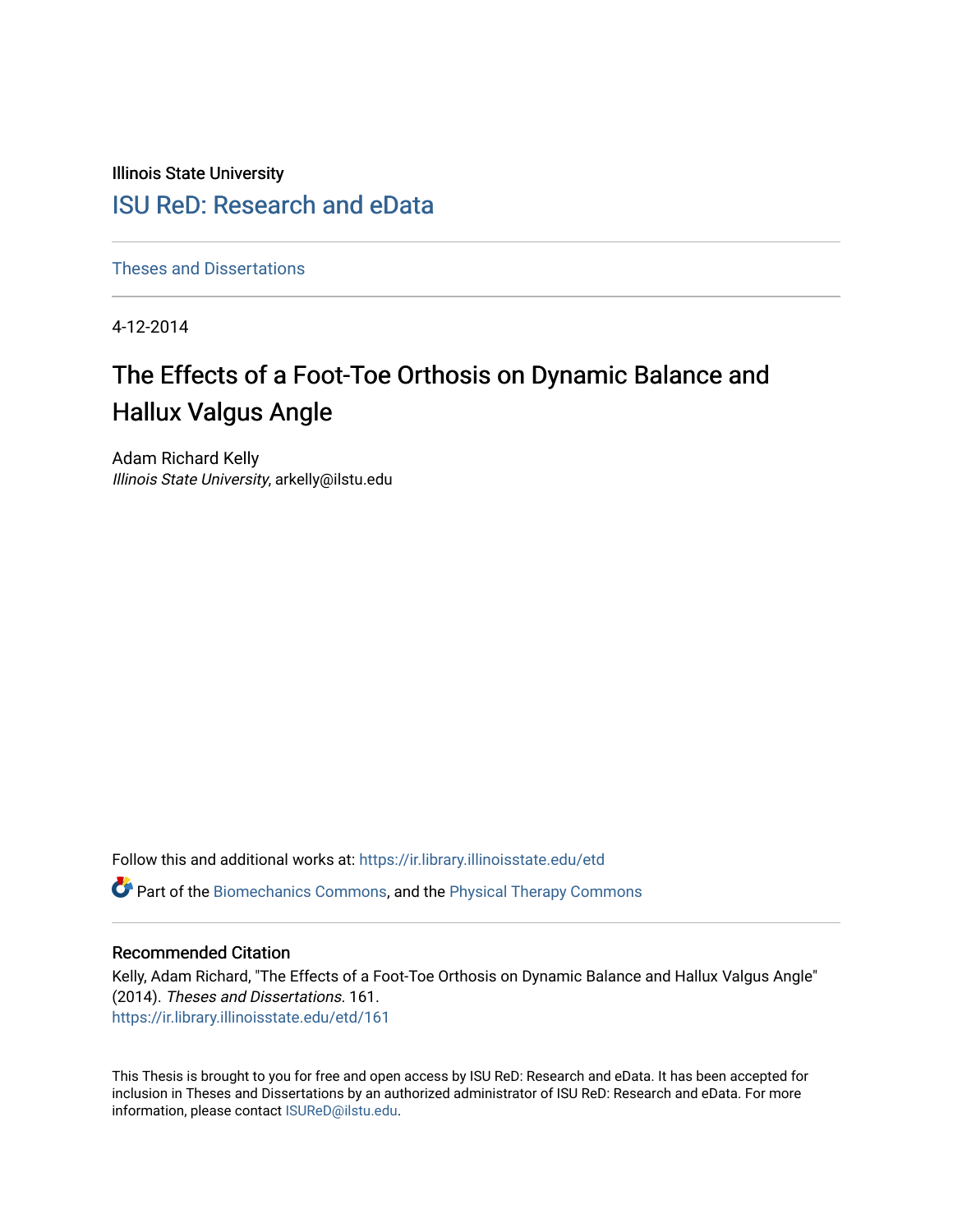# THE EFFECTS OF A FOOT-TOE ORTHOSIS ON DYNAMIC BALANCE AND HALLUX VALGUS ANGLE

#### Adam R. Kelly

37 Pages May 2014

**Context:** Decreased balance has been identified as a risk factor for lower extremity injury in several populations. Previous literature has investigated the effects of using orthotics, textured insoles and textured surfaces on balance. However, no research exists on the effects of a foot-toe orthosis on dynamic balance. **Objective:** To determine the effects of a foot-toe orthosis on dynamic balance and hallux valgus angle. **Design:** A randomized controlled trial. **Setting:** Athletic Training research laboratory. **Participants:** Sixty-three healthy and recreationally active collegiate students. (age: 21.59±1.49yrs, height 172.48±8.99cm, mass 73.86kg±15.64kg) **Interventions:** Participants were randomly allocated to one of three groups that received either the foot-toe orthosis and control shoe (FTO), the control shoe only (SO), or a true control group (CO). **Main Outcome Measures:** The composite score for the Star Excursion Balance Test (SEBT) was used to quantify dynamic balance at baseline and follow-up. The hallux valgus angle was assessed using a goniometer. **Results:** Hallux valgus angle did not change significantly ( $p=380$ ,  $p=298$ ) over the 4-week time period for either FTO or SO groups. Significant improvements in dynamic balance were found in the FTO group (p=.001) and SO group (p=.026) at the 4-week follow-up compared with the CON group. **Conclusion:**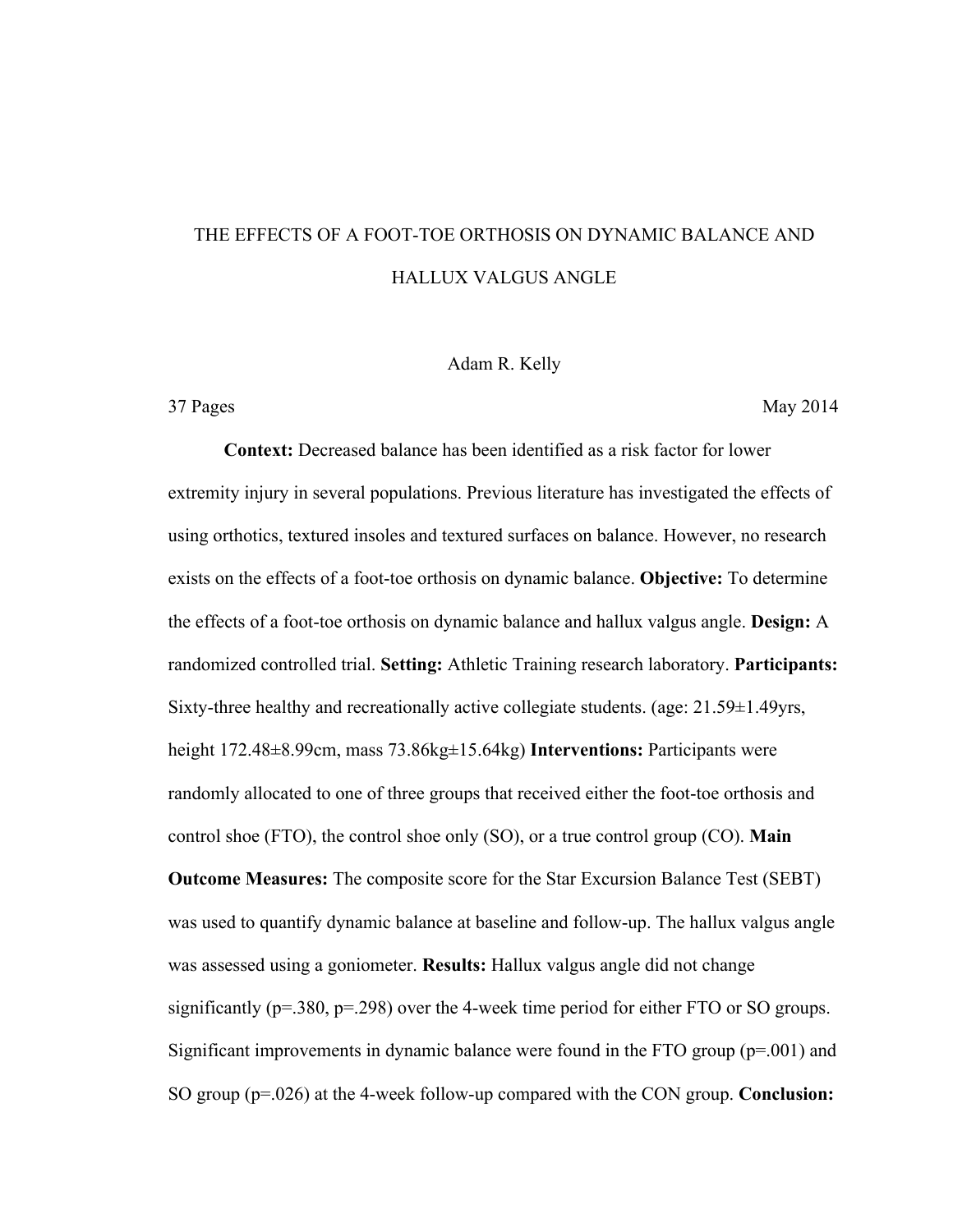Four weeks of intervention with a foot-toe orthosis and the control shoe may significantly improve dynamic balance in a young and healthy collegiate population. **Key Words:** Proprioception, Ankle, Foot, Range of Motion, Y Balance Test, Bunion, Falls, Somatosensory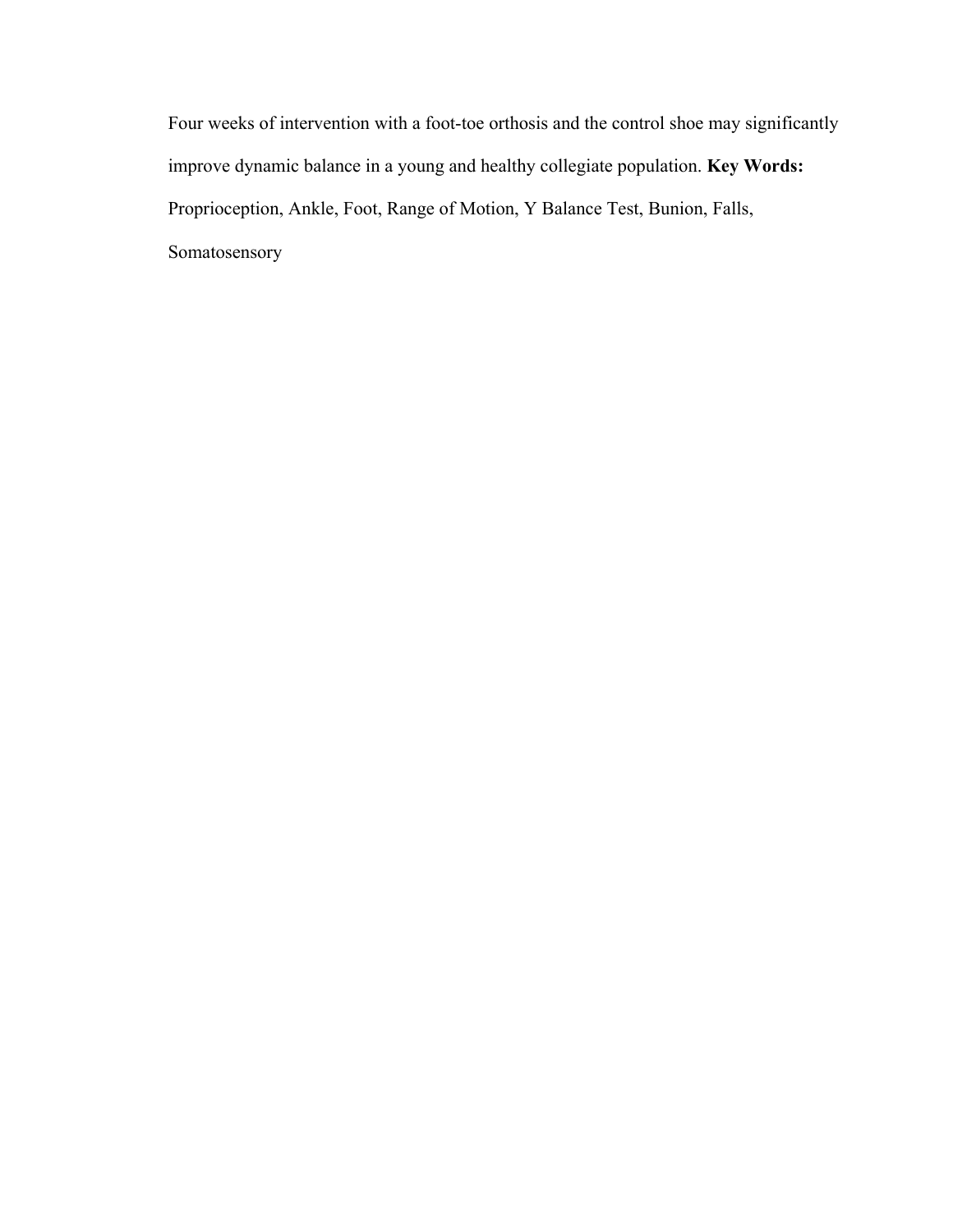# THE EFFECTS OF A FOOT-TOE ORTHOSIS ON DYNAMIC BALANCE AND HALLUX VALGUS ANGLE

ADAM R. KELLY

A Thesis Submitted in Partial Fulfillment of the Requirements for the Degree of

MASTER OF SCIENCE

School of Kinesiology and Recreation

ILLINOIS STATE UNIVERSITY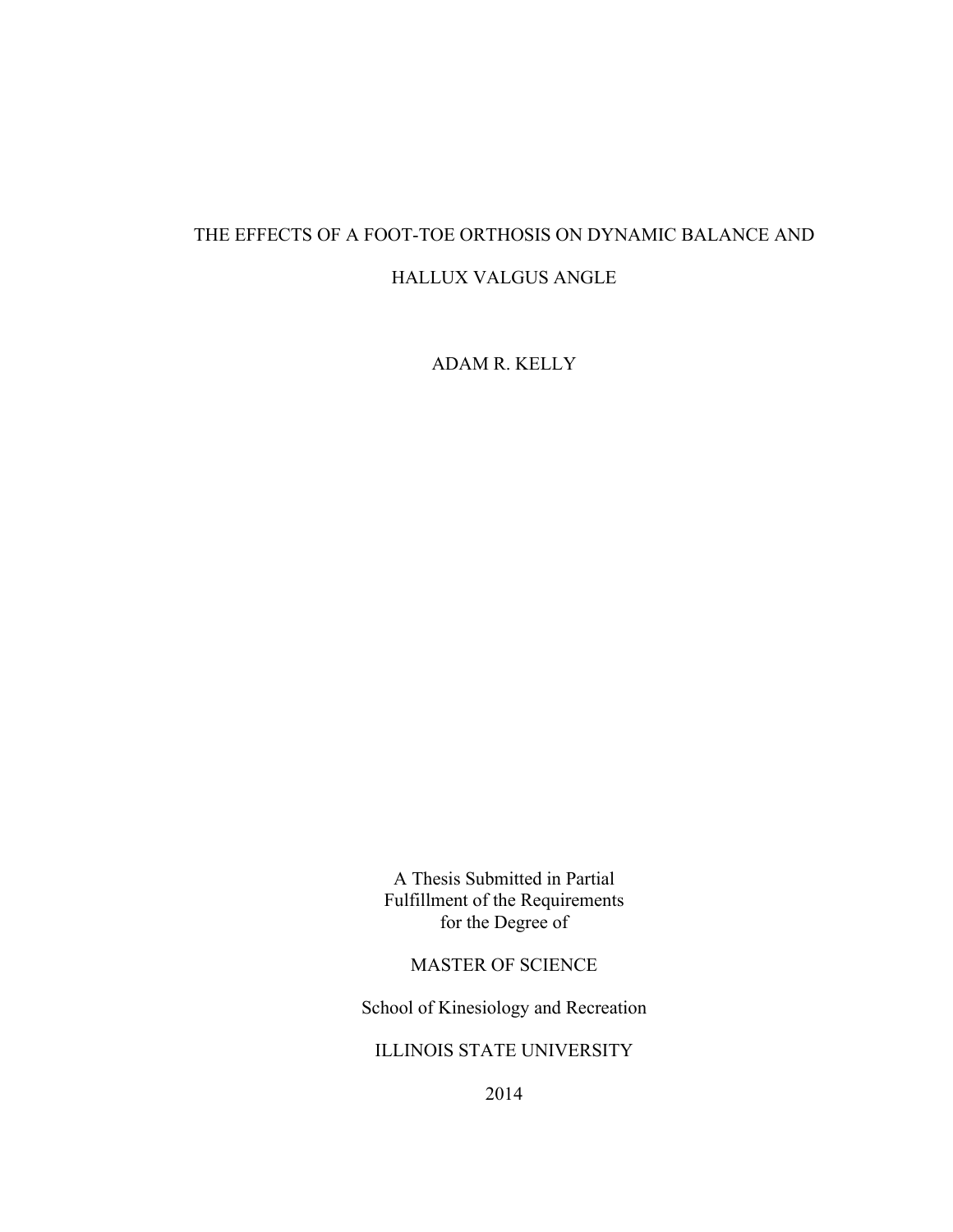# THE EFFECTS OF A FOOT-TOE ORTHOSIS ON DYNAMIC BALANCE AND HALLUX VALGUS ANGLE

ADAM R. KELLY

COMMITTEE MEMBERS:

Justin M. Stanek, Chair

Michael R. Torry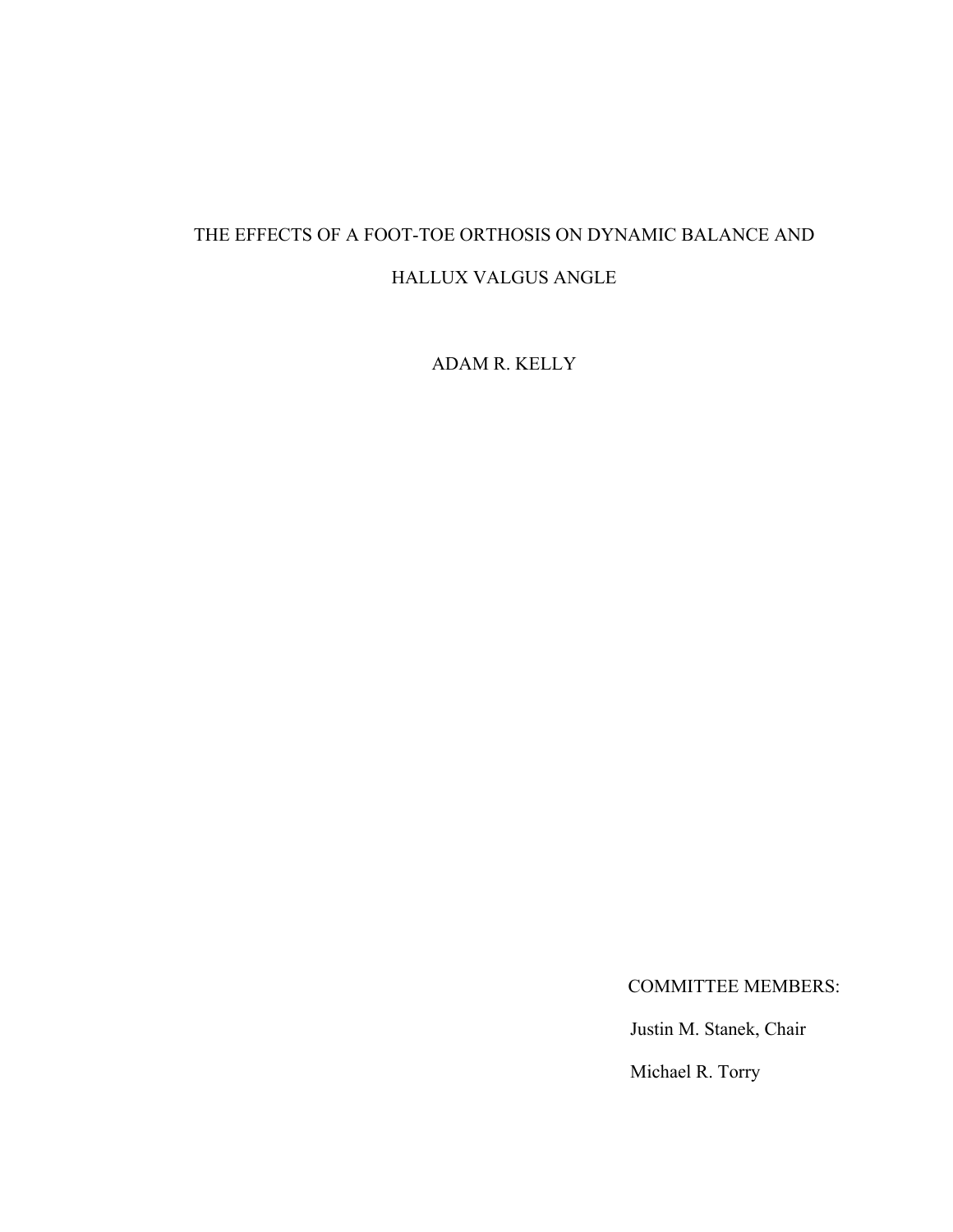### ACKNOWLEDGMENTS

I would like to thank my committee, Drs. Justin Stanek and Michael Torry, who guided me through the entire process. Thank you to Dr. Noelle Selkow for both her input and advice. A thank you goes out to both Correct Toes and Lems Shoes for donating their products for this study. I would also like to thank Kevin Morris for all of his assistance with data collection. Finally, I would like to thank my significant other, Nicole, for putting up with me through this entire process.

A. K.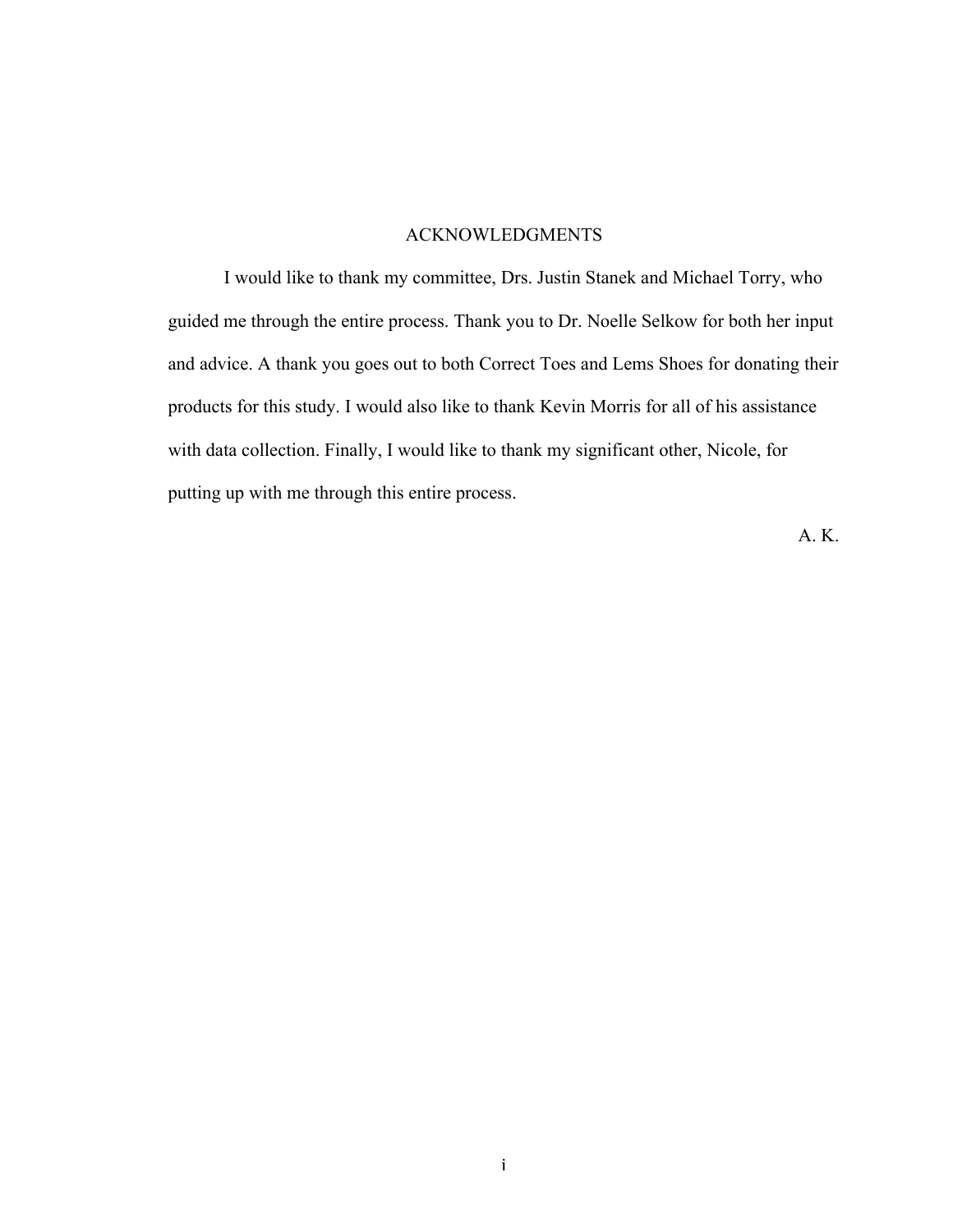# **CONTENTS**

|                                                         | <b>ACKNOWLEDGEMENTS</b>      |                                                                                                                                                | $\mathbf{i}$                               |  |  |
|---------------------------------------------------------|------------------------------|------------------------------------------------------------------------------------------------------------------------------------------------|--------------------------------------------|--|--|
|                                                         | <b>CONTENTS</b>              |                                                                                                                                                | $\ddot{\rm ii}$                            |  |  |
| <b>TABLES</b>                                           |                              |                                                                                                                                                | $\overline{111}$                           |  |  |
| <b>FIGURES</b>                                          |                              |                                                                                                                                                | iv                                         |  |  |
|                                                         | <b>CHAPTER</b>               |                                                                                                                                                |                                            |  |  |
| <b>INTRODUCTION: PURPOSE OF RESEARCH</b><br>$I_{\cdot}$ |                              |                                                                                                                                                |                                            |  |  |
| II.                                                     | REVIEW OF RELATED LITERATURE |                                                                                                                                                |                                            |  |  |
|                                                         | Introduction                 |                                                                                                                                                |                                            |  |  |
|                                                         |                              | <b>Bony Anatomy</b><br>Capsuloligamentous Structures<br>Balance<br>Mechanoreceptors<br>Plantar Pressure Stimulation and Orthotic Interventions | $\overline{4}$<br>$\tau$<br>11<br>14<br>16 |  |  |
| III.                                                    | <b>METHODS</b>               |                                                                                                                                                | 19                                         |  |  |
|                                                         |                              | Participants<br>Instrumentation<br>Measurements<br>Procedures<br><b>Statistical Analysis</b>                                                   | 19<br>20<br>22<br>24<br>26                 |  |  |
| IV.                                                     | <b>RESULTS</b>               |                                                                                                                                                | 27                                         |  |  |
| V.                                                      |                              | DISCUSSION AND CONCLUSION                                                                                                                      | 29                                         |  |  |
|                                                         |                              | Discussion                                                                                                                                     | 29                                         |  |  |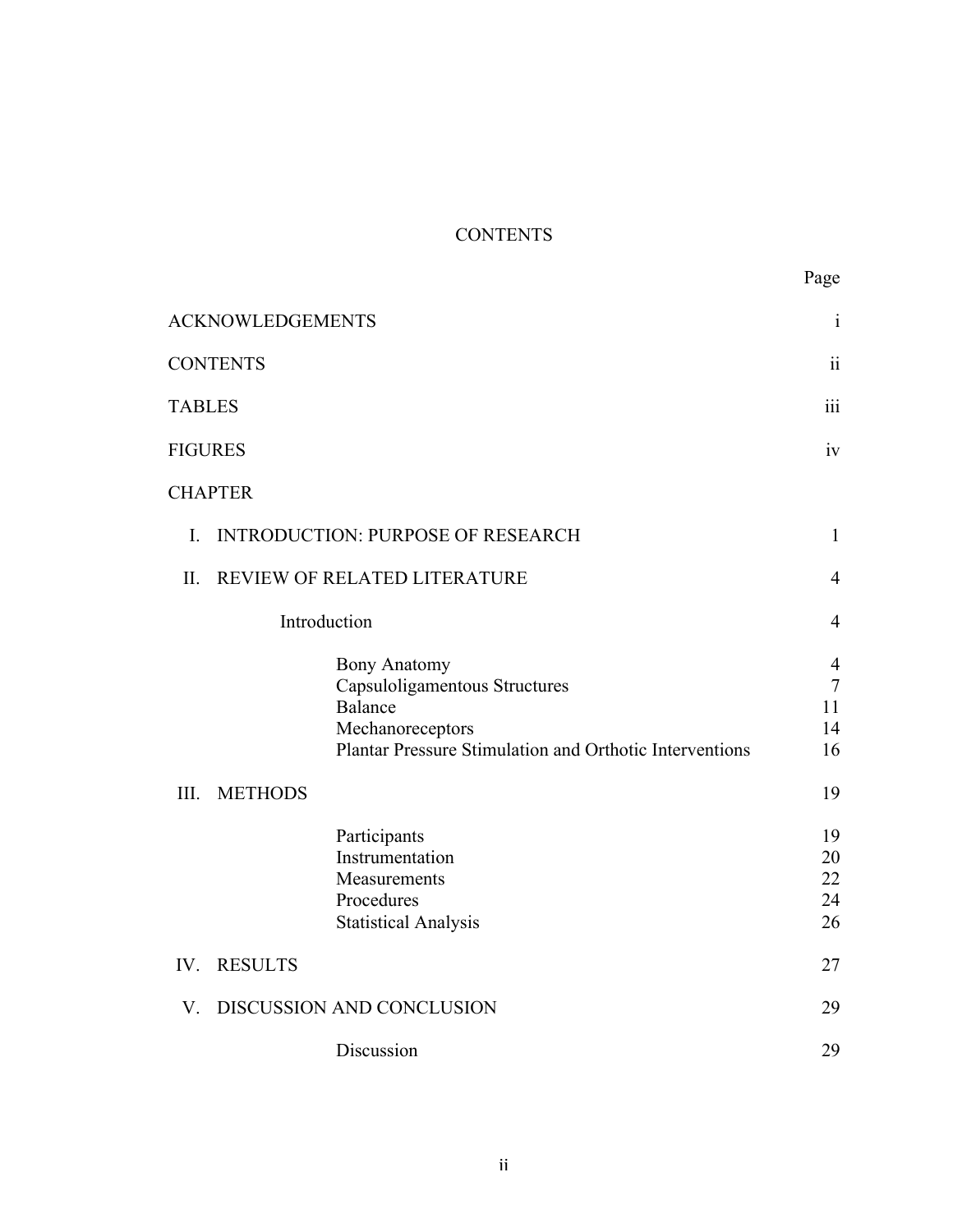|                   | Conclusion | 33 |
|-------------------|------------|----|
| <b>REFERENCES</b> |            | 34 |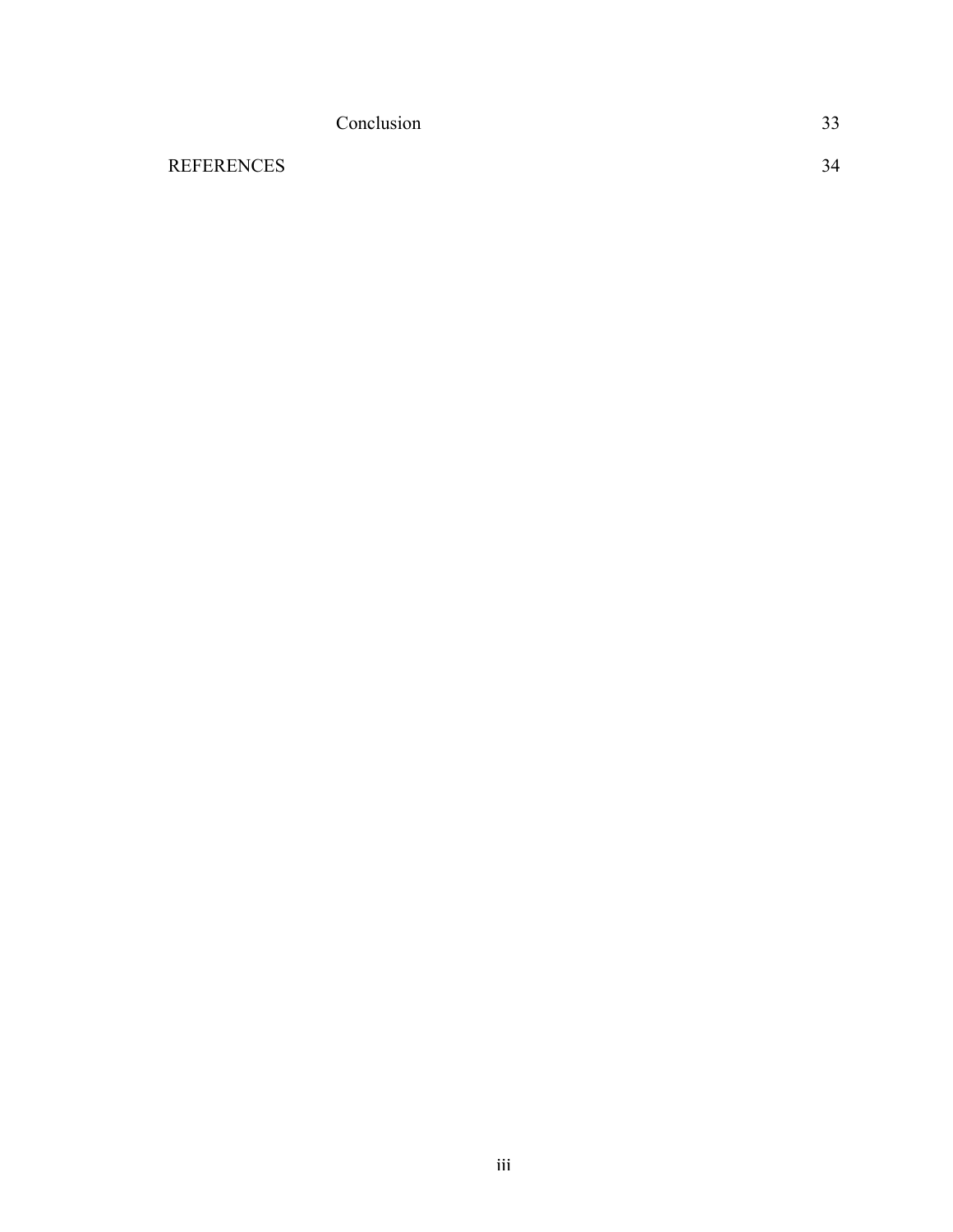# TABLES

| Table |                                         | Page |
|-------|-----------------------------------------|------|
|       | 1. Participant Characteristics by Group |      |
|       | 2. Descriptive Statistics for YBT-LQ    | 28   |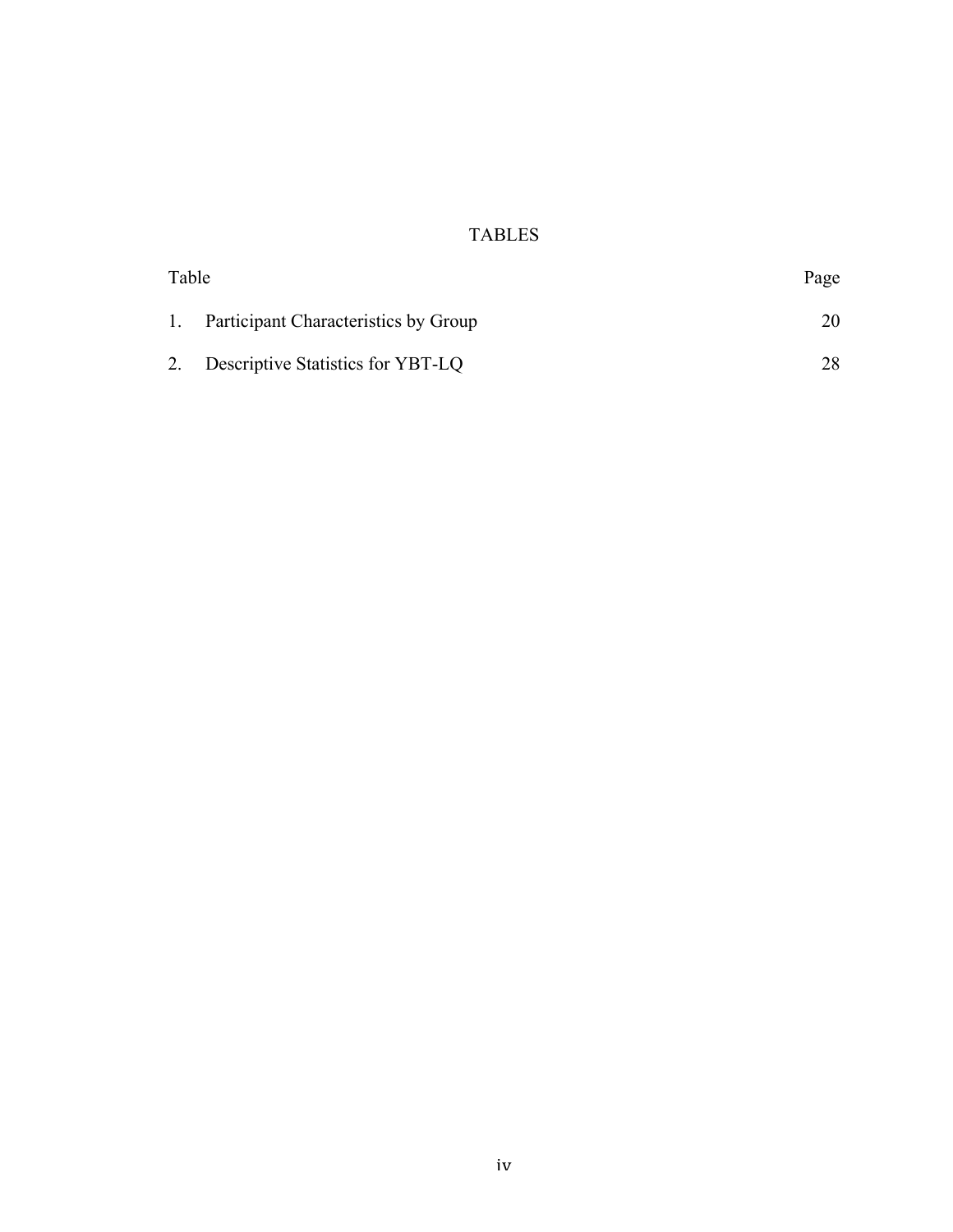# FIGURES

| Figure                                        | Page |
|-----------------------------------------------|------|
| 1. Y Balance Kit                              | 21   |
| 2. Correct Toes                               | 21   |
| 3. Control Shoe                               | 21   |
| 4. Pre vs. Post YBT-LQ Composite Scores Chart | 28   |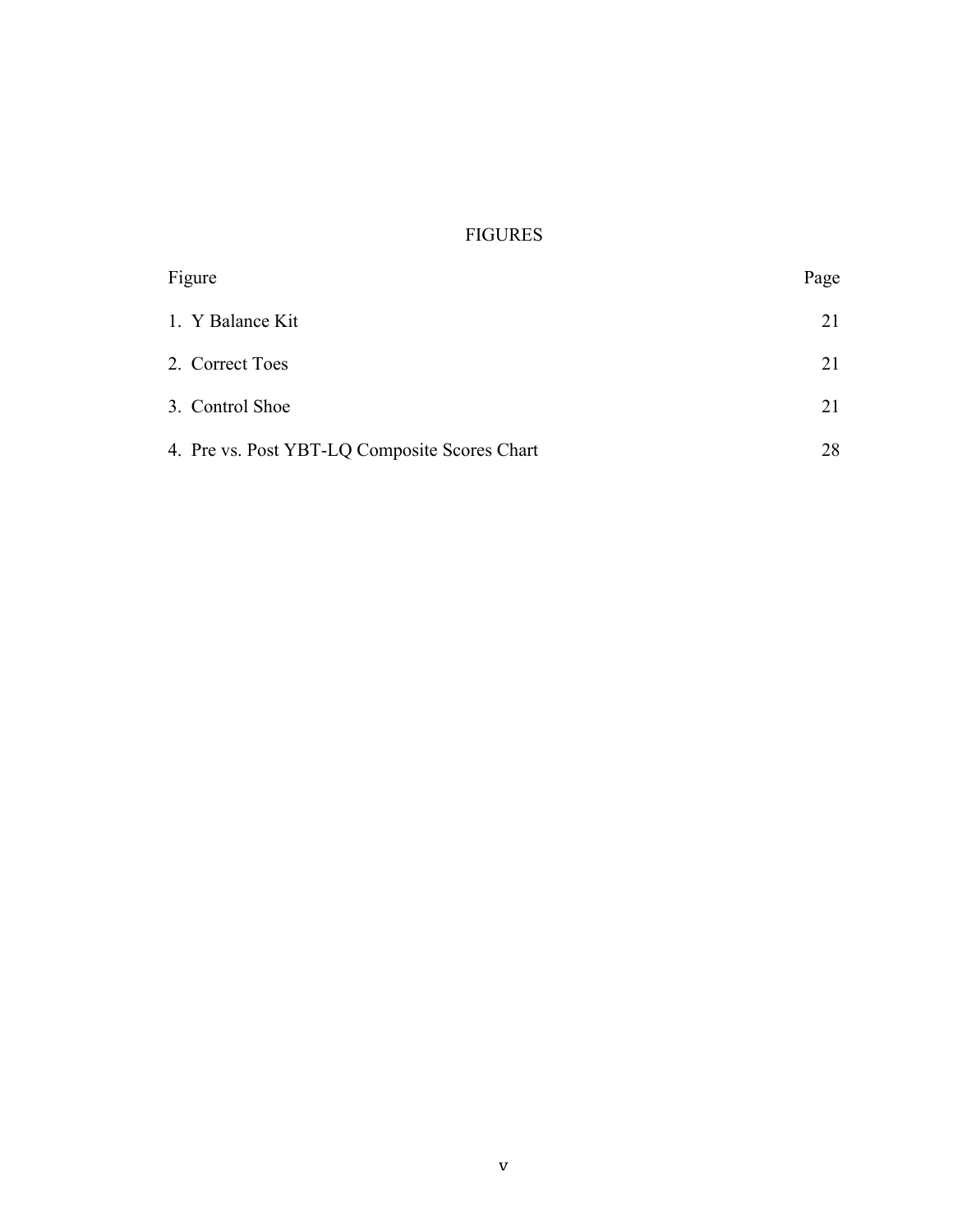### CHAPTER I

#### INTRODUCTION: PURPOSE OF RESEARCH

Over 50% of all athletic injuries occur in the lower extremity according to the National Collegiate Athletic Association (NCAA) Injury Surveillance System injury data from 1998 to 2004.<sup>1</sup> It has been reported that lateral ankle sprains are the most commonly occurring injury in physically active people<sup>2</sup> and it is estimated that more than  $23,000$ people in the United States suffer an ankle sprain every day.<sup>3</sup> Several risk factors for athletic injury have been identified in the literature and include history of previous injury, being female, anatomical mal-alignments, decreased muscle flexibility, decreased vertical jump height, tape or brace use and poor balance.<sup>4</sup> While some of these factors may be non-modifiable, others, such as dynamic balance, can be readily evaluated and enhanced in the lab and clinical settings. It has also been reported that decreased balance can be found in individuals that have suffered ankle injuries and may be a significant risk factor for re-injury. In addition, decreased balance has also been identified as a risk factor for acute injury in healthy subjects.<sup>2</sup>

 Dynamic balance is defined as a person's ability to maintain stability of the center of gravity (COG) within the base of support (BOS) while allowing desired movements.<sup>4,5</sup> This is an important and complex component of human motor function, and is the product of information processed by the central nervous system (CNS) received from the visual, vestibular, dental occlusion and somatosensory systems using both feed-forward and feedback loops.<sup>6-12</sup> However, the CNS tends to rely heavily upon only one system at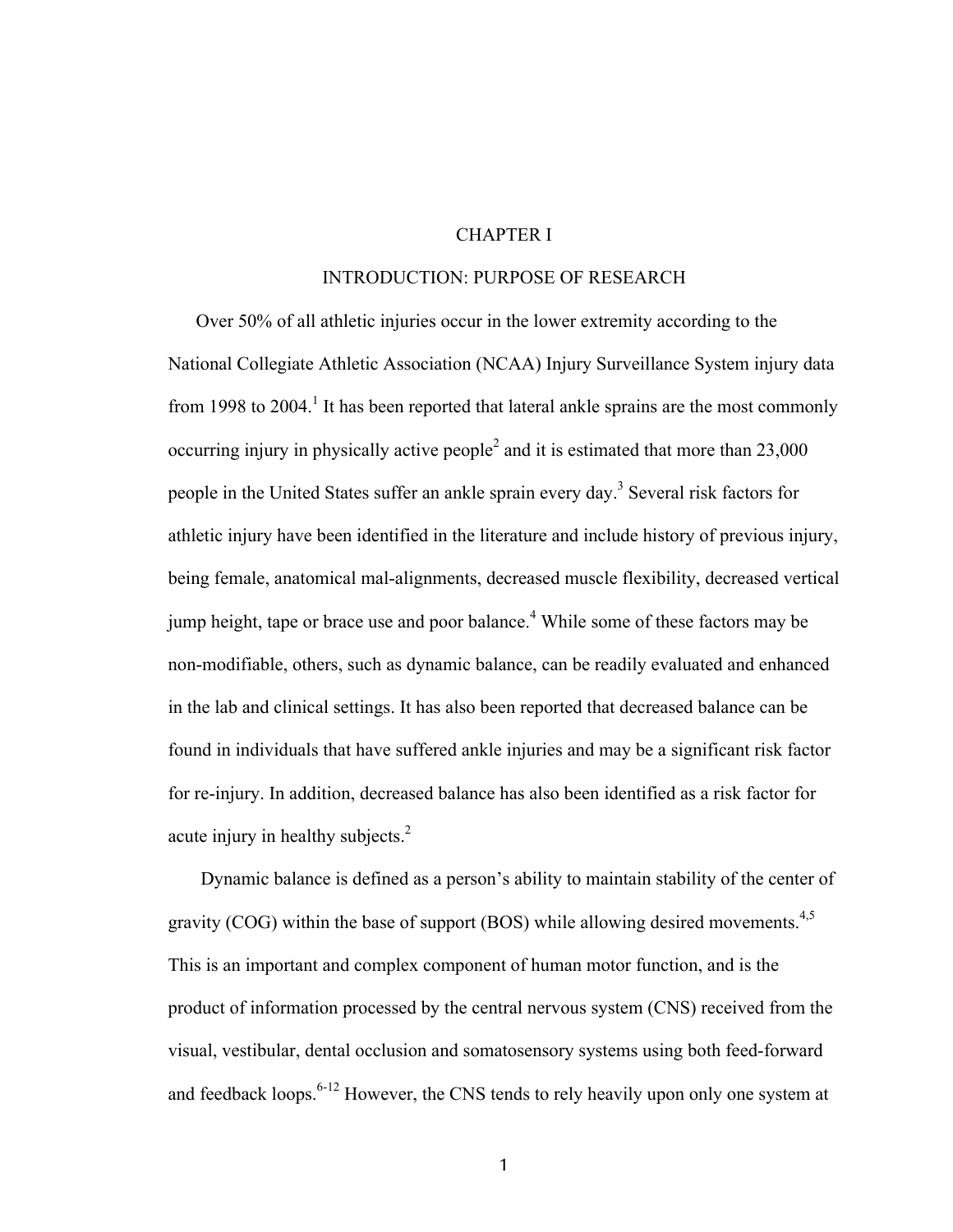a time. In healthy adults under normal conditions, the preferred input for balance and stability is that provided by the somatosensory or proprioceptive systems.<sup>13</sup>

The proprioceptive system is influenced by a continuous afferent feedback loop from mechanoreceptors in the skin, muscles, tendons, and joints.<sup>14</sup> The mechanoreceptors process the stimuli of touch, pressure, vibration, tickle, and sense of position.<sup>7</sup> This continuous feedback (combined with information from the vestibular and visual systems) provides for constant adjustments by the neuromuscular system to maintain equilibrium and stability.<sup>6</sup> Adequate levels of balance are needed during both static and dynamic activities to successfully execute motor tasks and to prevent falls.

The Star Excursion Balance Test (SEBT) has been utilized in the literature as a reliable and efficient way to assess dynamic balance.<sup>15,16</sup> The SEBT is a dynamic test that requires strength, flexibility, and proprioception.<sup>15</sup> The SEBT tasks an individual with maintaining single leg stance on one leg while reaching as far as possible with the contralateral leg before returning to a double leg stance at the start position while under control. Several authors have found that the SEBT was able to predict injury risk in several populations such as collegiate football players, high school basketball players, and physically active college students.  $4,17,18$  The SEBT is potentially a reliable and fieldexpedient way for clinicians and researchers to screen, assess, and treat the dynamic balance of individuals and thus monitor and/or modify their risk of lower extremity injury.

 It has previously been investigated that dynamic balance may be influenced with orthoses and insoles through various theorized models of efficacy.<sup>14,19-32</sup> The use of foot orthotics, textured insoles and textured surfaces to alter dynamic balance is not a novel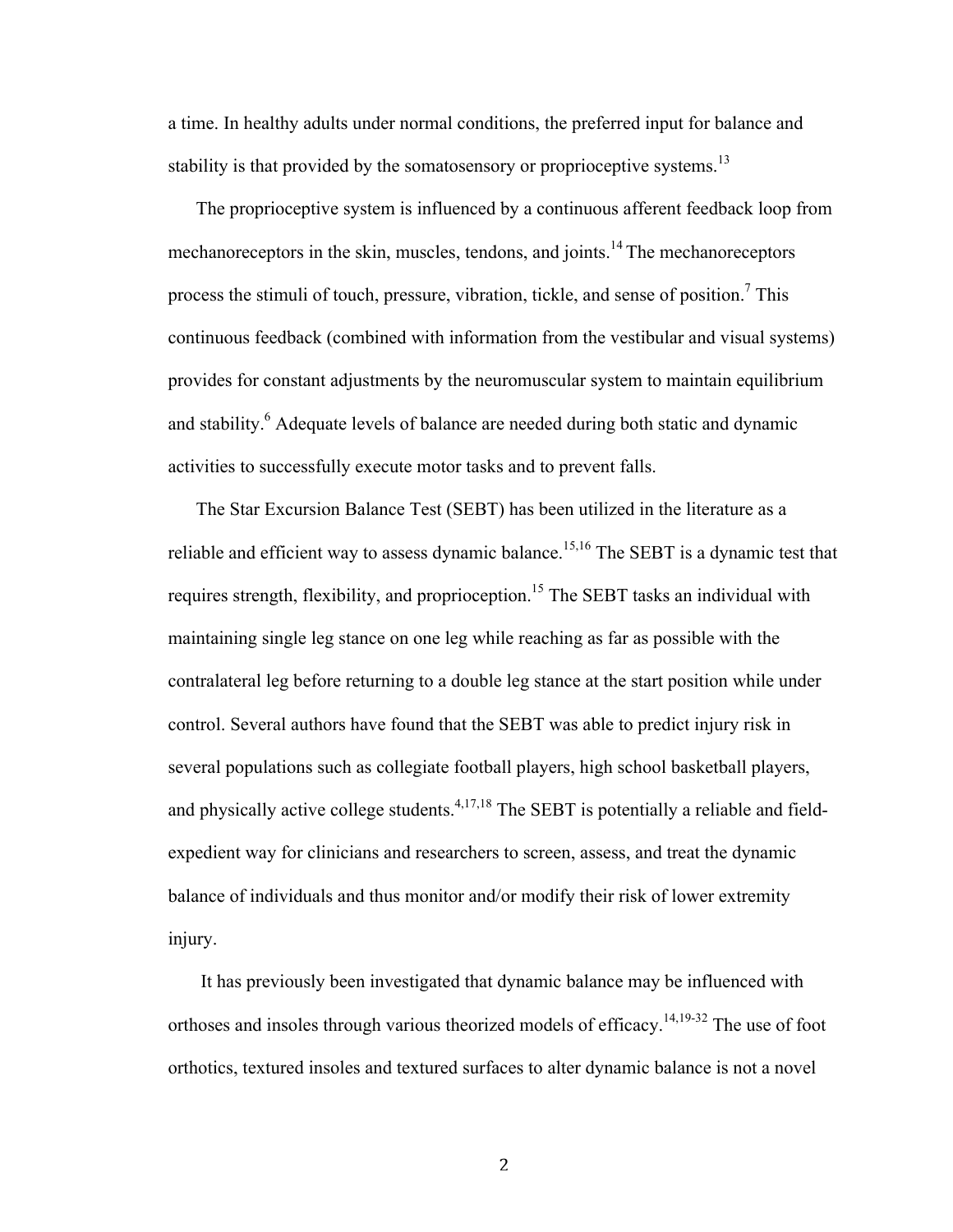approach.14,20,22,23,27,30,31,33-38 Nevertheless, there has been no studies to date on foot-toe orthoses and their effects on dynamic balance. Correct Toes® is a foot-toe orthosis and is designed to fit between the  $1<sup>st</sup>$  and  $5<sup>th</sup>$  phalanges of the foot. To date, there have been no studies investigating the effects of foot-toe orthoses on dynamic balance. Therefore, the purpose of this study was to determine the effects of the foot-toe orthosis on dynamic balance and hallux valgus angle.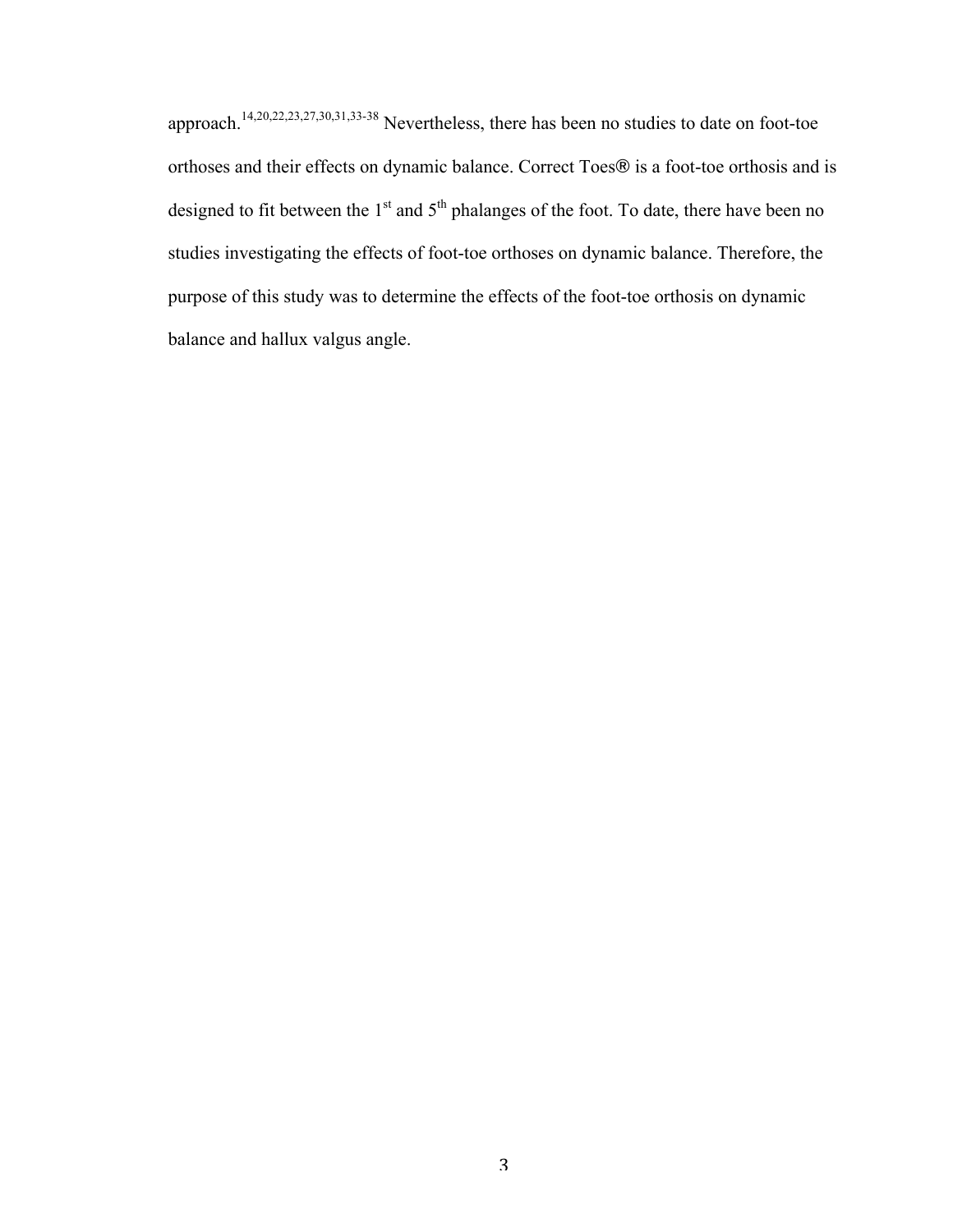### CHAPTER II

## REVIEW OF RELATED LITERATURE

#### **Introduction**

#### **Bony Anatomy**

The lower leg is composed of two bones: medially is the thick and strong tibia and laterally, is the thin and slender fibula. These two bones are connected along their shafts by an interosseous membrane. The tibia is the primary weight-bearing bone of the crural region. Superiorly, the tibia has two flat articular surfaces known as the medial and lateral condyles. A small ridge known as the intercondylar eminence separates the condyles. This is the site of the tibiofemoral joint and is where the tibia articulates with the femur. Just distal to the condyles on the anterior surface of the tibia is a rough surface known as the tibial tuberosity and this is the insertion point for the thigh muscles responsible for extending the knee. The distal end of the tibia is relatively flat and is articulation with the talus. Medially is a large projection known as the medial malleolus, where there are many ligamentous insertion points that provide static restraints to ankle motion. This projection is easily palpable and visible through the skin. Moving laterally on the surface tibia is the fibular notch. This is the distal location of articulation between the tibia and fibular and forms the distal tibiofibular joint.<sup>39</sup>

The fibula is the slender and lateral bone that assists in stabilizing the ankle. The fibula is not a true weight-bearing bone. Proximally, the fibula is thicker and broader at the head, which is known as the apex at the most superior aspect of the fibular head. The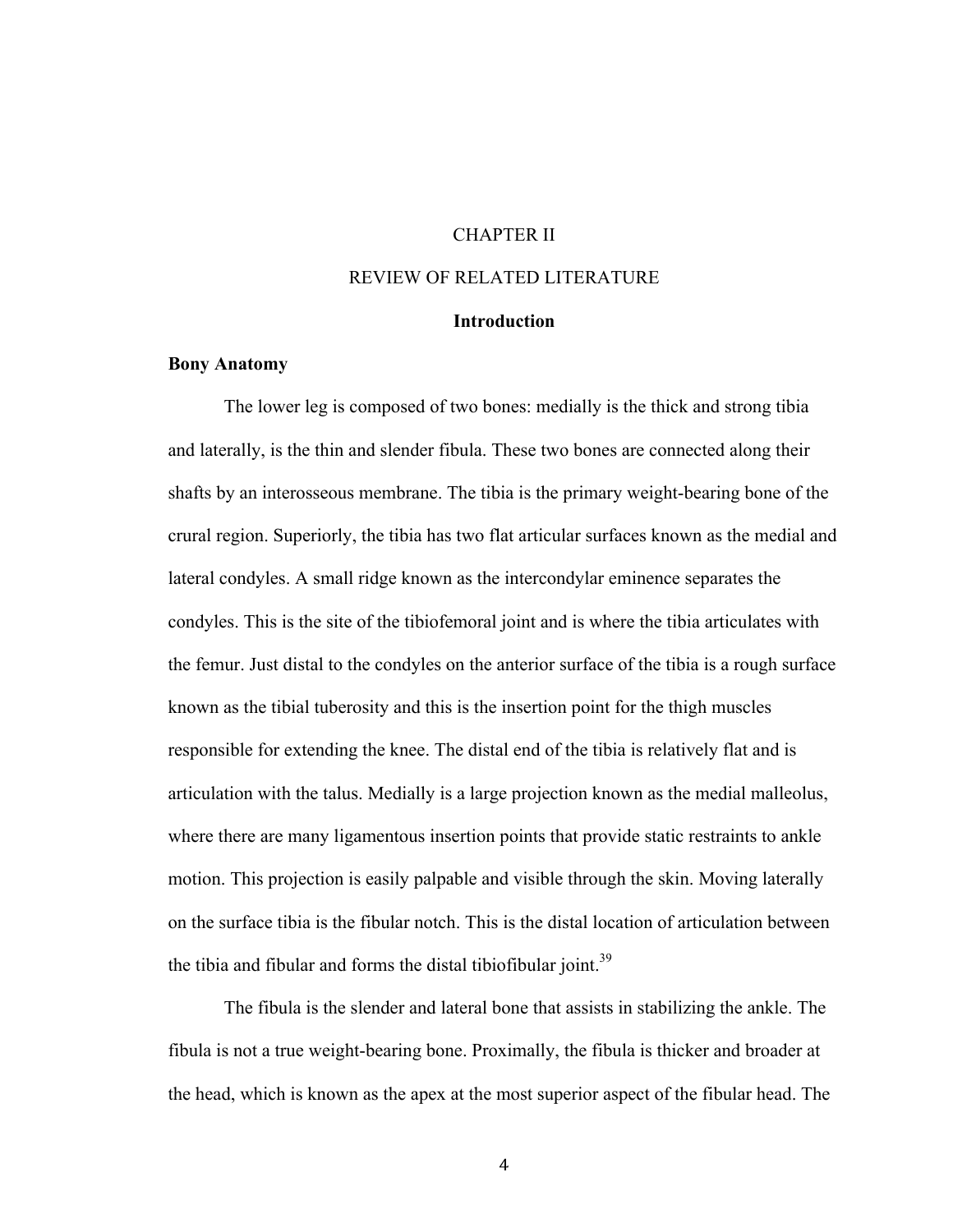distal end of the fibula much like the tibia has a large projection that is easily palpable and visible with the naked eye. This distal most aspect of the fibula is known as the lateral malleolus of the ankle.<sup>39</sup>

The next portion of the lower leg is the foot. The foot is composed of the tarsal bones, metatarsal and phalange bones. The tarsal bones consist of seven bones that are arranged in proximal and distal rows much like the carpal bones of the wrist. The shape and setup of the tarsal bones is drastically different due to the weight-bearing nature of these bones. The first bone of the proximal row and the largest tarsal bone is the calcaneus. The posterior surface of the calcaneus has the insertion point for the calcaneal or Achilles tendon. Superior to the calcaneus is the talus, which is the second largest tarsal bone. The talus has three different articulations: there is an inferoposterior articulation with the calcaneus, a superior trochlear surface where it articulates with the tibia, and an anterior area of translation with the navicular bone. The navicular bone is the last bone of the proximal row and is described as a short but wide tarsal bone on the medial aspect of the foot. The navicular helps to transfer motion between the rearfoot and forefoot segments.40 The distal row of the tarsal bones is composed of four bones. Listed with respect from medial to lateral locations this row contains the medial, intermediate and lateral cuneiforms as well as the cuboid bone. The cuboid bone is the largest bone of this group.<sup>39</sup>

Moving distally, the next section of the foot contains the metatarsal bones. The metatarsals are composed of five long bones and they are numbered I to V with respect from medial to lateral locations. Metatarsals I-III articulate at their base with the medial, intermediate and lateral cuneiform bones, respectively. Metatarsals IV and V articulate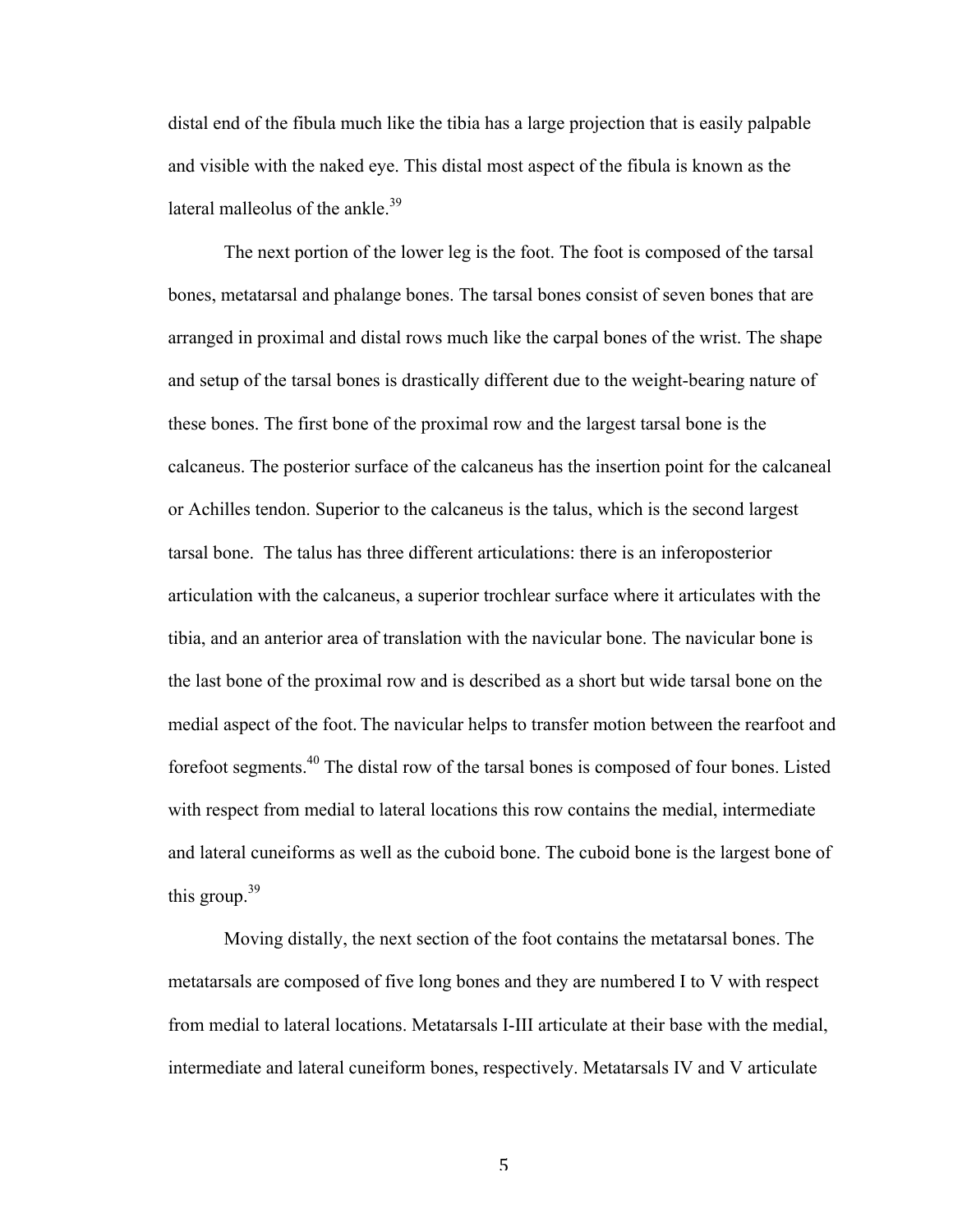with the cuboid bone. Unlike the other metatarsal bones, metatarsal I has two sesamoid bones located at the distal plantar aspect or the head of the metatarsal. The sesamoid bones are analogous to an anatomical pulley system for the flexor hallucis brevis muscle. It also works to protect the flexor hallucis longus muscle tendon from trauma due to the weight-bearing role of the hallux.<sup>39,40</sup>

The final portion of the foot and most distal aspect is composed of the phalanges. Starting medial lies the hallux or "great toe" and it is composed of only two bones, the proximal and distal phalanxes. Phalanges II-V are all composed of three separate phalanx bones. The hallux is the primary weight-bearing phalange. The phalanges are all slightly concave on their ventral aspect and each consist of a base, body and head.<sup>39</sup>

Traditionally, the bones of the foot have been split into three distinct areas known as the forefoot, midfoot, and the rearfoot. The forefoot consists of the five metatarsals and 14 phalanges. The midfoot is composed of the navicular, cuboid, and all three cuneiform bones. Finally, the rearfoot or hindfoot as it is also known encompasses the calcaneus and the talus.<sup>40</sup> These three major segments of the foot work in conjunction to form three distinct arches of the foot. There are two longitudinal arches, the medial and lateral as well as the transverse arch. These arches work to support the foot over various terrain while transferring bodyweight and forces throughout the kinetic chain. They are not solid arches but instead are "springy" to help absorb and store energy with walking and running. $39,40$ 

The medial longitudinal arch stretches from the anteroinferior calcaneus to the hallux and consists of the calcaneus, talus, navicular, cuneiforms, and metatarsals I through III. The lateral longitudinal arch also begins at the anteroinferior calcaneus and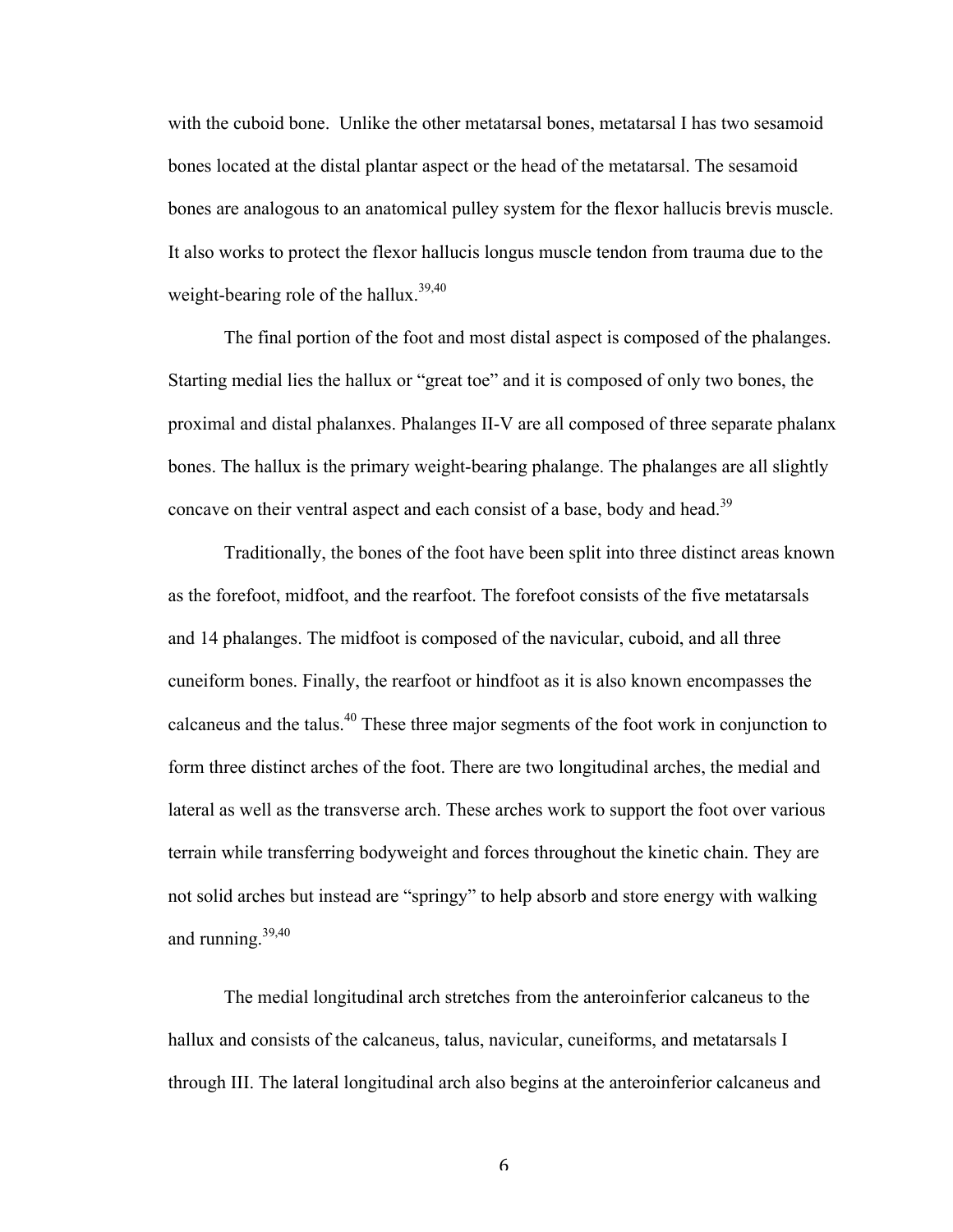reaches to metatarsal V. It is composed of the calcaneus, cuboid, cuneiforms as well as metatarsals IV and  $V^{39}$  Primary support for the longitudinal arches comes from the plantar calcaneonavicular or "spring" ligament, long plantar ligament, plantar fascia or plantar aponeurosis and the plantar calcaneocuboid ligament. The longitudinal arches also find dynamic support from muscle tension of the lower leg, especially that provided by the tibialis posterior muscle. $40$ 

The transverse arch includes the cuboid, cuneiforms and proximal heads of the metatarsal bones. Support of the transverse arch comes from the transverse head of the adductor hallucis muscle and the intermetatarsal ligaments.<sup>39</sup>

#### **Capsuloligamentous Structures**

The tibia and fibula articulate at proximal and distal locations. The proximal tibiofibular articulation is a plantar synovial joint that is supported by strong anterior and posterior ligaments. The distal tibiofibular articulation, however, is a syndesmosis or a fibrous connective tissue that connects the two bones together. The tibiofibular articulations do not have a joint capsule but the anterior and posterior tibiofibular ligaments do provide stability. Additional stability is provided the crural interosseous ligament, which is part of the interosseous membrane.<sup>40</sup>

The talocrural joint is formed by the talus, tibia and lateral malleolus of the fibula. It is a uniaxial, modified synovial hinge joint. The distal end of the tibia is concave and articulates with the convex superior aspect of the talus and this creates the medial border and roof of the ankle mortise. While the tibia is the main weight-bearing bone of the lower leg the fibula can support up to 17% of the load and serves as the lateral border of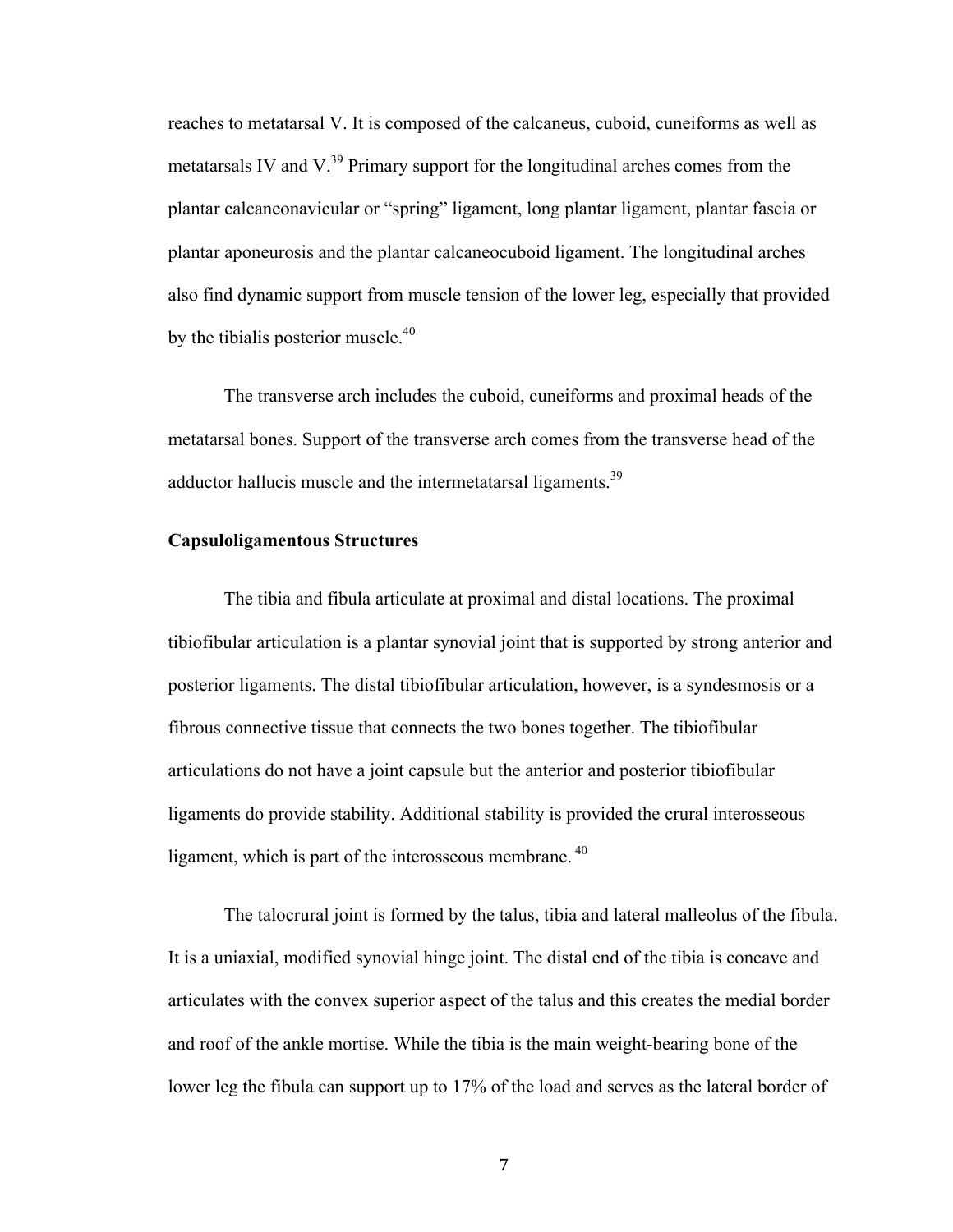the ankle mortise. The fibula also serves as a site for muscular and ligamentous attachments. The closed pack position of the joint is maximum dorsiflexion because the talus is wider on the anterior aspect. $40$ 

Despite having a thin joint capsule the talocrural joint is supported by many strong ligaments. Medially, there are four bands of the medial collateral ligament or "deltoid" ligament for short. Anteriorly, there are the anterior tibiotalar and tibionavicular ligaments, which are taut when the subtalar joint is plantarflexed. The tibiocalcaneal and posterior tibiotalar ligaments are taught with dorsiflexion and are located posteriorly.

The lateral aspect of the ankle has three main supporting ligaments. The anterior talofibular ligament resists inversion during plantar flexion and also resists anterior translation of the talus. The calcaneofibular ligament resists extreme dorsiflexion and is the primary restraint for talar inversion when the ankle is in its middle arc of available range of motion. The final and most posterior of the lateral restraints is the posterior talofibular ligament. This ligament is able the resist the most force of the three and resists posterior displacement of the talus. These three ligaments are relatively weak compared to the medial deltoid ligaments. This weakness combined with less overall bony stability on the lateral aspect results in a greater frequency of lateral ankle sprains.<sup>40</sup>

The subtalar joint is located at the articulation of the sustentaculum tali of the superior calcaneous and the inferior facets of the talus. The subtalar joint functions as an adaptable structure. Motion occurs only with stretching of small ligaments during weightbearing activities. This motion occurs with ovoid bone surfaces sliding atop reciprocally shaped ovoid bone surfaces. The closed packed position of the subtalar joint is vertical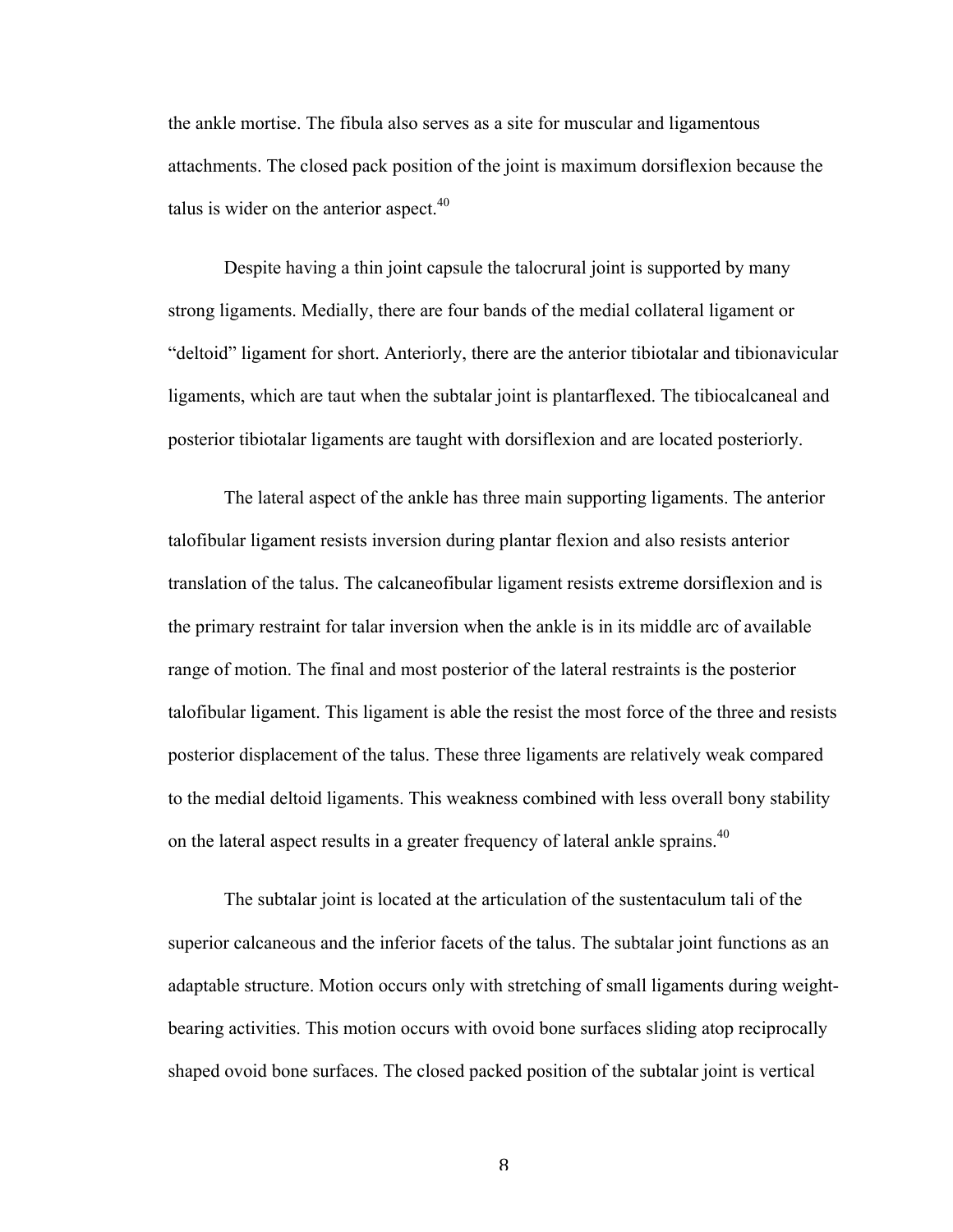loading with internal rotation. The subtalar joint finds stability through ligamentous attachments through the tarsal canal. The tarsal canal is a sulcus that gives space for an intra-articular ligament. This ligament is known as the talocalcaneal interosseous ligament and it divides the joint into two articular cavities and serves as the axis for talar tilt. It also is provides joint stability, especially with supination. There are also four small talocalcaneal ligaments that connect between the two tarsal bones.<sup>40</sup>

The transverse tarsal joint is composed of two articulations known as the calcaneocuboid joint and the talonavicular joint. They are known together as the transverse tarsal joint due to their juxtaposed function and location. The calcaneocuboid joint is saddle-shaped and supination is its close-packed position. The calcaneocuboid joint is non-axial and has only limited gliding motion. Soft tissue support comes from the bifurcate, plantar and dorsal calcaneocuboid, and the long plantar ligaments. The talonavicular joint is a modified ball and socket joint and its close-packed position is in full supination. Movements that occur at this joint include gliding and rotation. Three primary restraints of the talonavicular joint are the plantar calcaneonavicular or spring ligament on the inferior aspect; the deltoid ligament on the medial aspect and the bifurcate ligament support the lateral aspect. The talus articulates with the navicular while simultaneously allowing motion on the calcaneus or subtalar joint. This combined movement results in a reference to the talonavicular joint as the talocalcaneonavicular joint. This is also because any motion occurring at the subtalar joint results in similar motion at the transverse tarsal joint.<sup>40</sup>

The tarsometatarsal and intermetatarsal joints are both supported by the deep transverse metatarsal ligament. Both of these joints are classified as gliding joints and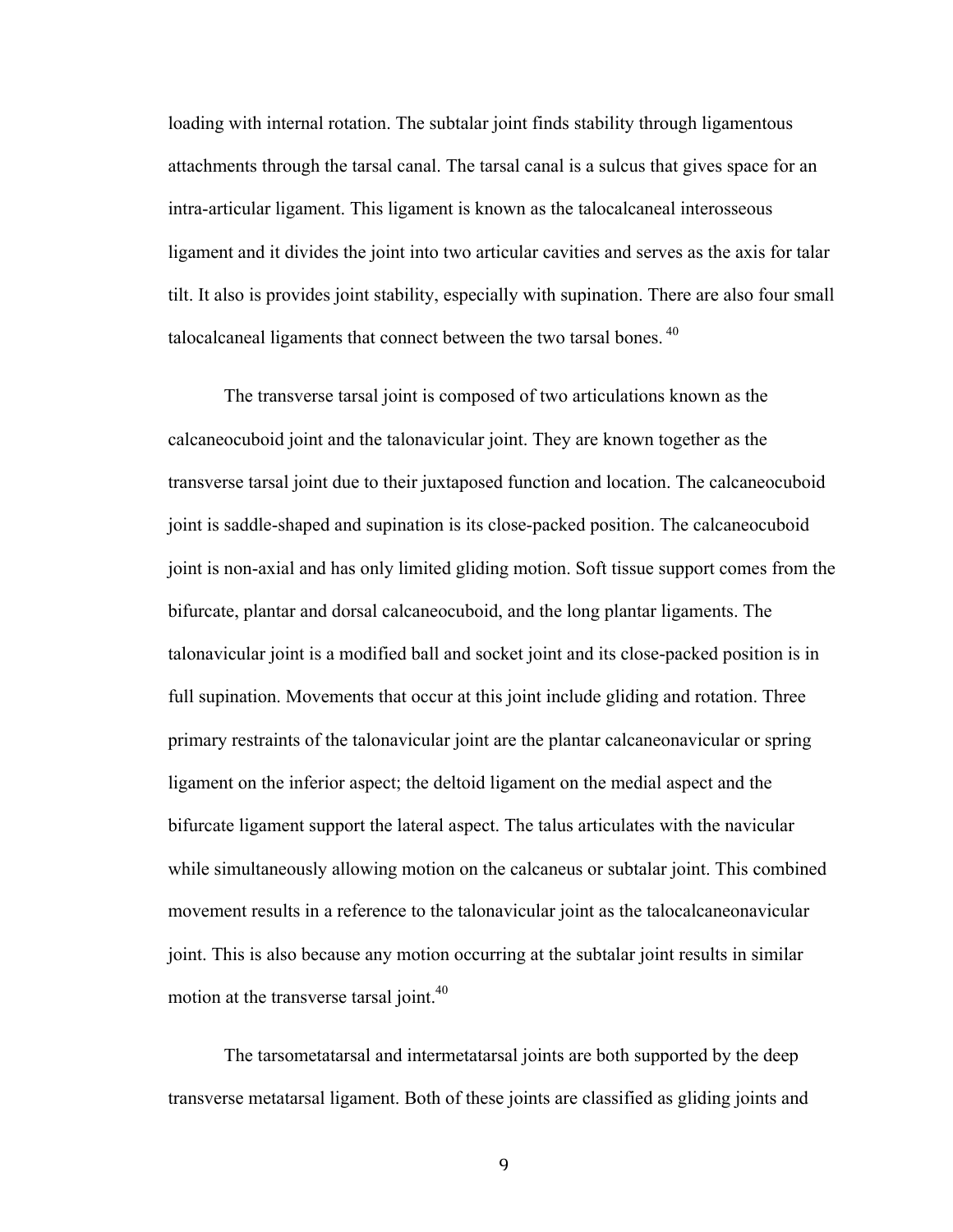have a close-packed position with supination. The architecture of these joints allows for the foot to adapt to a variety of terrain and uneven surfaces.<sup>40</sup>

The plantar fascia, also known as the plantar aponeurosis, is a thick band of fascia that spans the plantar surface of the foot. This thick band of soft tissue provides support for the longitudinal arches and has three divergent segments. The main portion of the plantar fascia reaches from the posteromedial calcaneal tubercle and inserts into the distal plantar aspects of the proximal phalanges of each toe. Here it attaches with the deep transverse metatarsal ligaments. The medial and lateral portions deviate from the central segment as it extends more distally down the foot. The plantar fascia can stretch between 9-12% of its resting length during the gait cycle to act as a "spring" to store mechanical energy. This energy can then be released to assist with toe-off and propel the body forward more efficiently.<sup>40</sup>

The metatarsophalangeal joint is classified as a condyloid joint and full extension is its close-packed position. The proximal and distal interphalangeal joints are hinge joints that also have full extension as a close-packed position. The metatarsophalangeal joints are supported and covered by a fibrous joint capsule and the plantar aspect is also supported by the plantar fascia and plantar ligament. The collateral ligaments also support the medial and lateral portions of the joint capsule. The proximal and distal interphalangeal joints find stability from the plantar and dorsal joint capsule as well as the collateral ligaments.  $40^{\circ}$ 

The muscles, nerves, and blood vessels of the lower leg are separated into four compartments by thick casings of fascia. The four sections are known as the anterior,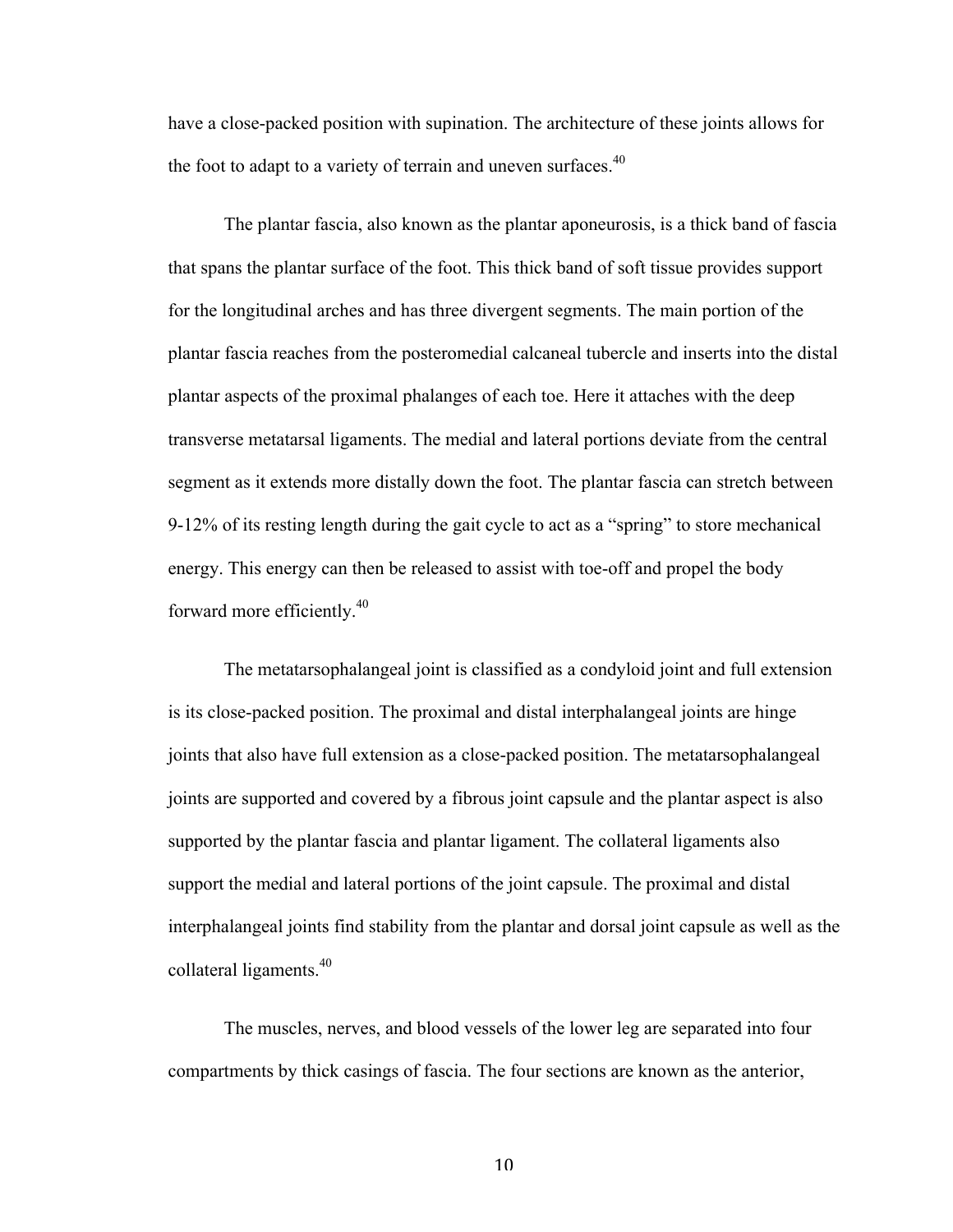deep posterior, superficial posterior and lateral compartments. Inside the anterior compartment is the tibialis anterior, extensor digitorum longus, extensor hallucis longus, and peroneus tertius if it is present. The deep posterior compartment contains the tibialis posterior, flexor digitorum longus, flexor hallucis longus, the tibialis posterior artery, and the tibial nerve. The superficial posterior compartment includes the gastrocnemius, soleus, and plantaris muscles. Finally, the lateral compartment holds the peroneus longus and peroneus brevis muscles.<sup>40</sup>

Apart from the extrinsic muscles of the foot that cross the ankle and stem from the lower leg, the foot also contains many intrinsic muscles as well. The dorsal aspect of the foot contains only one intrinsic muscle and that is the extensor digitorum brevis. The most superficial layer of intrinsic muscles on the ventral or plantar aspect of the foot contains the flexor digitorum brevis, the abductor digiti minimi and the abductor hallucis muscles. The next deepest layer holds the quadratus plantae and the lumbricals of the foot. The third deepest layer contains the adductor hallucis, flexor digiti minimi brevis and the flexor hallucis brevis. Finally, the deepest layer of intrinsic muscles on the plantar aspect of the foot contains the dorsal interosseous muscles and the plantar interosseous muscles  $39,40$ 

#### **Balance**

Balance is the ability to maintain equilibrium or balance while standing upright. Specifically, a person's central nervous system (CNS) and neuromuscular system must work together to control their center of gravity (COG) within their base of support (BOS).<sup>7</sup> This is a complex interaction involving the processing and coordination of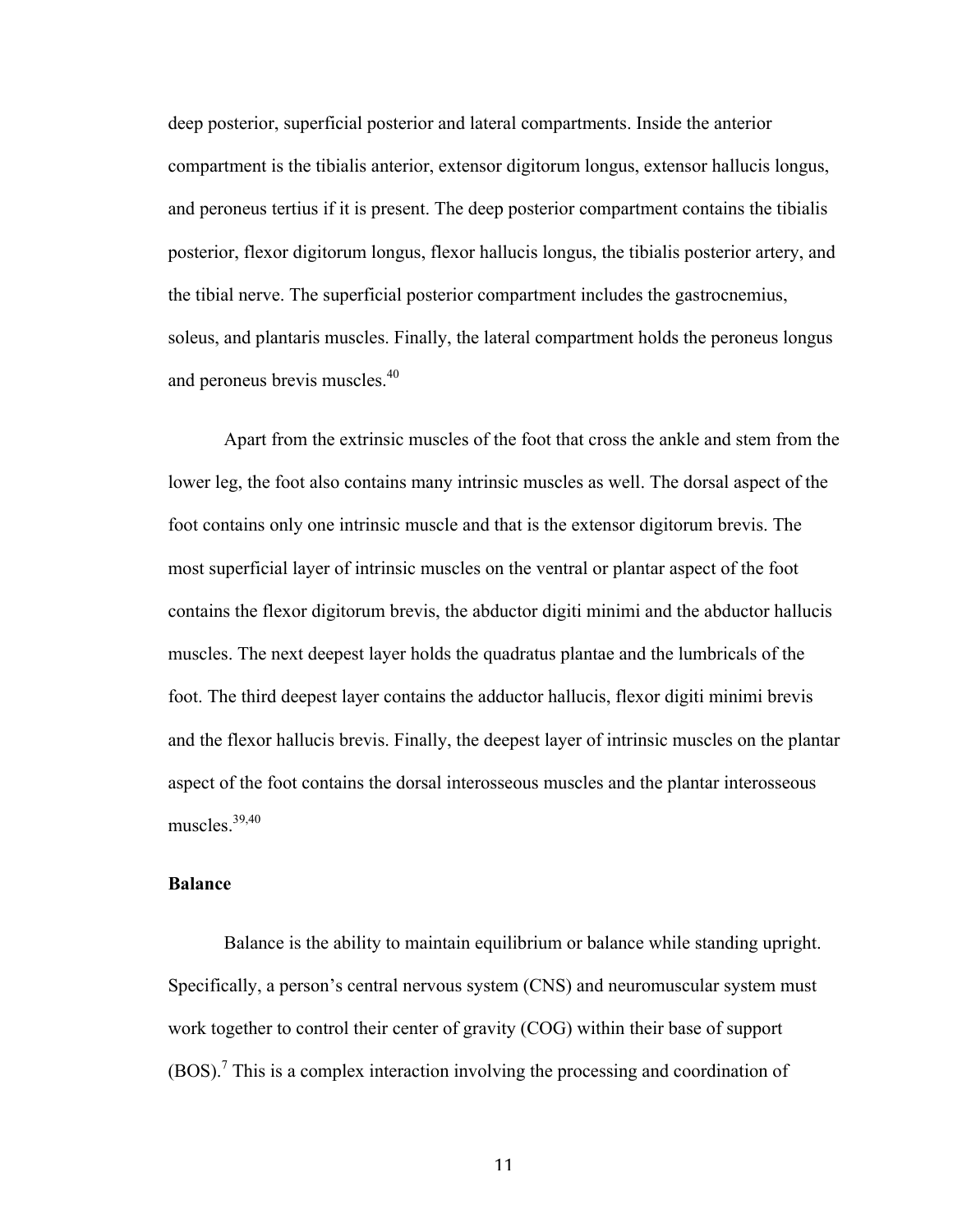sensory, motor and biomechanical components.<sup>6-9</sup> An individual perceives their position in space with relation to gravity and their surroundings by combining information from the visual, vestibular and somatosensory systems.

Postural stability is the function of a feedback control circuit between the CNS and musculoskeletal system. In response to this feedback loop, the musculoskeletal system produces reactive motions at the trunk, hip, knee, and ankle joints to maintain postural control.<sup>7,13,41</sup> Medical conditions affecting mental status, nervous disorders, vestibular function, and fatigue can have detrimental effects to postural stability.<sup>42</sup>

The vestibular system is one of the three key systems used in the maintenance of postural stability. The vestibular apparatus is the sensory organ of the vestibular system and its role is to detect sensations for maintaining equilibrium and is located within the ear. Initially, the ear only functioned for the purpose of equilibrium in vertebrates and only later did the ear evolve the capacity for auditory function. The vestibular apparatus is located in a bony labyrinth located within the temporal bone and is comprised of tiny bony tubules and chambers. This labyrinth is located alongside the cochlear duct of the inner ear. It also contains three semicircular ducts as well as the anterior saccule and the posterior utricle, both of which are large bony chambers.<sup>7,39</sup>

Afferent feedback from the vestibular apparatus is processed for three distinct purposes. The information coordinates the musculature of the eye so that when movement of the head occurs, the eyes are able to remain fixated upon one object. This sensory information is also processed to maintain an upright posture. Finally, the information provided by the vestibular apparatus is used to provide a conscious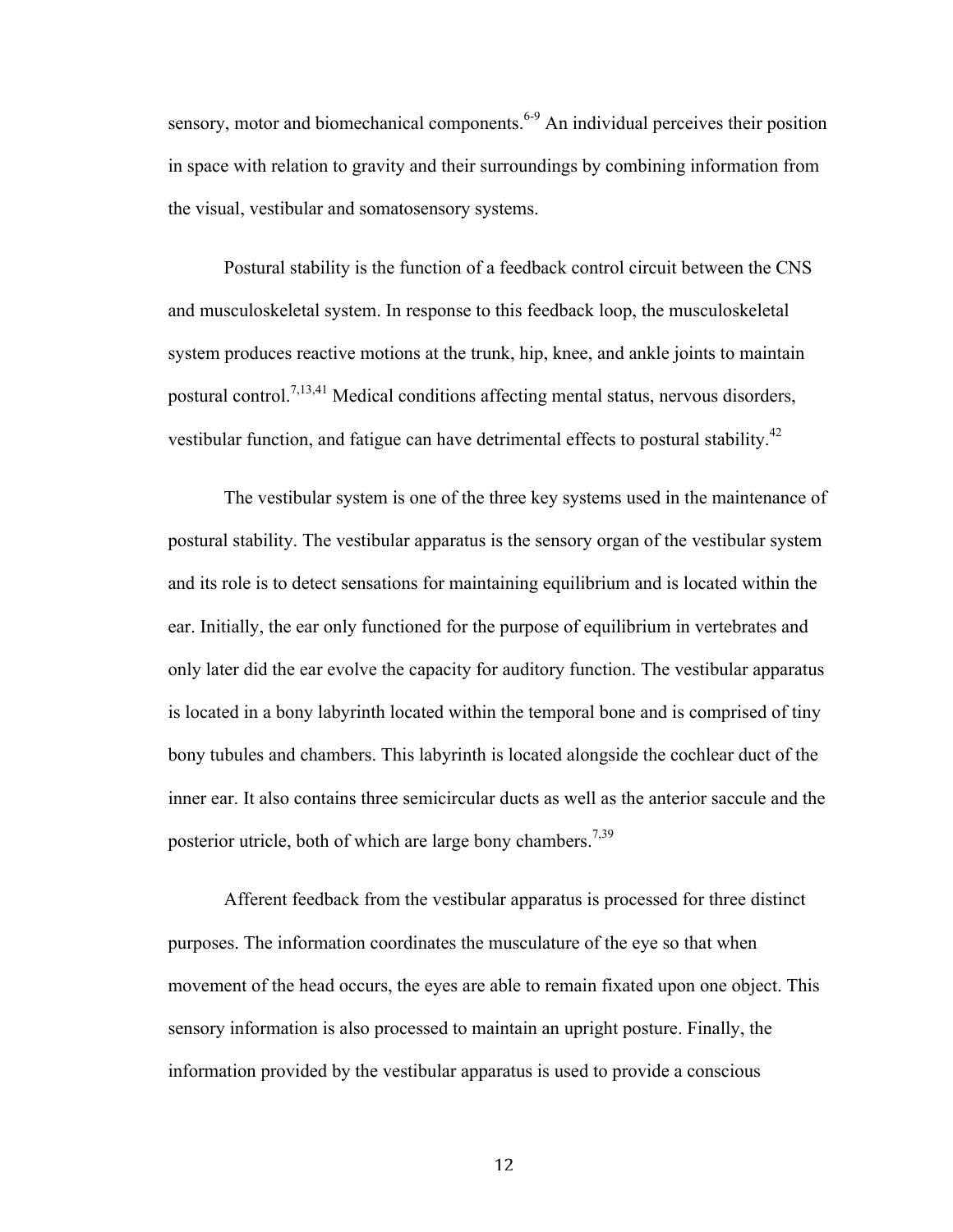awareness of body position and acceleration once processed by the thalamus and relayed to the cortex.<sup>7,39</sup>

Researchers<sup>13,43,44</sup> consider signals from the vestibular system to be the primary input utilized by the CNS when stabilizing slow body sway. This is achieved with lowlevel activation of lower leg musculature in response to this input. During normal conditions the CNS relies primarily on input from the visual and somatosensory systems to maintain balance. However, input from the vestibular system is crucial in maintaining equilibrium when rapid changes or perturbations result in a change of head position or direction of movement. This input allows for an important automatic control mechanism that stabilizes the direction of gaze.<sup>7</sup> More specifically, it allows for proper functioning of the vestibulo-ocular reflex. This reflex functions in response to signaling from the semicircular ducts by rotating the eyes in an equal and opposite direction of the head when it is tilted. This allows for proper processing of visual information in the maintenance of equilibrium and balance as well.<sup>7,39</sup>

The vestibular, visual and somatosensory systems all contribute input for maintaining postural stability.<sup>6-9</sup> However, the central nervous system tends to rely heavily upon only one system at a time. In healthy adults under normal conditions, the preferred input for balance and stability is that provided by the somatosensory or proprioceptive system.<sup>13</sup> The somatosensory system derives much of its input via a continuous afferent feedback loop from various types of mechanoreceptors that are located in the skin, muscles, tendons and joints.<sup>14</sup> These mechanoreceptors process different stimuli such as touch, pressure, vibration, tickle and sense of position.<sup>7</sup> This continuous feedback (along with information from the vestibular and visual systems)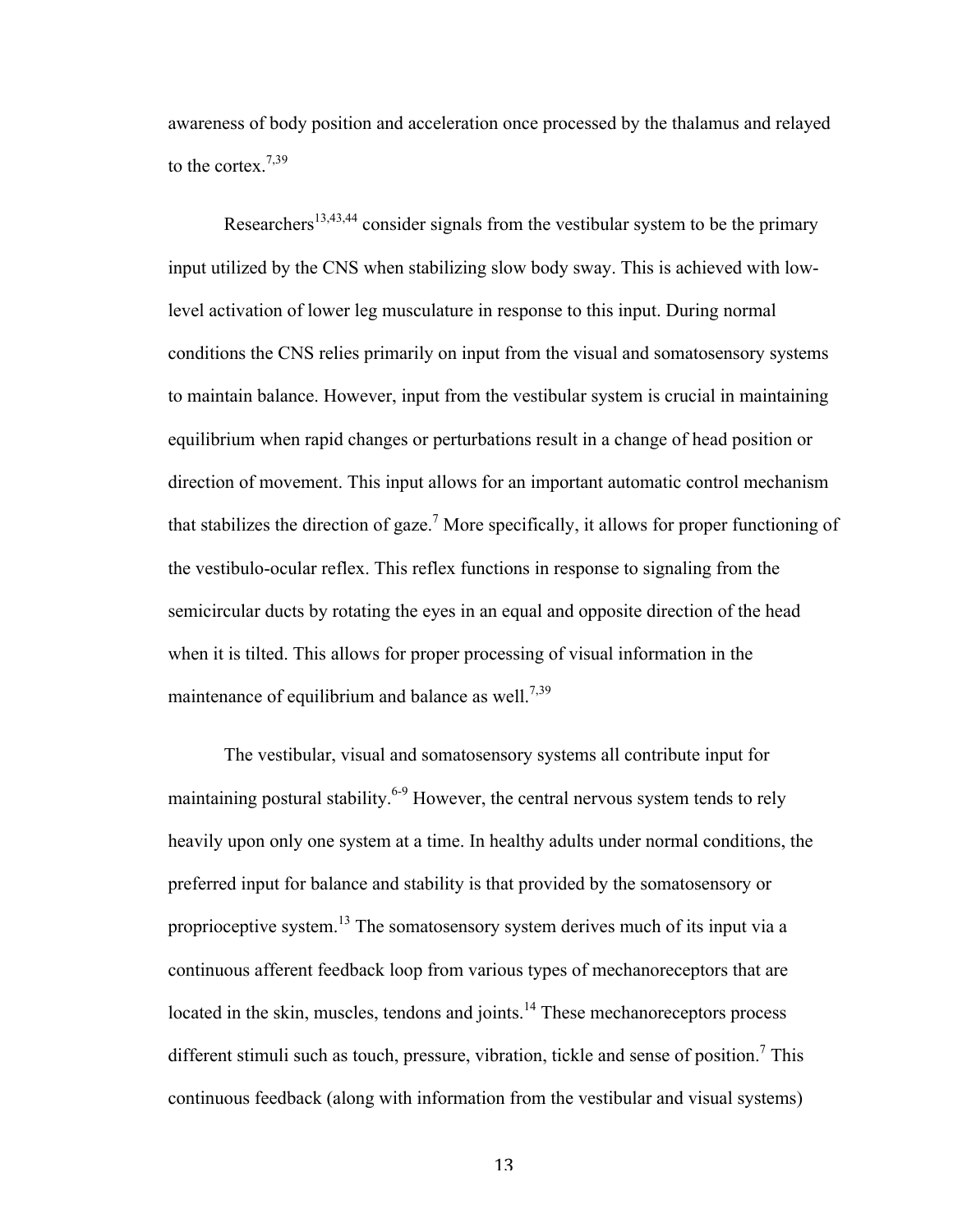provides for constant adjustments by the neuromuscular system in the maintenance of equilibrium and postural stability.<sup>6,45,46</sup>

#### **Mechanoreceptors**

The human body contains several different types of mechanoreceptors that respond to signals such as vibration, touch, pressure, stretch or tension. This includes the organs of auditory function and balance and can be found in the skin, viscera and joints of the body.39 Mechanoreceptors are composed of relatively simple but varied nerve cells. Most mechanoreceptors can be classified by encapsulated nerve endings but some have unencapsulated nerve endings as well. Encapsulated nerve endings are nerve fibers wrapped in connective tissue or glial cells. Unencapsulated nerve endings are not wrapped in connective tissue and are sensory dendrites.<sup>39</sup>

An example of a mechanoreceptor with an unencapsulated nerve ending would be a Merkel disc or tactile disc. They are tonic receptors of light touch and are believed to sense texture, edges and shapes. These are flattened nerve endings associated with Merkel cells located at the base of the epidermis.<sup>39</sup>

There are many more mechanoreceptors with encapsulated nerve endings. One example would be Meissner or tactile corpuscles. These are phasic receptors that detect light touch and texture. These cells occur in the dermal papillae of the skin but are limited to sensitive hairless areas of the body. Meissner corpuscles are what allow a person to detect the difference between sensations like silk and sandpaper.<sup>39</sup>

Another example of this class of mechanoreceptor would be lamellated or pacinian corpuscles. They are also phasic receptors that sense deep pressure, stretch,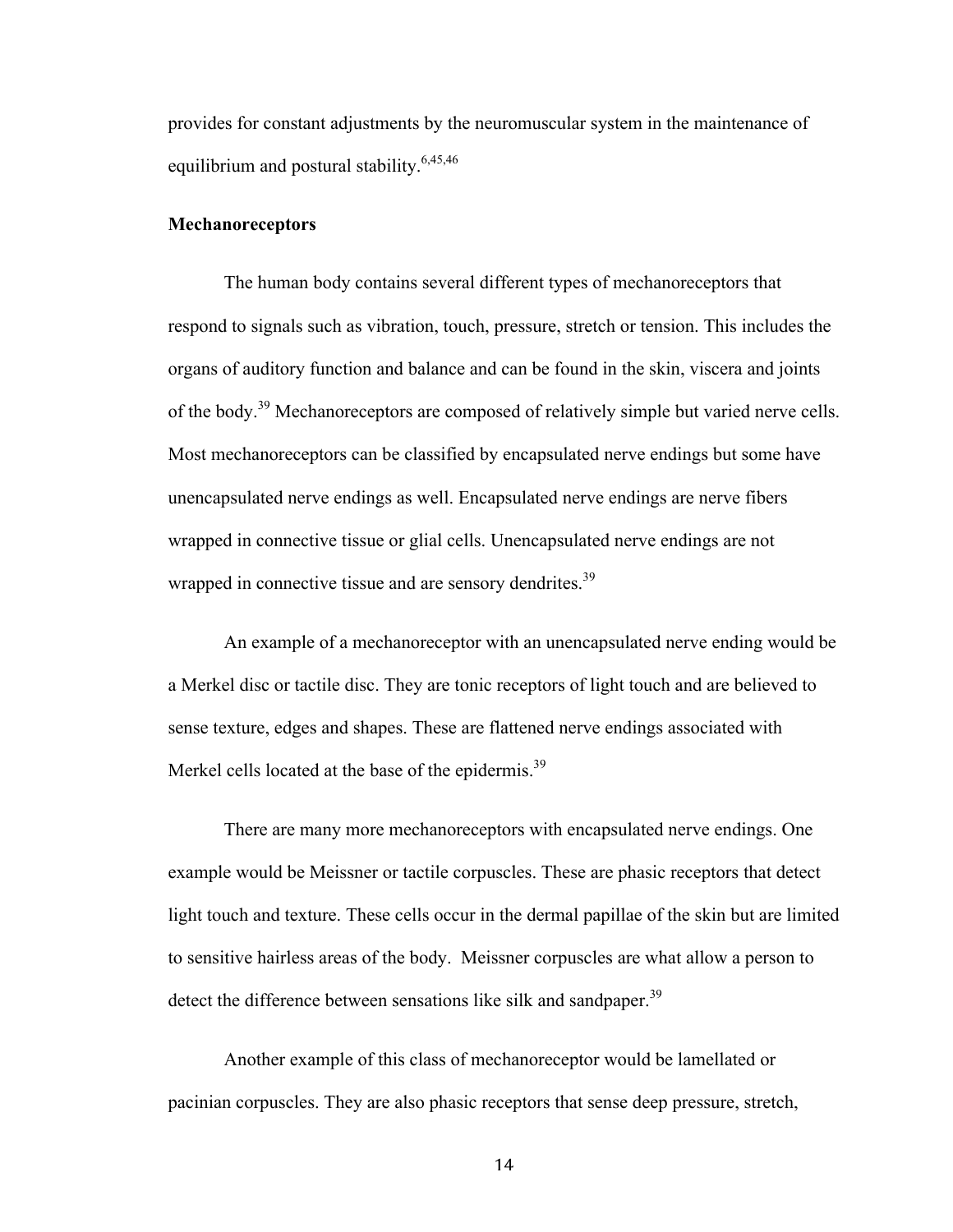tickle, and vibration. These cells are located in the periosteum of bone, joint capsules, pancrease and other various viscera. They are also found deep in the dermis such as the hands, feet, breasts and genitals. $39$ 

Ruffini corpuscles are another type of mechanoreceptors with encapsulated nerve endings. They are tonic receptors that sense heavy touch, pressure, stretching of the skin and joint movement. These nerve endings are located in the dermis, subcutaneous tissue, ligaments, tendons and joint capsules.<sup>39</sup>

Finally, the Golgi tendon organs (GTO) and the muscle spindles are two mechanoreceptors that are of major importance to the neuromuscular system. They are both classified as encapsulated nerve endings. GTOs are proprioceptors located in a tendon near the musculotendinous junction. When the tendon is slack, the collagen fibers are spread out and place minimal pressure on the GTO nerve endings spread amongst them. When a muscle contraction puts tension on the tendon, the collagen fibers squeeze together and compress the nerve endings between them. These afferent nerve fibers then relay information to the spinal cord and the CNS that provides feedback on the amount of muscle tension about a joint.

The muscle spindles are proprioceptive cells with a fusiform shape. They are dispersed throughout the muscle belly and they run parallel with muscle fibers. They are concentrated near the musculotendinous junction. Muscle spindles are composed of 3-12 modified muscle fibers and a few nerve fibers and a fibrous capsule surrounds them and blends the spindle into the endomysium of the muscle. The modified muscle fibers located within the spindle are known as intrafusal muscle fibers and the fibers outside of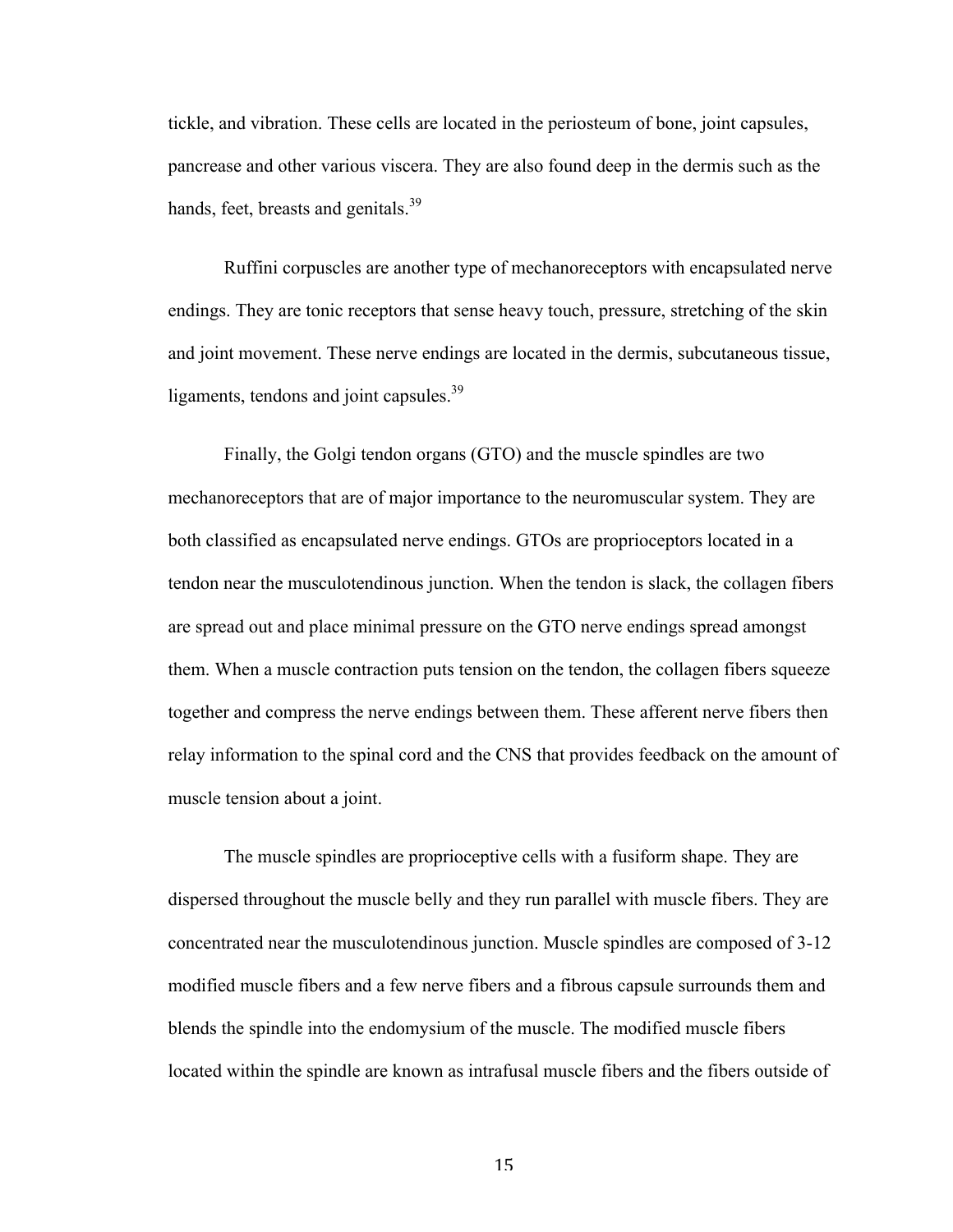the spindle are known as extrafusal muscle fibers.<sup>39</sup> Muscle spindles process and relay information to the nervous system regarding both muscle length and the rate of change in length. A muscle spindle splits into different afferent pathways as it enters the central nervous system. One of these pathways can stimulate efferent motor neurons if the muscle spindle senses a muscle being stretched. This reflex arc is important for maintaining equilibrium and posture and is known as the stretch reflex or myotatic reflex.7,39

#### **Plantar Pressure Stimulation and Orthotic Interventions**

Stimulating the mechanoreceptors of the foot to investigate the effects on balance and postural stability is not a novel concept in the research literature and while there are conflicting results there is evidence to show that these devices may help to increase postural stability. Previous research has looked at the effects of using various modalities such as orthoses, textured insoles, and textured surfaces to stimulate the plantar cutaneous and mechanoreceptors of the foot and ultimately affect balance.<sup>14,20,22,23,27,30,31,33-38</sup>

Gross et al.<sup>22</sup> found a significant improvement in selected measures of balance immediately and 2 weeks after a custom foot orthoses intervention in a group of elderly adults volunteers, a population of subjects that is at risk for poor balance and falls. Hamlyn et al.<sup>38</sup> found that prefabricated orthotic intervention lead to improvements in postural stability in a population of subjects with functional ankle instability. The use of orthotics has also been found to decrease postural sway in injured subjects after suffering an acute inversion ankle sprain.<sup>23</sup> Some researchers postulate that poor foot posture or structural mal-alignment may be a factor in decreased postural stability.<sup>19,47</sup> Interestingly,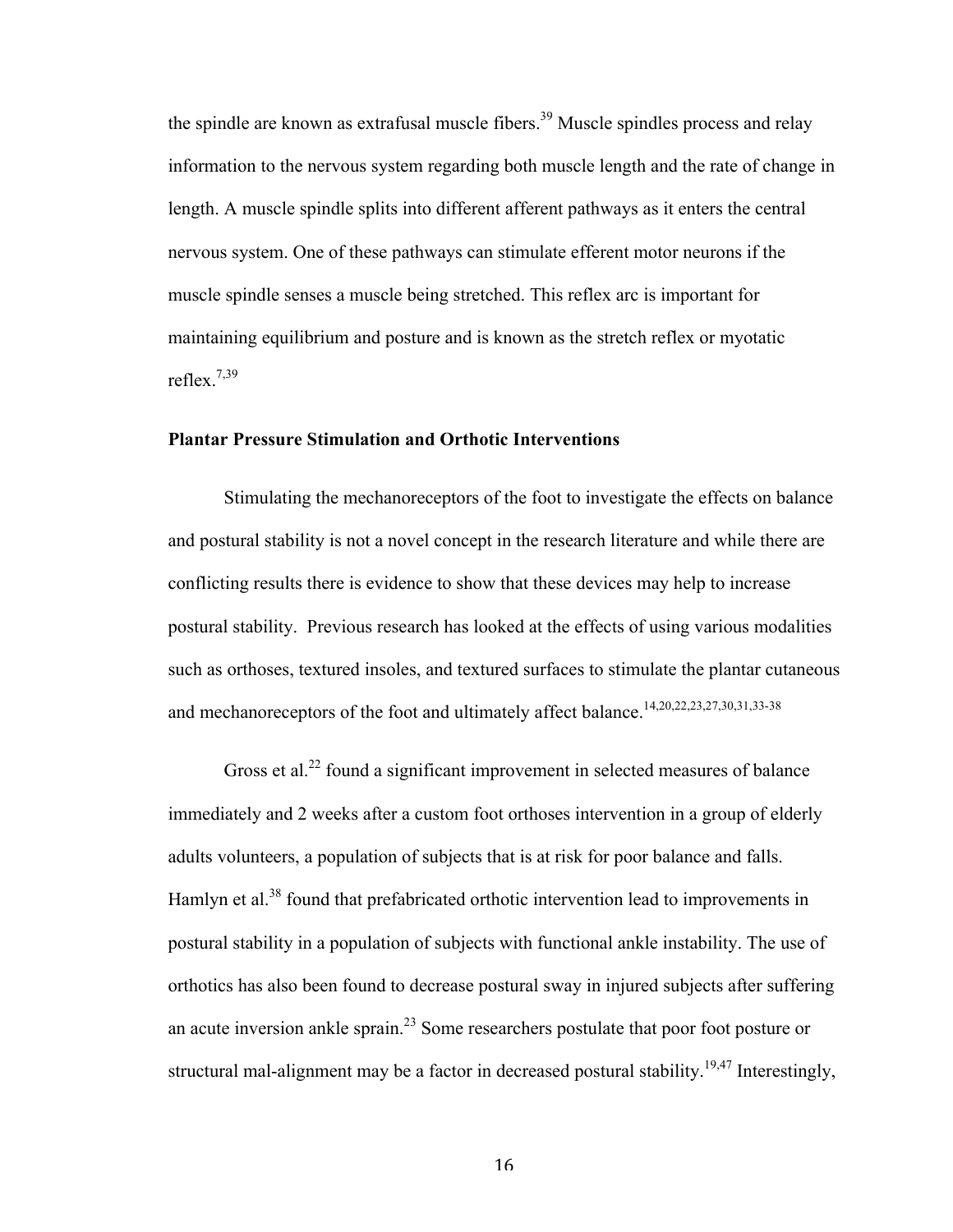Cobb et al.<sup>20</sup> and Mattacolla et al<sup>26</sup> found that a 6-week orthotic intervention in a population of seemingly healthy subjects but with poor foot alignment was able to significantly increase postural stability. These results were inconsistent with findings from previous research<sup>25,28</sup> and it is suggested that the differences were an artifact of differences in orthotic construction, definition of foot mal-alignment, and measures of postural stability.

Textured Insoles are a quick and cost effective method of attempting to increase postural stability. The purpose of textured insoles is to increase afferent proprioceptive feedback and consequently increase postural stability. Corbin et al.<sup>14</sup> found that by inserting a textured insole into the footwear of a population of healthy subjects they were able to able to increase postural stability in bilateral stance but found no significant change for unilateral stance. Conversely, McKeon et al.<sup>27</sup> found that postural stability decreased in a population of subjects with chronic ankle instability when utilizing textured insoles with footwear. However, these authors noted that this provided evidence that afferent stimulation did have an effect on postural control despite being negative in this injured population. Other investigators $30,31,33,36$  found that textured insoles were efficacious for increasing the postural stability in an elderly but relatively healthy population. Additionally, Palleul et al.<sup>30</sup> found the textured insoles in their study to be efficacious for a population of healthy young adults as well. Interestingly, it was noted in the study by Perry et al.<sup>31</sup> that the insoles were still effective even after 12 weeks of continuous use. This provides support for the idea that the sensory motor system requires constant afferent feedback for controlling postural stability and potentially represents a long-term solution for individuals with postural stability impairments.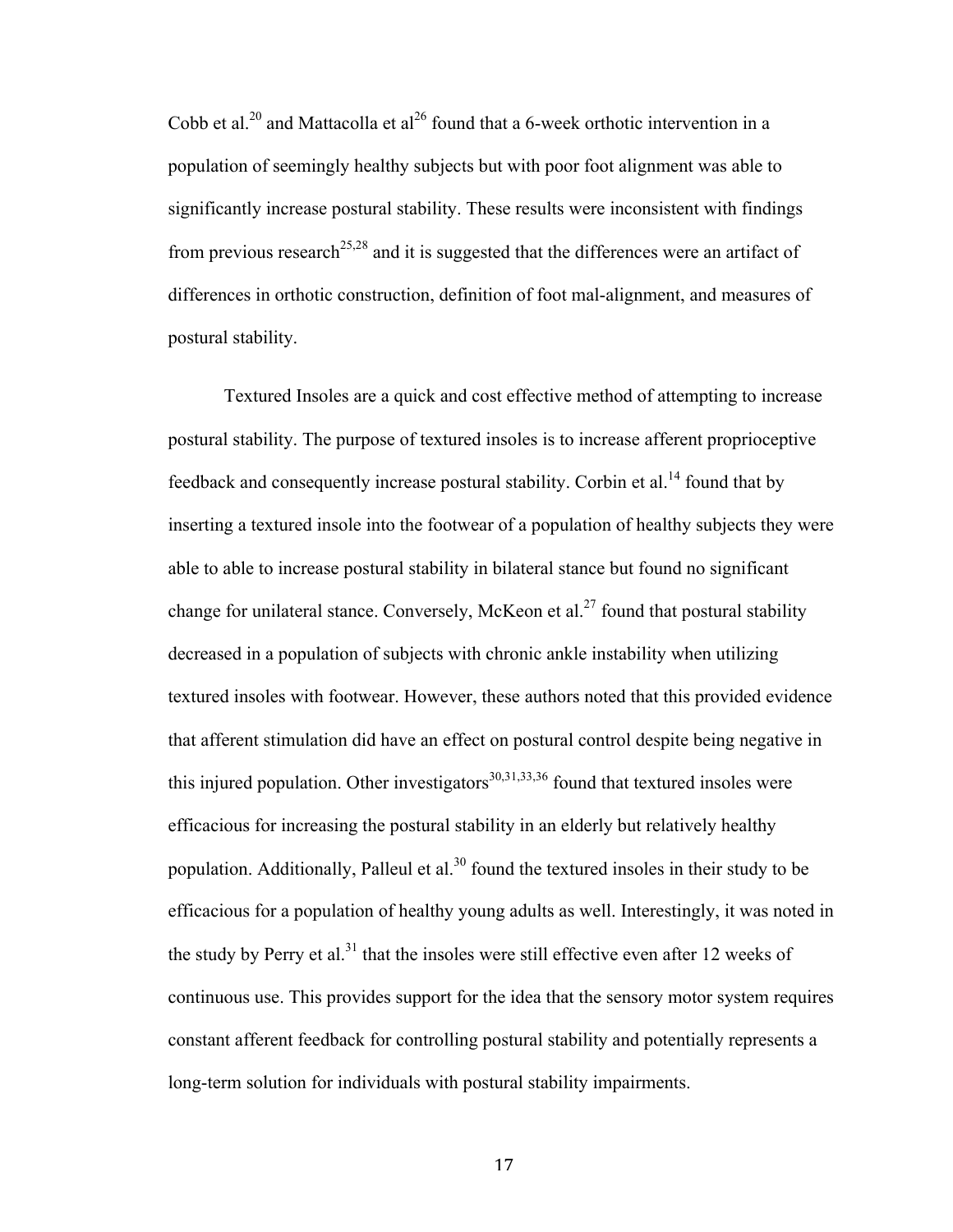Recently, it has been suggested<sup>35,37,48,49</sup> that even just standing on textured surfaces is enough to increase postural stability. Matsusaka et al.<sup>49</sup> even found that the application of tape to the plantar aspect of the foot was a significant enough proprioceptive input to increase postural stability more quickly than a control group during a balance training program utilizing a balancing disk surface. Additionally, Hoffman et al.<sup>48</sup> found that a textured balancing disk was able to increase postural stability with a 10 week training program but this study suffered from a lack of control group that utilized a non-textured balancing disk. Futhermore, Hatton et al.<sup>35,37</sup> found evidence in two separate studies that standing on a textured surface could increase postural stability in a healthy elderly population. There was also evidence to support the idea that different textures could have different effects on postural stability and that some textures may be beneficial while other surfaces not.<sup>35</sup>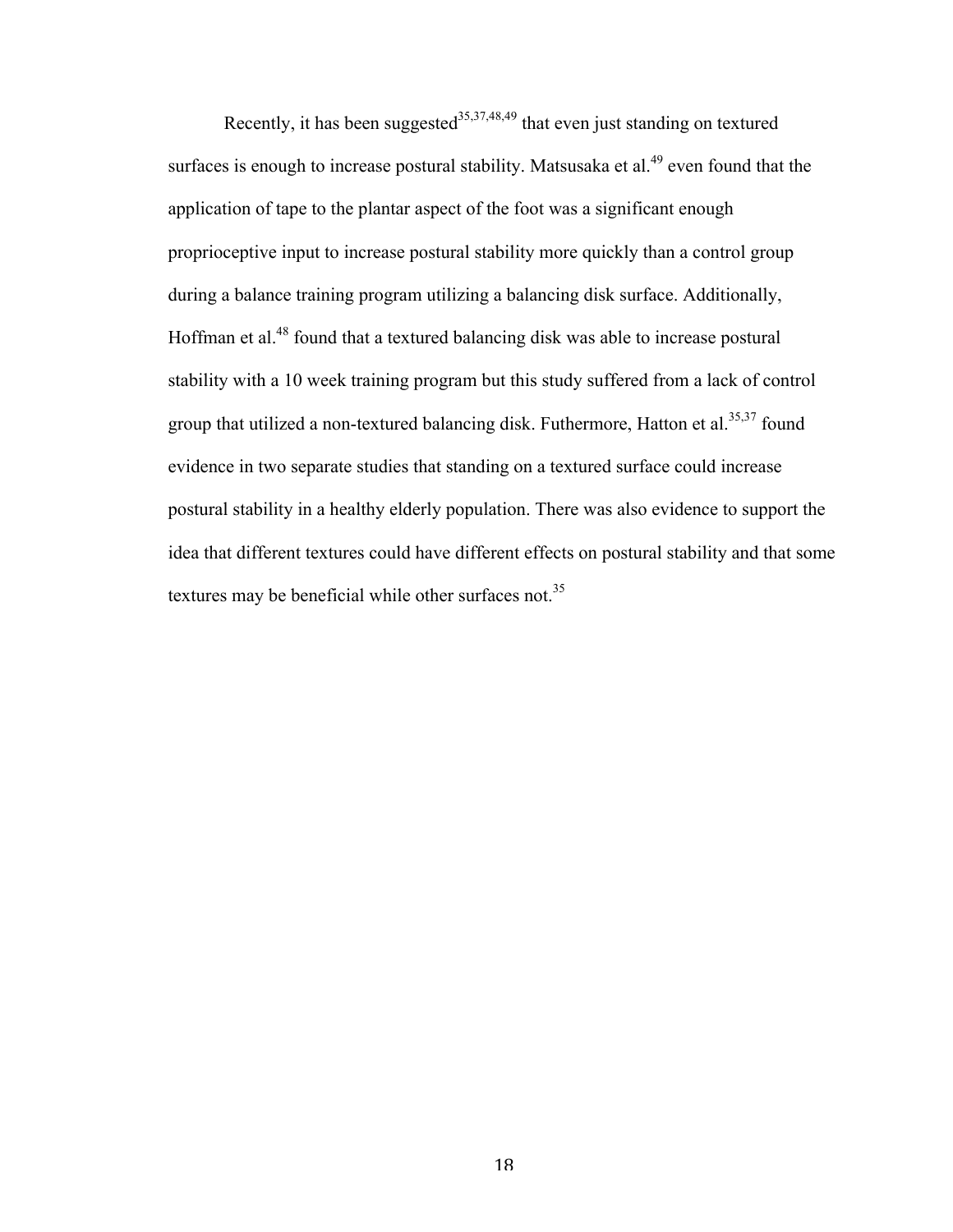#### CHAPTER III

### **METHODS**

This study was a controlled laboratory study with randomization that investigated the effects of a foot-toe orthosis and control shoe on dynamic balance and hallux valgus angle. The independent variable was group (Foot-toe orthosis and control shoe, control shoe only, or true control group). The dependent variables were dynamic balance and hallux valgus angle.

#### **Participants**

Sixty-three healthy, and physically active college students between the ages of 18 and 29 years (See Table 1.) volunteered to participate in the study. All of the participants provided written informed consent before participation, and the university's institutional review board approved the study. Participants were randomly allocated into one of three groups by using an online random group allocation generator (http://www.graphpad.com/quickcalcs/index.cfm). The intervention (n=24) group consisted of subjects receiving both the foot-toe orthoses and the control shoes. The shoeonly group (n=21) consisted of subjects receiving the control shoe but not the orthoses, and there was also a true control group  $(n=18)$  where subjects did not receive any intervention. Participants were eligible to participate if they were physically active for at least 30 minutes a day, 3 times a week or 90 minutes total per week. Volunteers were ineligible if they had a history of lower extremity injury, concussion or pathology that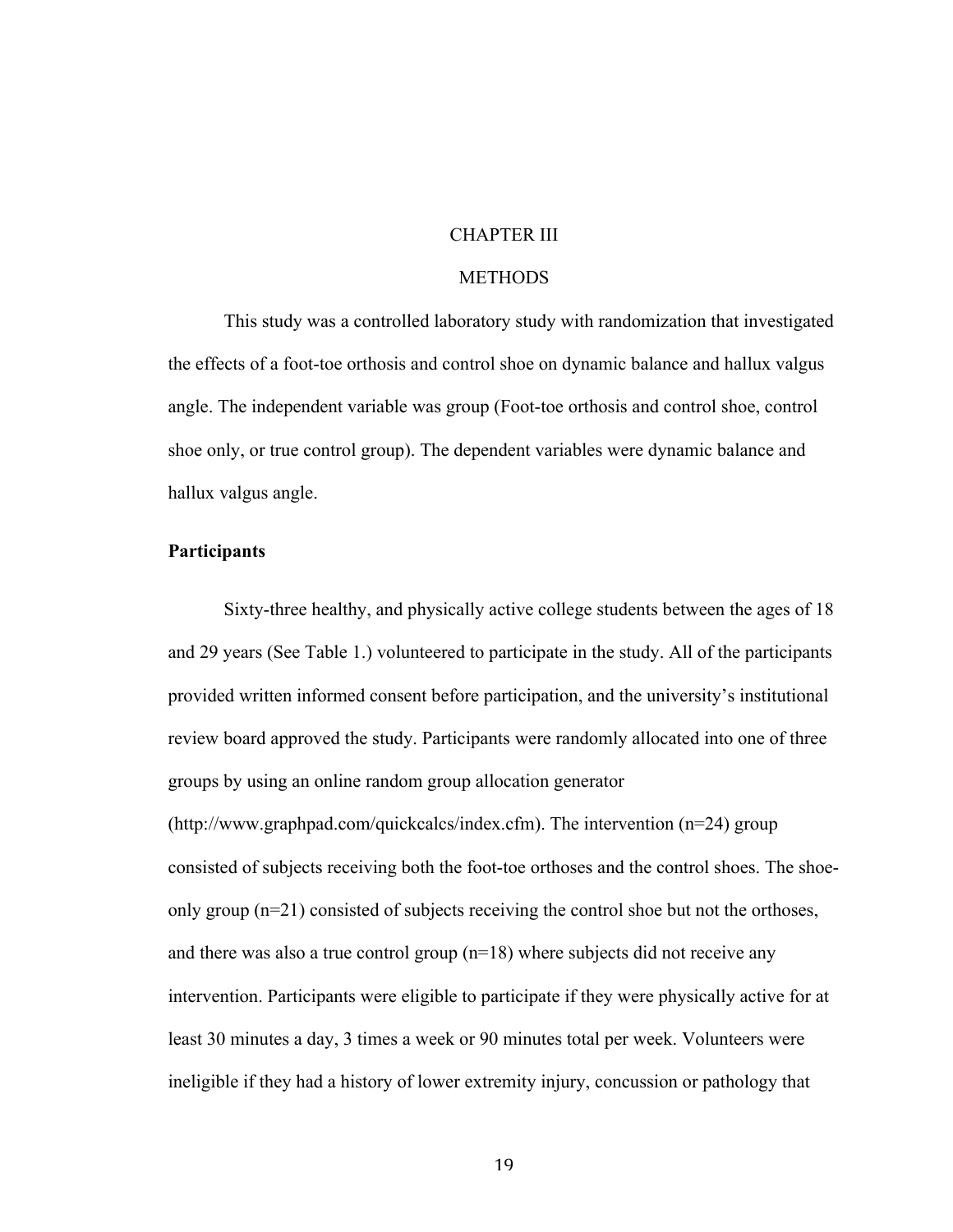could affect equilibrium or neuromuscular control within the past six months or any history of lower extremity surgery. Leg dominance was operationally defined as the preferred leg that a subject would use to kick a ball with and was determined using a preparticipation questionnaire that was filled upon arrival along with other demographic inquiries.

| Group                       | N  | Age              |                | Male<br>Female | Height $(cm)$                        | Mass $(kg)$       |
|-----------------------------|----|------------------|----------------|----------------|--------------------------------------|-------------------|
| FOOT-TOE<br><b>ORTHOSIS</b> | 24 | $21.83 \pm 1.74$ | $\frac{12}{2}$ | 12             | $171.24 \pm 6.61$ $71.84 \pm 13.96$  |                   |
| <b>SHOE</b><br><b>ONLY</b>  | 21 | $21.19 \pm 1.44$ | 9              | 12             | $174.78 \pm 11.63$ $77.50 \pm 19.82$ |                   |
| CONTROL                     | 18 | $21.72 \pm 1.13$ | 9              | 9              | $171.45 \pm 8.18$ $72.32 \pm 11.91$  |                   |
| Total                       | 63 | $21.59 \pm 1.49$ | 30             | 33             | $172.48 \pm 8.99$                    | $73.86 \pm 15.64$ |

Table 1. Participant Characteristics by Group

### **Instrumentation**

To assess dynamic balance, the Y-Balance Test Kit® (ybalancetest.com, Evansville, IN) was used (Figure 1). The test kit is constructed of three polyvinylchloride (PVC) pipes that attach to a central stance platform. The pipes are oriented in anterior, posteromedial, and posterolateral reach directions. The PVC pipes are marked in 5 millimeter increments for measurement. Three plastic targets (reach indicators) sit atop the PVC pipes, which allows for precision of measurement and standardization of reach height.<sup>15</sup> Correct Toes<sup>TM</sup> (Northwest Foot and Ankle, Portland, OR) is a foot-toe orthosis made of medical grade silicon that fits between the phalanges of the feet (Figure 2). It was necessary that the foot-toe orthosis be able to fit within the participant's footwear and that the footwear had an accommodating toe-box so subjects were fitted for and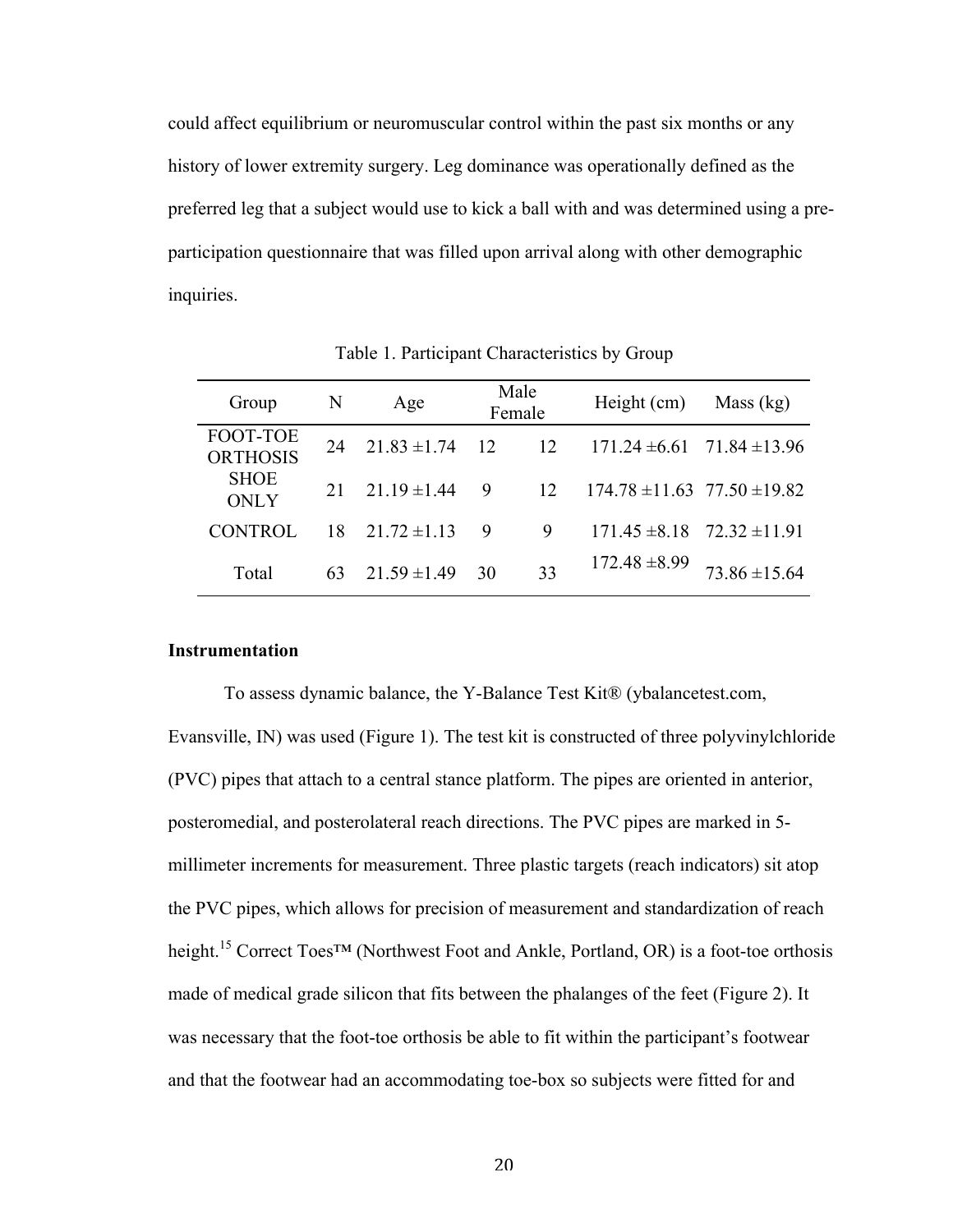provided a manufacturer recommended control shoe (Primal 2, Lems Shoes™, Farrell, PA, Figure 3). Additionally, a cloth tape measure was used for assessing limb length of the individuals. Finally, a plastic goniometer was used for measuring the hallux valgus angle of the feet.

Y Balance Kit



Figure 1.

## Correct Toes



Figure 2.

## Control Shoe



Figure 3.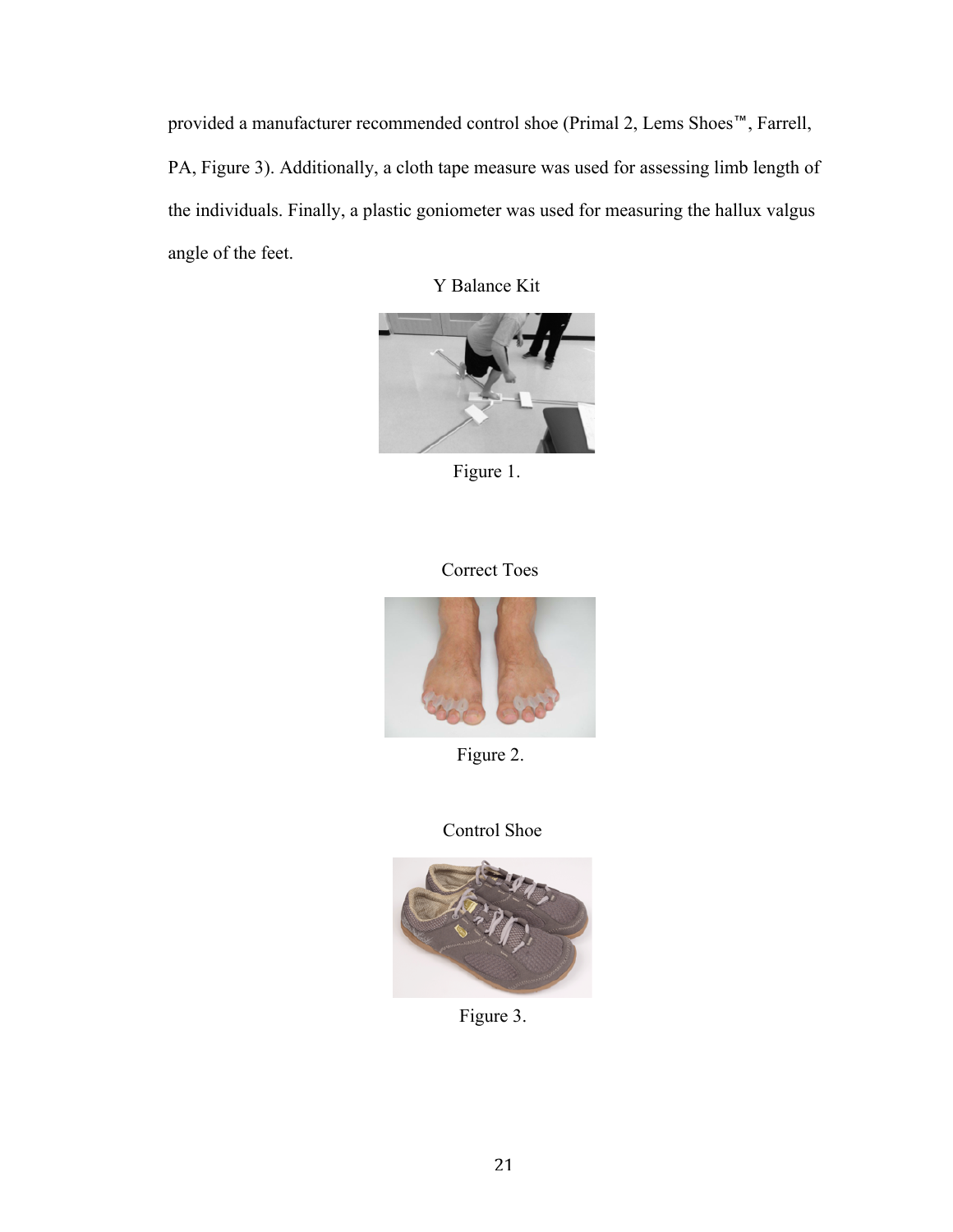#### **Measurements**

Dynamic Balance was assessed using the Lower Quarter Y-Balance Test (YBT-LQ) protocol, which is a validated and instrumented derivative of the SEBT.  $5,16,50$  The tester used the Y-Balance Test Kit and the tester had completed the free online training (ybalancetest.com, Evansville, IN) for the YBT-LQ protocol and was certified to collect YBT-LQ data. Intra-rater reliability of the YBT-LQ was good (ICC=0.91, SEM=1.46). Subjects were shown a short 2-minute tutorial video that explained the test and testing procedures as explained by Plisky et al.<sup>4</sup> This video allowed for standardized instructions and increased familiarization with the testing procedures across all subjects. The YBT-LQ assesses dynamic balance unilaterally and consists of reaching in three separate directions (anterior, posteromedial, and posterolateral) while maintaining unilateral stance on the contralateral limb. Subjects performed 6 practice trials in each reach direction on each leg prior to testing. These practice trials were performed to control for the learning effect associated with the testing protocol. <sup>16</sup> A 2-minute rest period was provided before data collection began.

Subjects stood in single-leg stance barefoot on the center platform with the most distal aspect of the foot at the start line. Subjects were then asked to stand on one leg while reaching with the free limb in the anterior, posteromedial, and posterolateral directions. Each reach direction is labeled with reference to the stance leg. The established testing order used was three trials with the right leg reaching in the anterior direction followed by switching stance legs and then having the left leg reaching in the anterior direction. This order was repeated for the posteromedial and posterolateral reach directions. As part of the YBT-LQ protocol, a trial was discarded if the subject failed to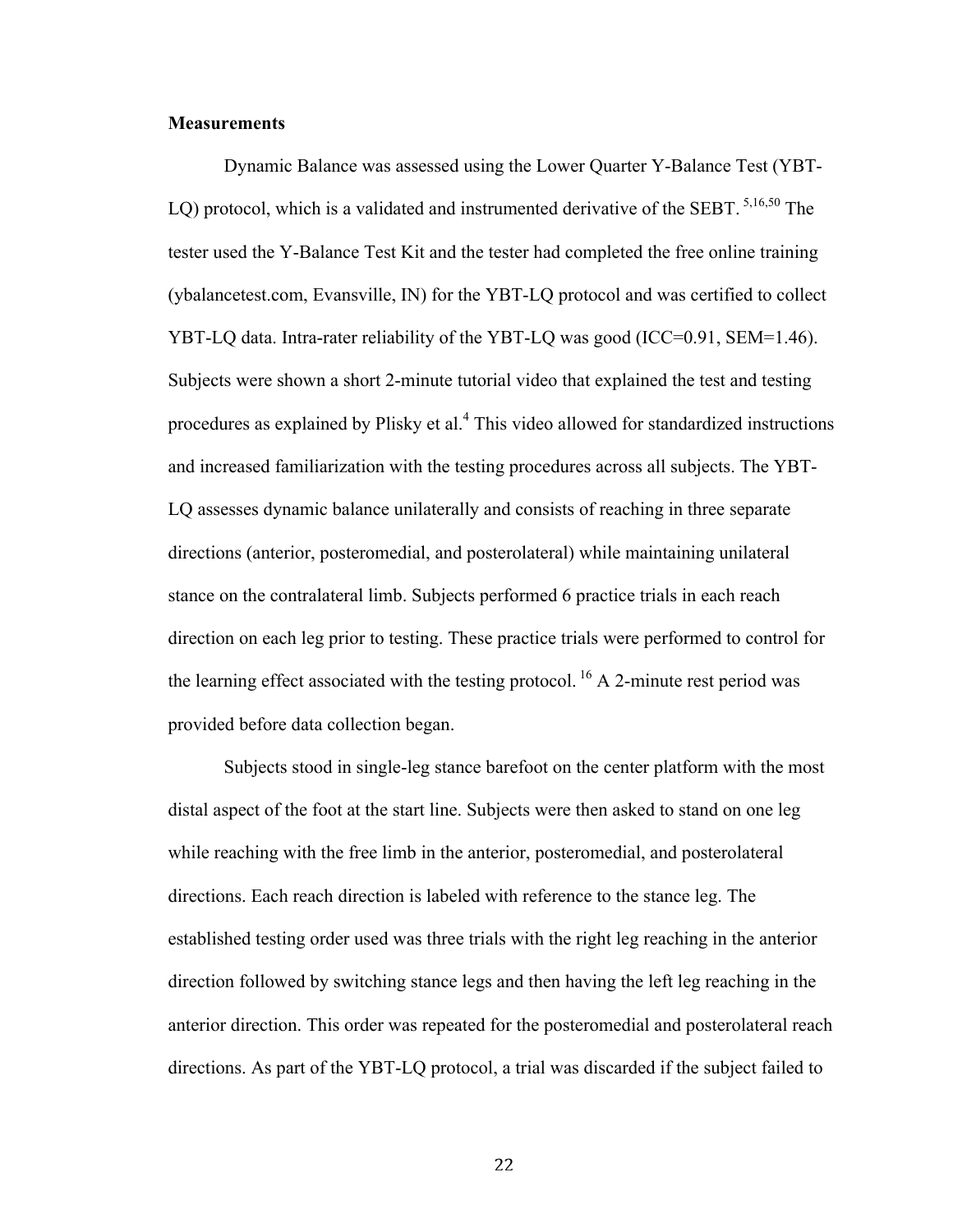maintain unilateral stance, touched down with the reaching foot, "kicked" or used excessive momentum to move the reach indicator, or failed to return to the starting position under control. The reach score was determined to the nearest half centimeter by the reach indicator's final resting location on the PVC pipe. The side of the reach indicator used for measurement was the side contacted by the most distal aspect of the reach foot. Three successful trials for each reach direction were recorded and the maximum reach score was used for data analysis. The aforementioned testing procedures were developed and established by Plisky et al.<sup>15</sup> The composite score for the YBT-LQ was calculated by averaging the maximum reach scores for each direction after being normalized for limb length using the following formula. Composite Reach Score = [(Greatest Anterior Reach + Greatest Posteromedial Reach + Greatest Posterolateral Reach)/(3\*Limb Length)]\*100

To allow for normalization of reach distance, lower extremity limb length was assessed to the nearest half centimeter and was performed bilaterally for each subject. This was assessed with the subject in supine using a cloth tape measure to measure the distance from the inferior aspect of the anterior superior iliac spine to the most distal and inferior aspect of the medial malleolus. This was done after the examiner performed the Weber-Barstow maneuver  $51$  on the subject to equalize the pelvis. The intra-rater reliability for measuring limb length was also high (ICC=0.98, SEM=0.89).

For the purpose of this study, hallux valgus angle was defined as the angle formed by the intersection of the longitudinal axes of the proximal phalanx and the first metatarsal.  $52$  A hallux valgus angle of less than 15 degrees is classified as normal.  $53$  To assess the hallux valgus angle, the subject stood barefoot with feet shoulder width apart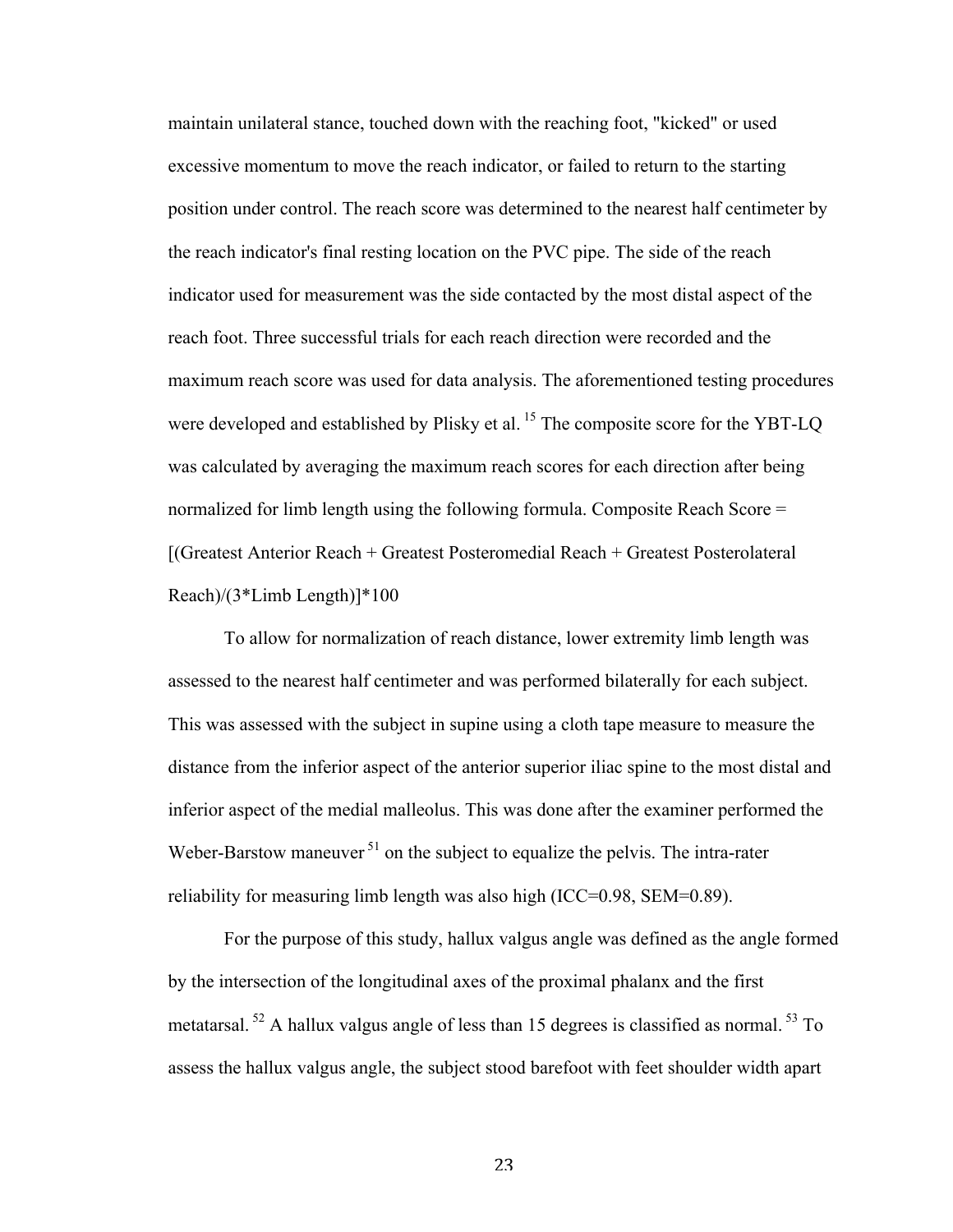while the examiner palpated and then marked the skin at the location of the  $1<sup>st</sup>$ metatarsophalangeal joint, and also marked the longitudinal axis of the phalanges and 1<sup>st</sup> metatarsal bone. These visual markings were then measured using a goniometer for an average of three trials to assess the subject's hallux valgus angle. The intra-rater reliability of the hallux valgus angle measurement was calculated to be (ICC=0.93,  $SEM=1.6^{\circ}$ )

#### **Procedures**

Upon arrival to the research laboratory, all participants were randomly allocated using the aforementioned method into either the Foot-Toe Orthosis and control shoe (FTO), shoe only (SO), or control group (CON) before undergoing baseline testing of dynamic balance and hallux valgus angle. Neither examiners, nor subjects were blinded to the subject's group. After undergoing baseline testing using the aforementioned procedures the FTO group was fitted for the foot-toe orthosis and the control shoe. There were two over-the-counter sizes (Small/Medium or Medium/Large) of the orthosis available for the participants. Sizing was determined by the examiner to ensure adequate fit and to avoid excessive splaying or discomfort. The control shoe size was provided based off the subject's normal footwear but adjustments in size were made to ensure adequate toe-box space for the orthosis.

The FTO group was instructed to wear the foot-toe orthosis in one of three ways: while barefoot, with or without socks, or while wearing the control shoe. Subjects were free to wear the foot-toe orthosis in any of these conditions as they chose and were able to switch between the options as needed for daily activities and comfort. They were also instructed not to wear the control shoe if they weren't concomitantly wearing the foot-toe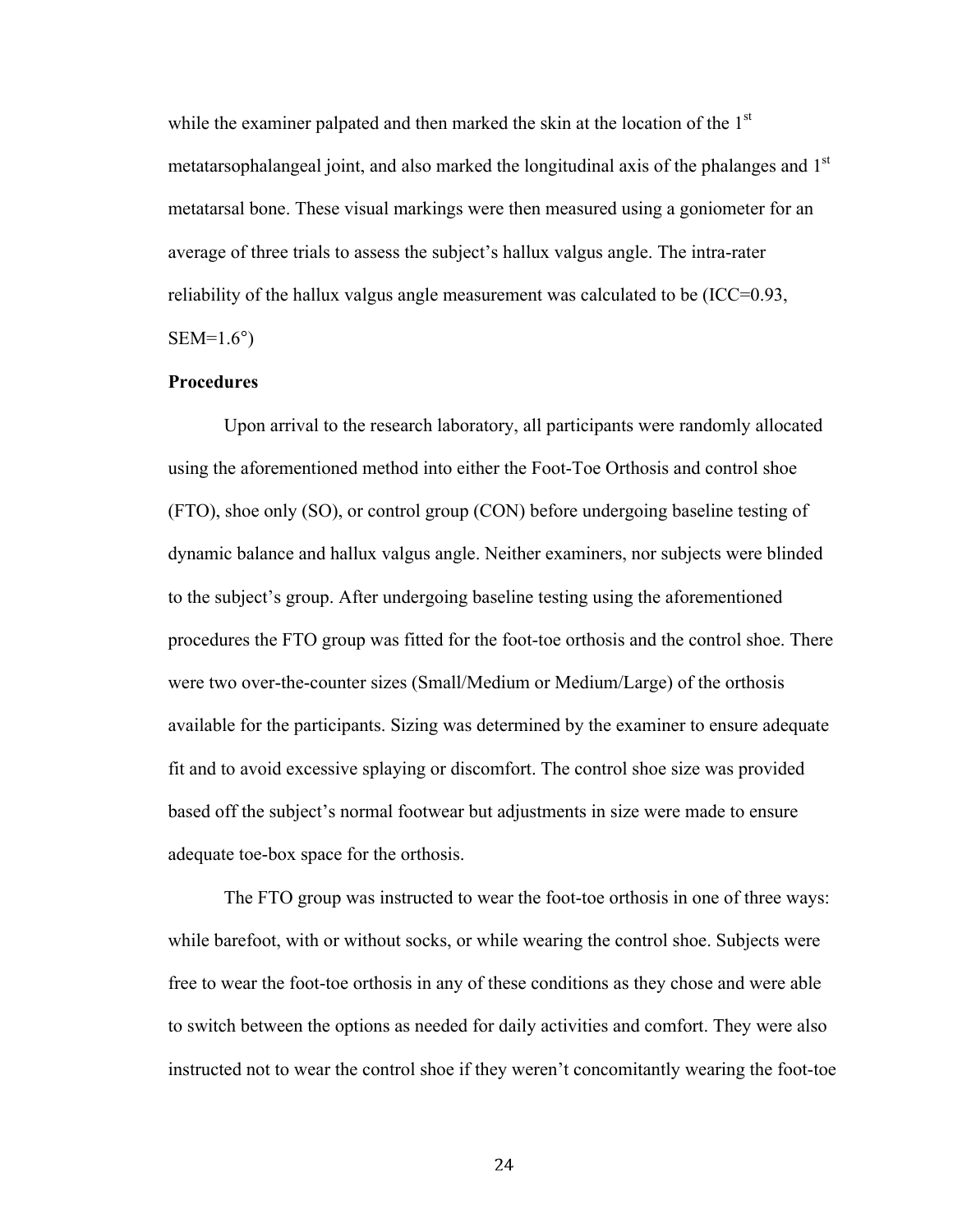orthosis. The FTO group wore the Correct Toes® for a four-week period that included gradual habituation before returning for post-testing of dynamic postural stability. The habituation period was implemented to prevent soreness or potential injury to the tissues of the feet and was based off the habituation period recommended by the product manufacturer. On the first day, the Correct Toes® were worn for approximately thirty minutes with an additional half-hour added per day afterwards. After completion of the habituation phase, the participants were instructed to wear the foot-toe orthosis for at least 4 hours a day and at night while sleeping. During the four week testing period, participants recorded information such as comfort of wear, and hours of wear on a daily basis in a log.

The SO group was also fitted and provided the same control shoe as the FTO group but not the foot-toe orthosis. This group was also instructed to use the first week of the study as a habituation phase and then were instructed to wear the shoes for a minimum of 4 hours per day for the remaining 3-weeks of the study. Subjects in either group were allowed to wear the shoes and/or orthoses for more than 4 hours if they desired and granted they were not experiencing any pain or discomfort. It was also required that they record any additional wear time within their logs.

The CON group went about normal activities of daily living and all groups were instructed not to deviate from normal physical activity schedules for the duration of the study. All subjects then returned to the laboratory after four weeks to undergo follow-up testing. The follow-up testing utilized the same procedures as the baseline testing session.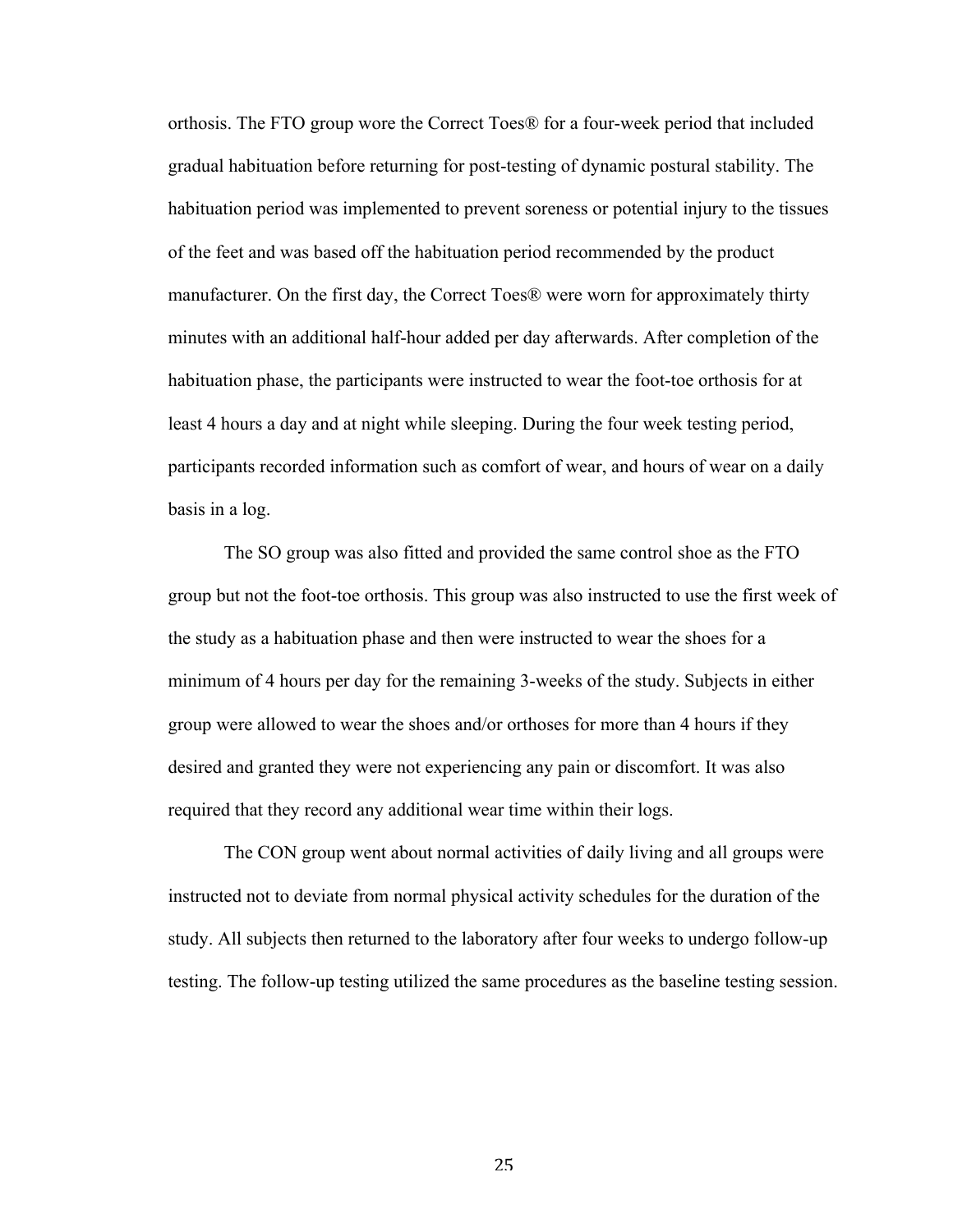#### **Statistical Analysis**

An independent samples t-test was performed to determine whether leg dominance impacted performance on the YBT-LQ for the test subjects. A one-way between-groups analysis of covariance was conducted to compare the effectiveness of FTO and SO interventions to the CON group for improving dynamic balance. The independent variable was the type of intervention (FTO, SO, CON) and the dependent variable consisted of baseline and post-intervention YBT-LQ scores. Subject's baseline YBT-LQ scores were used as the covariate in this analysis. A one-way between groups analysis of covariance was also conducted to compare the effectiveness of the three interventions for influencing hallux valgus angle. The independent variable was the type of intervention (FTO, SO, CON) and the dependent variable consisted of baseline and post-intervention hallux valgus angles. Baseline hallux valgus angles were used as the covariate in this analysis. The hour logs were collected at follow-up and used to calculate means for hours of daily wear in each group to assess compliance.

An  $\alpha$  level of  $p \le 0.05$  was set to determine statistical significance a priori. No correction for multiple comparisons was performed on the alpha level to protect against making a type II error.<sup>54</sup> Instead, effect sizes (ES) were calculated based on the mean difference, the standard deviation (SD) of the differences, and the correlation of repeatedmeasures using Cohen's d with corresponding 95% confidence intervals (CI). ES were interpreted as weak (0-0.39), moderate (0.40-0.69), and strong ( $>0.70$ ).<sup>55</sup> All statistical analyses were performed using PASW (version 18.0, SPSS Inc., Chicago, IL).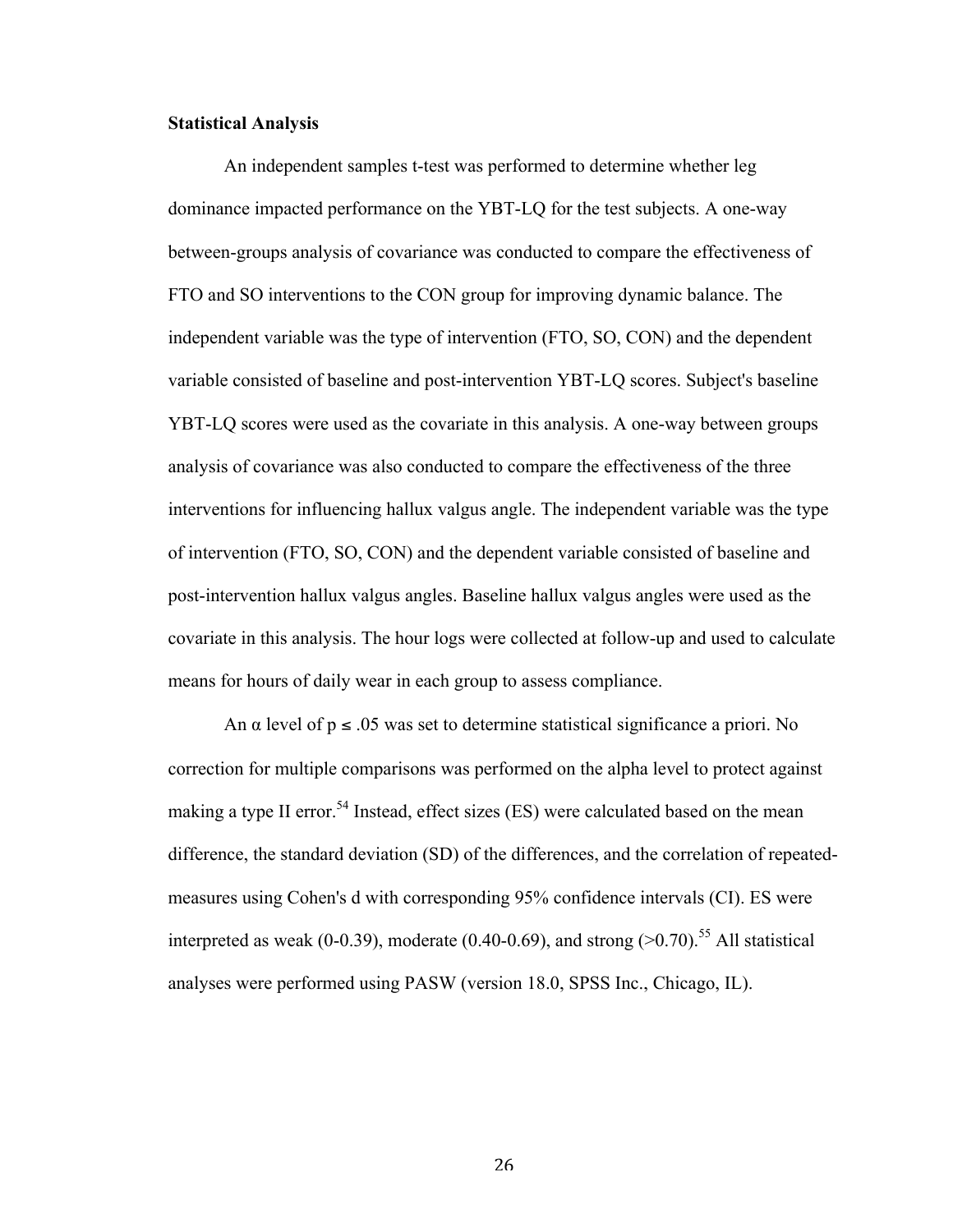#### CHAPTER IV

#### RESULTS

The independent samples t-test found no significant difference (p=.580) between dominant versus non-dominant limb performance on the YBT-LQ and so limbs were pooled together for each group prior to analysis by the ANCOVA. The mean daily average wear time for the FTO group was  $4.03 \pm 1.21$  hours/day and was  $3.81 \pm 0.91$ hours/day for the SO group. These were not significantly different (p=.503) and all subjects were within  $\pm 1.5$  standard deviations of the group mean and consequently no subjects were excluded as outliers.

Preliminary checks were conducted to ensure that there was no violation of the assumptions of normality, linearity, homogeneity of variances, homogeneity of regression slopes, and reliable measurement of the covariate. After adjusting for baseline scores, there were significant differences between the post-intervention scores on the YBT-LQ,  $F(2,126)=12.04$ ,  $p=.001$ . Pairwise comparisons for revealed that the FTO group was significantly different  $(p=001)$  from the CON group. There was a significant difference (p=.034) between the SO and the CON groups. It was also revealed that the FTO group was significantly different ( $p=0.007$ ) from the SO group. The FTO group ES=.70 (0.29-1.12) was strong and the SO group ES=.45 (0.01-0.88) was moderate. The ANCOVA revealed no significant differences ( $p=380$ ) in hallux valgus angle between any of the groups.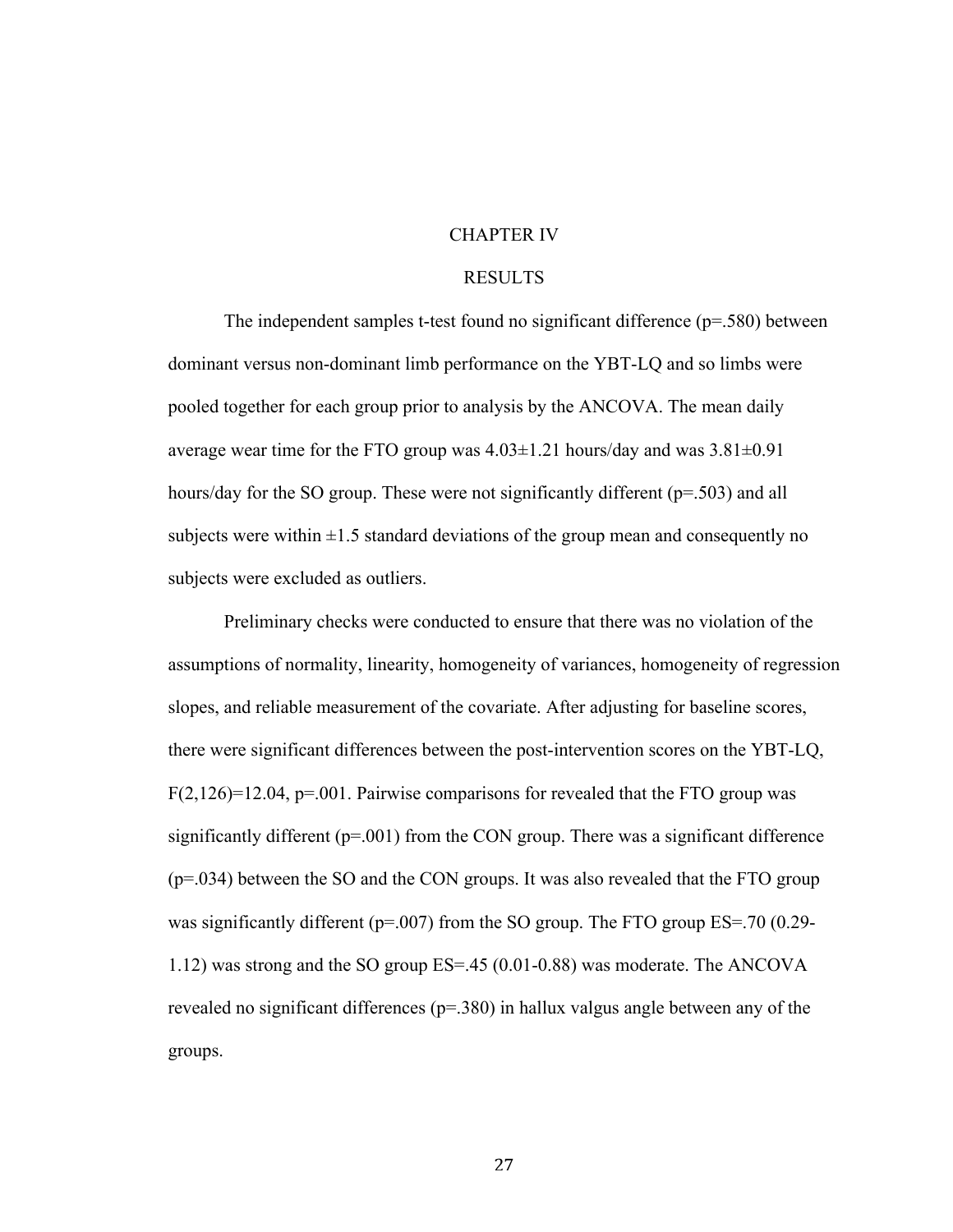

Pre vs. Post YBT-LQ Composite Scores Chart



Table 2. Descriptive Statistics for YBT-LQ

| Group                    |     | Baseline Mean & Std. Post Mean & Std. |                      |
|--------------------------|-----|---------------------------------------|----------------------|
|                          |     | <b>Deviation</b>                      | <b>Deviation</b>     |
| <b>FOOT-TOE ORTHOSIS</b> | 48  | $95.30 \pm 8.29$                      | $101.13 \pm 7.54$ *^ |
| <b>SHOE ONLY</b>         | 42  | $93.66 \pm 6.81$                      | $96.70 \pm 6.69*$    |
| <b>CONTROL</b>           | 36  | $97.28 \pm 9.30$                      | $97.32 \pm 8.97$     |
| Total                    | 126 | $95.31 \pm 8.14$                      | $98.57 \pm 7.92$     |

\* indicates a significant difference from the CON group

 $\land$  indicates a significant difference from the SO group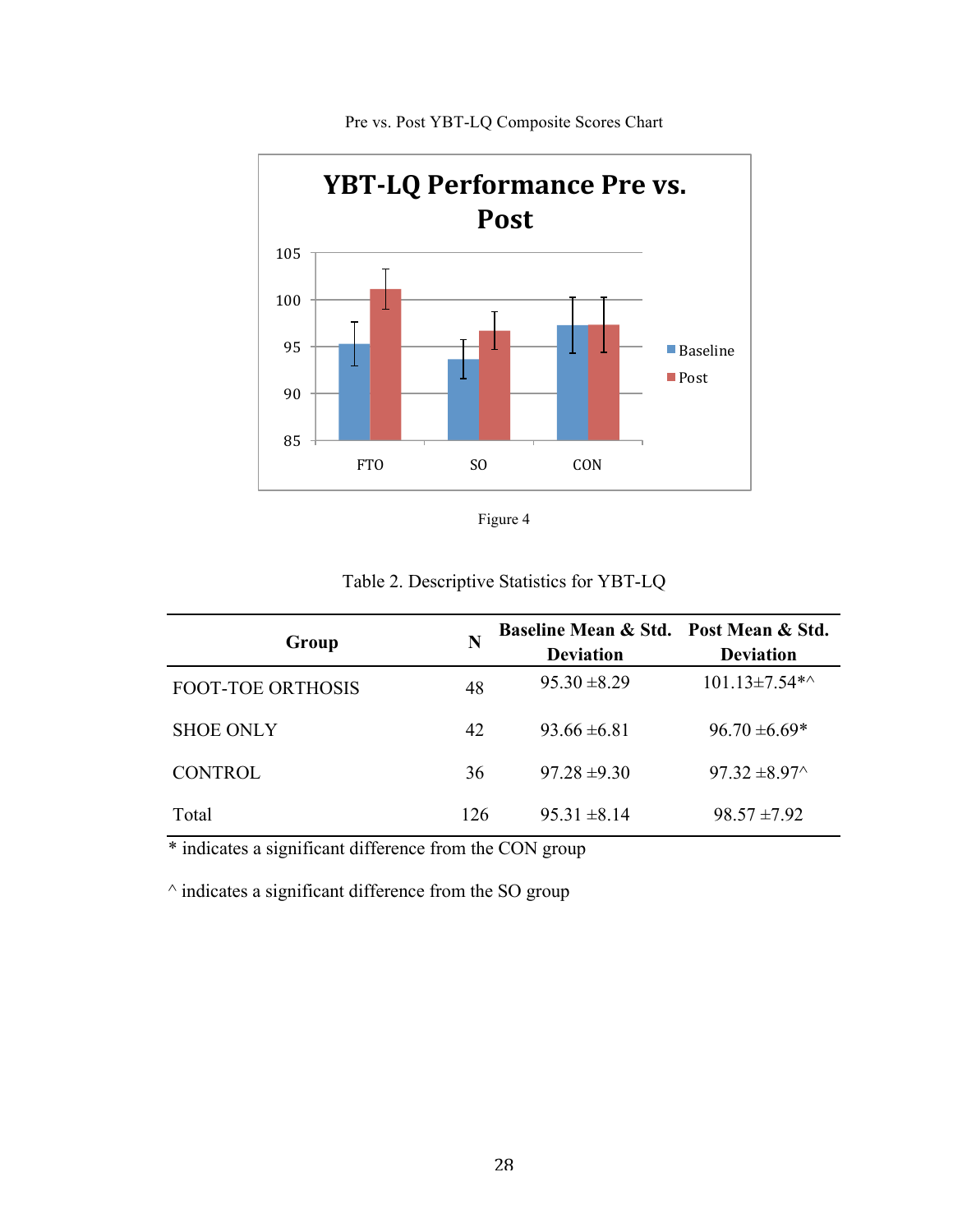### CHAPTER V

#### DISCUSSION AND CONCLUSION

#### **Discussion**

The purpose of this study was to investigate the effects of the foot-toe orthosis on dynamic stability and hallux valgus angle. Our results are the first to show the use of this foot-toe orthosis and/or the control shoe may cause an increase in dynamic balance over 4 weeks of use in a healthy young-adult population.

While our intervention was novel, our results were similar to other investigators that have used traditional orthotics, textured insoles, and textured surfaces to increase balance and stability.<sup>14,20,22,23,27,30,31,33-38</sup> There are several proposed models of efficacy for using orthoses or insoles to improve balance. One theory is that orthoses may increase joint congruency via correcting any potential biomechanical mal-alignments. Another popular theory is that orthoses or insoles may potentially alter sensory afferent information derived from the plantar cutaneous surface and mechanoreceptors of the foot.<sup>20</sup> Perry et al.<sup>31</sup> found that textured insoles were able to increase postural stability in people with decreased foot-sole sensitivity. The increase in postural stability was still present after 12 weeks of continuous insole use by the participants. This finding supports the theory that postural stability requires constant input to the CNS, especially from the proprioceptive system. A lack of habituation to this input could represent a viable longterm method for increasing dynamic balance.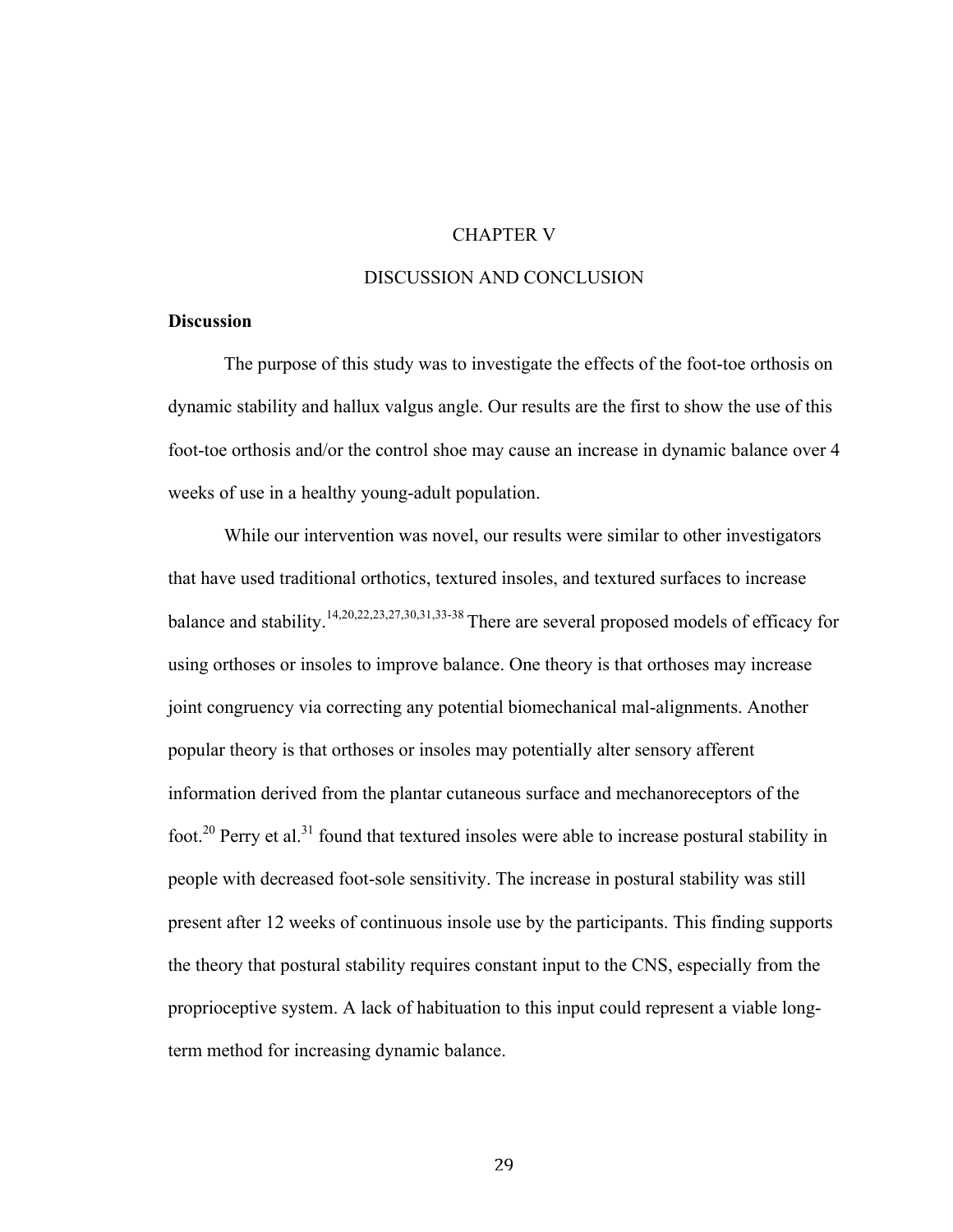The foot-toe orthosis used in this study was made of medical-grade silicon that is soft and flexible but provides a buffer that increases the joint space between the digits of the foot. Theoretically, the spacing provided by the Correct Toes® could have influenced the afferent feedback provided by the mechanoreceptors of the feet and toes to improve dynamic balance. In addition, the thin and flexible sole of the control shoe could have allowed increased afferent feedback as well. Furthermore, the increased inter-digital spacing provided by the foot-toe orthosis passively widened the base of support of the subject's feet while being worn. The wide-toe box design of the control shoe allowed for increased splaying of the feet; this theoretically could have resulted in an increased base of support as well during times of wear as well.

Our results showed the interventions for the FTO and SO groups had no effect on hallux valgus angle. These findings could lead to the assumption that the intervention's efficacy wasn't due to changes in anatomical alignment. However, the FTO group found significant improvements in dynamic balance after 4 weeks of use despite testing barefoot, and thus the improvements were not reliant upon constant afferent input or passive splaying of the toes from the foot-toe orthosis.

There are a couple of possible explanations for this inconclusive finding. One explanation is that the increased afferent input provided by the foot-toe orthosis altered the subject's motor control and movement patterns over time. The second is that the trial length (4 weeks) was an insufficient amount of time to allow for potential soft tissue adaptations or anatomical changes to take place. Another potential explanation is that the passive widening of the base of support provided by the foot-toe orthosis and control shoe during times of wear allowed for the changes seen in dynamic balance.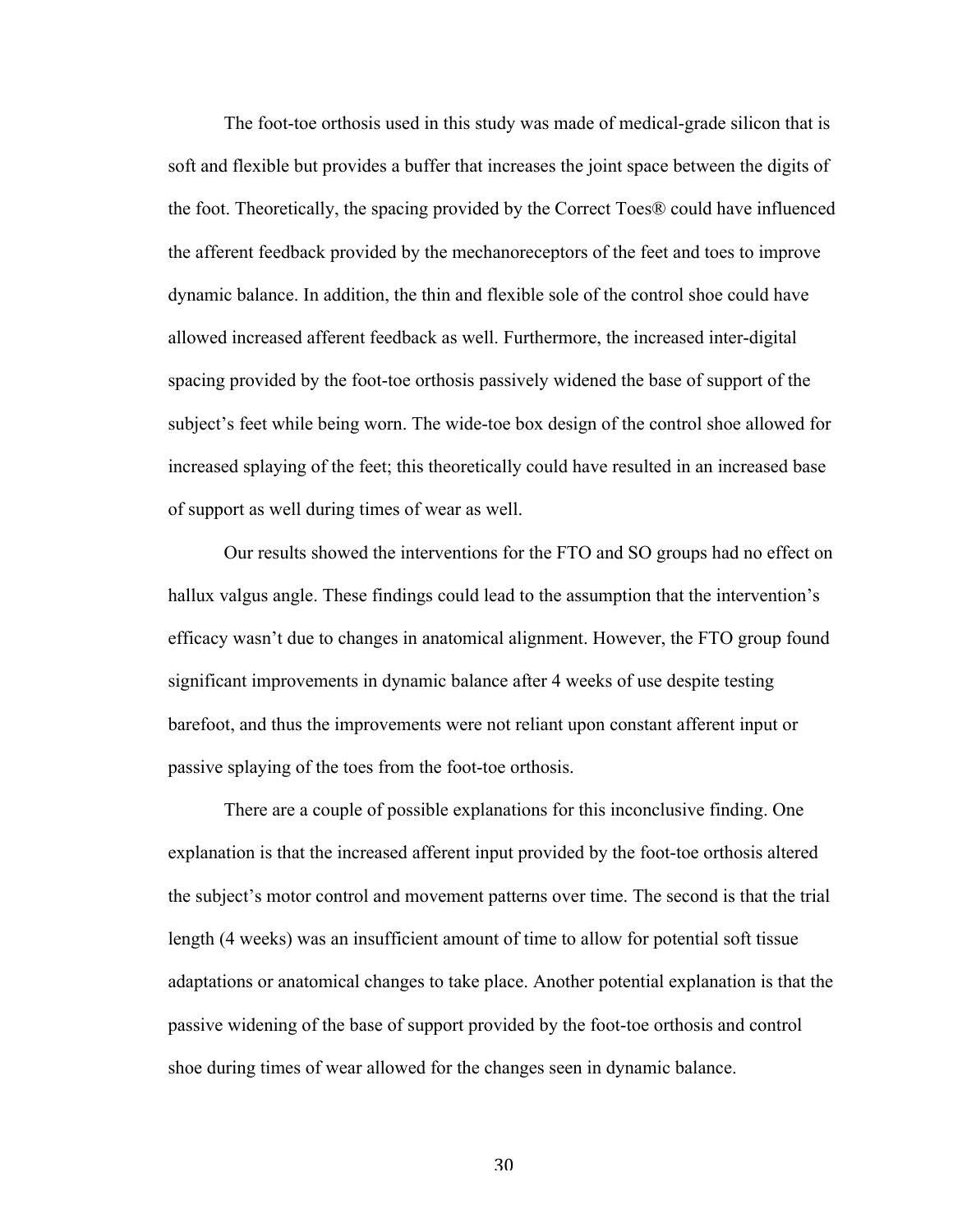Additionally, we failed to control for and measure other potential anatomical changes such as the width of the foot. This measure possibly could have been utilized to determine anatomical changes directly related to the subject's base of support. Another potential confounder was the method of measuring the hallux valgus angle. While pilot data calculated this method to have strong intra-rater reliability, we did not use the gold standard of radiographic measurements to assess the hallux valgus angle and thus this measure may not have been accurate enough. The long-term effects of the foot-toe orthosis and the control shoe on hallux valgus angle remain to be investigated.

This study only investigated the effects of the foot-toe orthosis and control shoe on dynamic balance and hallux valgus angle. Despite a theoretical model of influencing sensory-afferent input to the proprioceptive system or a potential for altering anatomical alignment this study did not investigate the veracity of these theoretical models. However, it is plausible that the efficacy of the interventions in this study is a combination of these theoretical models. Future research should be directed at investigating why this and other similar interventions are effective.

Some studies have had contradictory findings when attempting to use traditional foot orthoses or textured insoles to influence balance.<sup>23,25,27,56</sup> However, direct comparison to these previous studies is difficult due to differences in our intervention, methodology, measures of balance or postural stability, and patient populations. We utilized a healthy patient population for FTO and SO groups in this study due to a lack of previous research. It would be beneficial for future and prospective research to investigate the effects of the foot-toe orthosis on injury rates, and dynamic balance in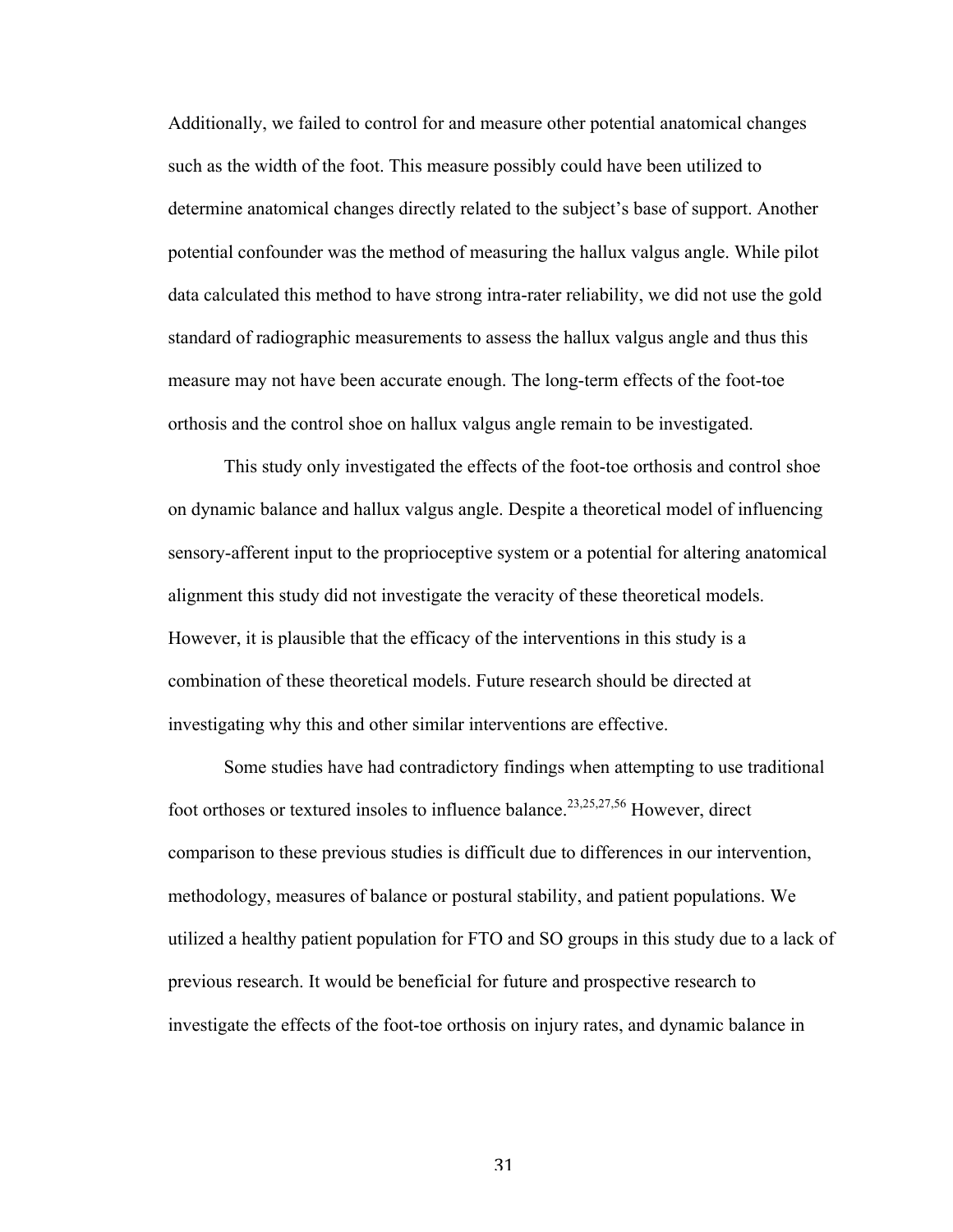unhealthy, injured, or elderly populations. Elderly populations would specifically be of interest due to their high risk of falls.

The YBT-LQ has been identified as a sensitive tool for detecting subjects with underlying conditions such as ACL deficiency, chronic ankle instability, patellofemoral pain syndrome, and for evaluating the risk of injury in several populations.<sup>4,16-18</sup> In a comparable population, de Noronha et al.<sup>18</sup> found that healthy and physically active college students with decreased SEBT scores were at a higher risk for suffering lateral ankle sprains. It is warranted then that future research should investigate the effects of increasing dynamic balance with the foot-toe orthosis to potentially alter injury rates in similar populations.

There are a few potential limitations to our study. The tester and subjects were not blinded to the group allocation and this could have influenced motivation for testing performance. We attempted to counteract this by encouraging all subjects to give their best effort while testing and by providing standardized instructions to the subjects. Secondly, our subjects were young men and women of a narrow age and physical activity range. Specifically, the majority of participants were undergraduate students with majors related to kinesiology and recreation. These subjects are probably more physically active and healthier than the average college student. This limits the ability for us to generalize our findings to other populations such as the elderly whom are at greater risk of falls.<sup>24</sup> Another potential limitation to our study was the length of the trial. Four weeks is not a sufficient amount of time to see large adaptations in soft tissue.

Additionally, we do not know if habituation to the foot-toe orthosis and control shoe would occur after a longer period of use. Another limitation to this study is that we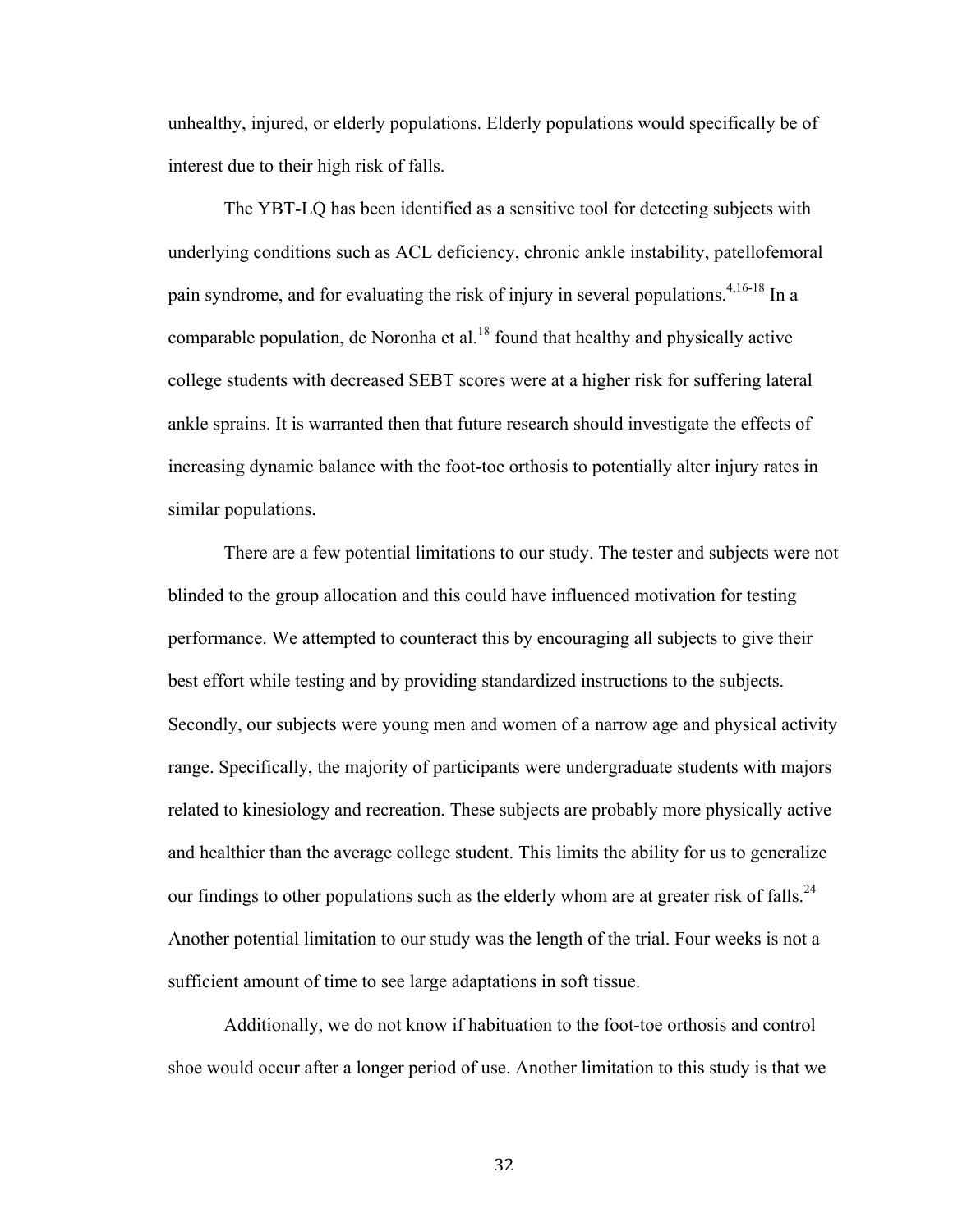did not account or control for foot type in this study. We made this choice based on the findings of a systematic review of the SEBT by Gribble and Plisky.16 Lastly, the foot-toe orthosis was only available in two separate sizes for our subjects. Considering the variety of foot size and structure for our subjects, we were sometimes left with a less than ideal fit. Fortunately, the manufacturer has added additional sizes and has special instructions for making modifications to the orthosis to accommodate differing foot types.

### **Conclusion**

Our results suggest that the use of the foot-toe orthosis and the control shoe may increase dynamic balance in a healthy and college-aged population. The moderate to strong effect sizes associated with our results are promising; However, it is imperative that future research be conducted to investigate the effects in differing populations such as the elderly, the injured, and people with neuropathic conditions such as diabetes. It must also be investigated on whether these findings have any impact on injury risk and to determine what the long-term effects of use. This information could help researchers or clinicians investigate potential treatment or prophylactic approaches.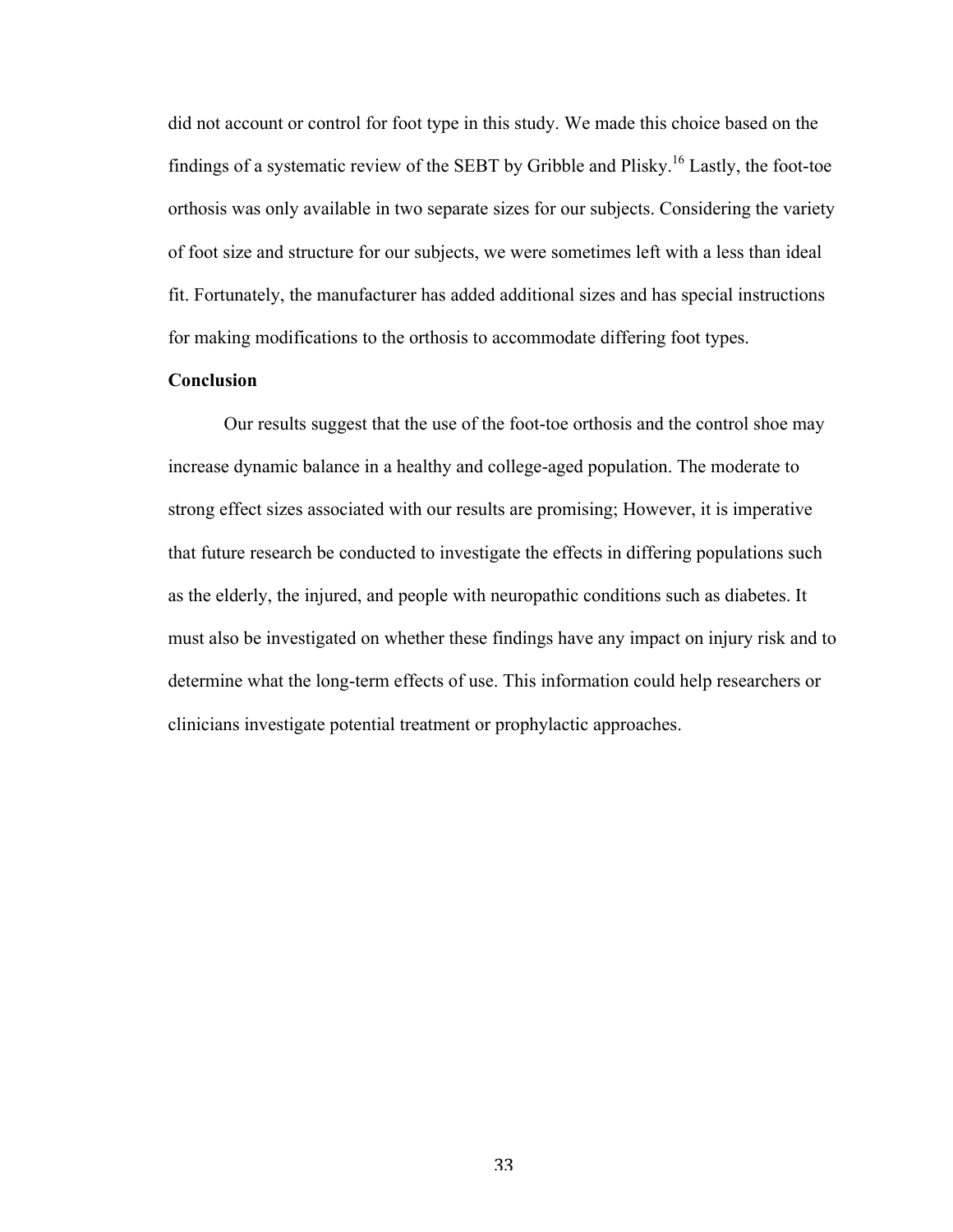#### REFERENCES

- 1. Hootman J. Epidemiology of collegiate injuries for 15 sports: Summary and recommendations for injury prevention initiatives. *J Athl Training*. 2007;42(2):311.
- 2. Hertel J. Functional anatomy, pathomechanics, and pathophysiology of lateral ankle instability. *J Athl Training.* 2002;37(4):364.
- 3. Kannus P. Treatment for acute tears of the lateral ligaments of the ankle. operation, cast, or early controlled mobilization. *J Bone Joint Surg*. 1991;73(2):305.
- 4. Plisky PJ, Rauh MJ, Kaminski TW, Underwood FB. Star excursion balance test as a predictor of lower extremity injury in high school basketball players. *J Orthop Sports Phys Ther*. 2006;36(12):911-919.
- 5. Butler RJ, Southers C, Gorman PP, Kiesel KB, Plisky PJ. Differences in soccer players' dynamic balance across levels of competition. *J Athl Train*. 2012;47(6):616- 620.
- 6. Tropp H, Odenrick P. Postural control in single-limb stance. *J Orthop Res*. 1988;6(6):833-839.
- 7. Guskiewicz KM, Perrin DH. Research and clinical applications of assessing balance. *J Sport Rehabil*. 1996(5):45-63.
- 8. Shumway-Cook A, Horak FB. Assessing the influence of sensory interaction of balance. suggestion from the field. *Phys Ther*. 1986;66(10):1548-1550.
- 9. Hazime FA, Allard P, Ide MR, Siqueira CM, Amorim CF, Tanaka C. Postural control under visual and proprioceptive perturbations during double and single limb stances: Insights for balance training. *J Bodyw Mov Ther*. 2012;16(2):224-229.
- 10. Tardieu C. Dental occlusion and postural control in adults. *Neurosci Lett*. 2009;450(2):221.
- 11. Gangloff P. Dental occlusion modifies gaze and posture stabilization in human subjects. *Neurosci Lett*. 2000;293(3):203.
- 12. Milani RS. Relationship between dental occlusion and posture. *Cranio.* 2000;18(2):127.
- 13. Nashner LM. Adaptation of human movement to altered environments. *Trends Neurosci*. 1982;5(0):358-361.
- 14. Corbin DM, Hart JM, McKeon PO, Ingersoll CD, Hertel J. The effect of textured insoles on postural control in double and single limb stance. *J Sport Rehabil*. 2007;16(4):363-372.
- 15. Plisky PJ, Gorman PP, Butler RJ, Kiesel KB, Underwood FB, Elkins B. The reliability of an instrumented device for measuring components of the star excursion balance test. *N Am J Sports Phys Ther*. 2009;4(2):92-99.
- 16. Gribble PA, Hertel J, Plisky P. Using the star excursion balance test to assess dynamic postural-control deficits and outcomes in lower extremity injury: A literature and systematic review. *J Athl Train*. 2012;47(3):339-357.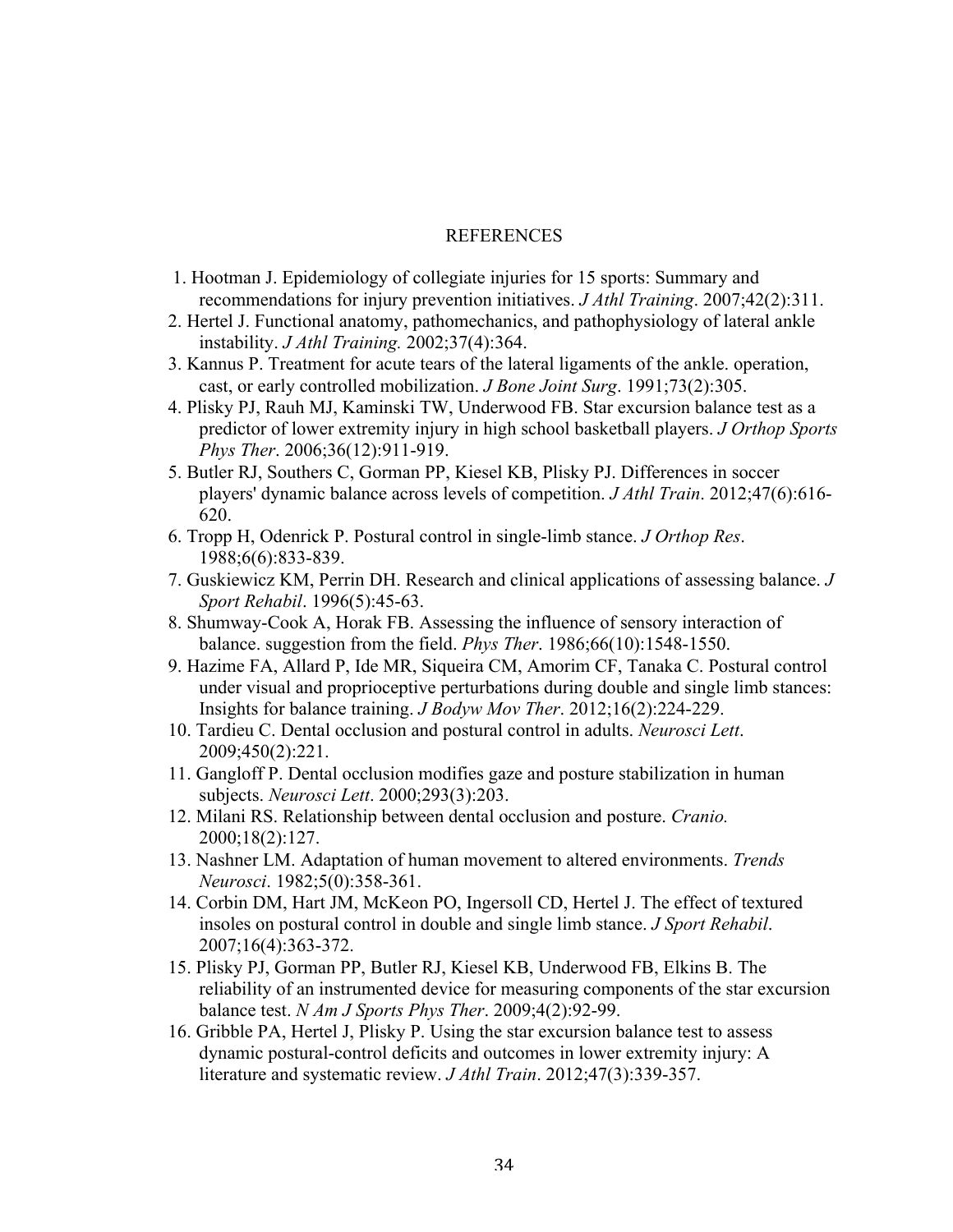- 17. Butler R. Dynamic balance performance and noncontact lower extremity injury in college football players: An initial study. *Sports health*. 2013;5(5):417.
- 18. de Noronha M. Intrinsic predictive factors for ankle sprain in active university students: A prospective study. *Scand J Med Sci Sports*. 2013;23(5):541.
- 19. Cobb SC, Tis LL, Johnson BF, Higbie EJ. The effect of forefoot varus on postural stability. *J Orthop Sports Phys Ther*. 2004;34(2):79-85.
- 20. Cobb SC, Tis LL, Johnson JT. The effect of 6 weeks of custom-molded foot orthosis intervention on postural stability in participants with  $\gamma$ or=7 degrees of forefoot varus. *Clin J Sport Med*. 2006;16(4):316-322.
- 21. Cote KP, Brunet ME, Gansneder BM, Shultz SJ. Effects of pronated and supinated foot postures on static and dynamic postural stability. *J Athl Train*. 2005;40(1):41-46.
- 22. Gross MT, Mercer VS, Lin FC. Effects of foot orthoses on balance in older adults. *J Orthop Sports Phys Ther*. 2012;42(7):649-657.
- 23. Guskiewicz KM, Perrin DH. Effect of orthotics on postural sway following inversion ankle sprain. *J Orthop Sports Phys Ther*. 1996;23(5):326-331.
- 24. Hatton AL, Dixon J, Rome K, Newton JL, Martin DJ. Altering gait by way of stimulation of the plantar surface of the foot: The immediate effect of wearing textured insoles in older fallers. *J Foot Ankle Res*. 2012;5:11-1146-5-11.
- 25. Hertel J, Denegar CR, Buckley WE, Sharkey NA, Stokes WL. Effect of rearfoot orthotics on postural sway after lateral ankle sprain. *Arch Phys Med Rehabil*. 2001;82(7):1000-1003.
- 26. Mattacola CG, Dwyer MK, Miller AK, Uhl TL, McCrory JL, Malone TR. Effect of orthoses on postural stability in asymptomatic subjects with rearfoot malalignment during a 6-week acclimation period. *Arch Phys Med Rehabil*. 2007;88(5):653-660.
- 27. McKeon PO, Stein AJ, Ingersoll CD, Hertel J. Altered plantar-receptor stimulation impairs postural control in those with chronic ankle instability. *J Sport Rehabil*. 2012;21(1):1-6.
- 28. Ochsendorf DT, Mattacola CG, Arnold BL. Effect of orthotics on postural sway after fatigue of the plantar flexors and dorsiflexors. *J Athl Train*. 2000;35(1):26-30.
- 29. Olmsted L. Influence of foot type and orthotics on static and dynamic postural control. *J Sport Rehab*. 2004;13(1):54.
- 30. Palluel E, Olivier I, Nougier V. The lasting effects of spike insoles on postural control in the elderly. *Behav Neurosci*. 2009;123(5):1141-1147.
- 31. Perry SD, Radtke A, McIlroy WE, Fernie GR, Maki BE. Efficacy and effectiveness of a balance-enhancing insole. *J Gerontol A Biol Sci Med Sci*. 2008;63(6):595-602.
- 32. Sesma AR, Mattacola CG, Uhl TL, Nitz AJ, McKeon PO. Effect of foot orthotics on single- and double-limb dynamic balance tasks in patients with chronic ankle instability. *Foot Ankle Spec*. 2008;1(6):330-337.
- 33. Hartmann A, Murer K, de Bie RA, de Bruin ED. The effect of a training program combined with augmented afferent feedback from the feet using shoe insoles on gait performance and muscle power in older adults: A randomised controlled trial. *Disabil Rehabil*. 2010;32(9):755-764.
- 34. Witana CP, Goonetilleke RS, Xiong S, Au EY. Effects of surface characteristics on the plantar shape of feet and subjects' perceived sensations. *Appl Ergon*. 2009;40(2):267-279.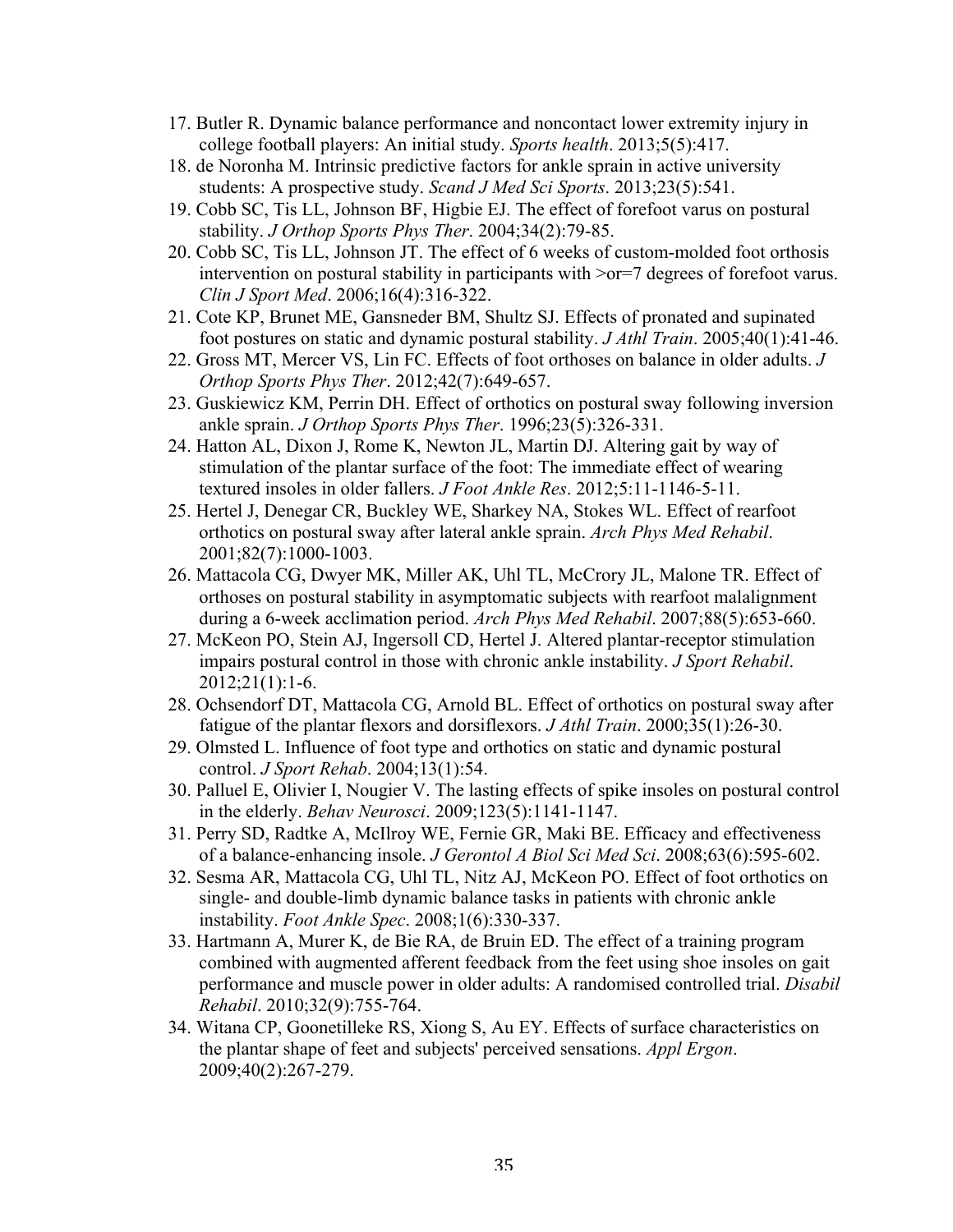- 35. Hatton AL, Dixon J, Rome K, Martin D. Standing on textured surfaces: Effects on standing balance in healthy older adults. *Age Ageing*. 2011;40(3):363-368.
- 36. Qiu F, Cole MH, Davids KW, et al. Enhanced somatosensory information decreases postural sway in older people. *Gait Posture*. 2012;35(4):630-635.
- 37. Hatton AL, Dixon J, Martin D, Rome K. The effect of textured surfaces on postural stability and lower limb muscle activity. *J Electromyogr Kinesiol*. 2009;19(5):957- 964.
- 38. Hamlyn C, Docherty CL, Klossner J. Orthotic intervention and postural stability in participants with functional ankle instability after an accommodation period. *J Athl Train*. 2012;47(2):130-135.
- 39. Saladin KS. *Anatomy & physiology: The unity of form and function.* 4th ed. New York, NY: McGraw-Hill; 2007:241-405.
- 40. Anderson MK, Parr GP, Hall SJ. Foundations of athletic training: Prevention, assessment, and management. In: 4th ed. Baltimore, Maryland: Lippincott Williams & Wilkins, a Wolters Kluwer business; 2009:640-694.
- 41. Jansen EC, Larsen RE, Olesen MB. Quantitative romberg's test. measurement and computer calculation of postural stability. *Acta Neurol Scand*. 1982;66(1):93-99.
- 42. Sugano H, Takeya T. Measurement of body movement and its clinical application. *The Japanese Journal of Physiology*. 1970;20(3):296-308.
- 43. DIETZ V. Significance of proprioceptive mechanisms in the regulation of stance. *Prog Brain Res*. 1989;80:419.
- 44. G.A. Horstmann. The contribution of vestibular input to the stabilization of human posture: A new experimental approach. *Neurosci Lett*. 1988;95(1):179.
- 45. Meyer PF, Oddsson LI, De Luca CJ. The role of plantar cutaneous sensation in unperturbed stance. *Exp Brain Res*. 2004;156(4):505-512.
- 46. Kavounoudias A, Roll R, Roll JP. The plantar sole is a 'dynamometric map' for human balance control. *Neuroreport*. 1998;9(14):3247-3252.
- 47. Hertel J, Gay MR, Denegar CR. Differences in postural control during single-leg stance among healthy individuals with different foot types. *J Athl Train*. 2002;37(2):129-132.
- 48. Hoffman M, Payne VG. The effects of proprioceptive ankle disk training on healthy subjects. *J Orthop Sports Phys Ther*. 1995;21(2):90-93.
- 49. Matsusaka N, Yokoyama S, Tsurusaki T, Inokuchi S, Okita M. Effect of ankle disk training combined with tactile stimulation to the leg and foot on functional instability of the ankle. *Am J Sports Med*. 2001;29(1):25-30.
- 50. Hertel J. Simplifying the star excursion balance test: Analyses of subjects with and without chronic ankle instability. *J Orthop Sports Phys Ther*. 2006;36(3):131.
- 51. Seidenberg, Peter H. Bowen,Jimmy D. The hip and pelvis in sports medicine and primary care. [electronic resource]. *Hip and Pelvis in Sports Medicine and Primary Care*. 2010.
- 52. Coughlin MJ. Hallux valgus. *J Bone Joint Surg Am*. 1996;78(6):932-966.
- 53. HARDY RH. Observations on hallux valgus; based on a controlled series. *The Journal of Bone and Joint Surgery.British Volume*. 1951;33-B(3):376.
- 54. Perneger TV. What's wrong with bonferroni adjustments. *BMJ.British medical journal*. 1998;316(7139):1236-1238.